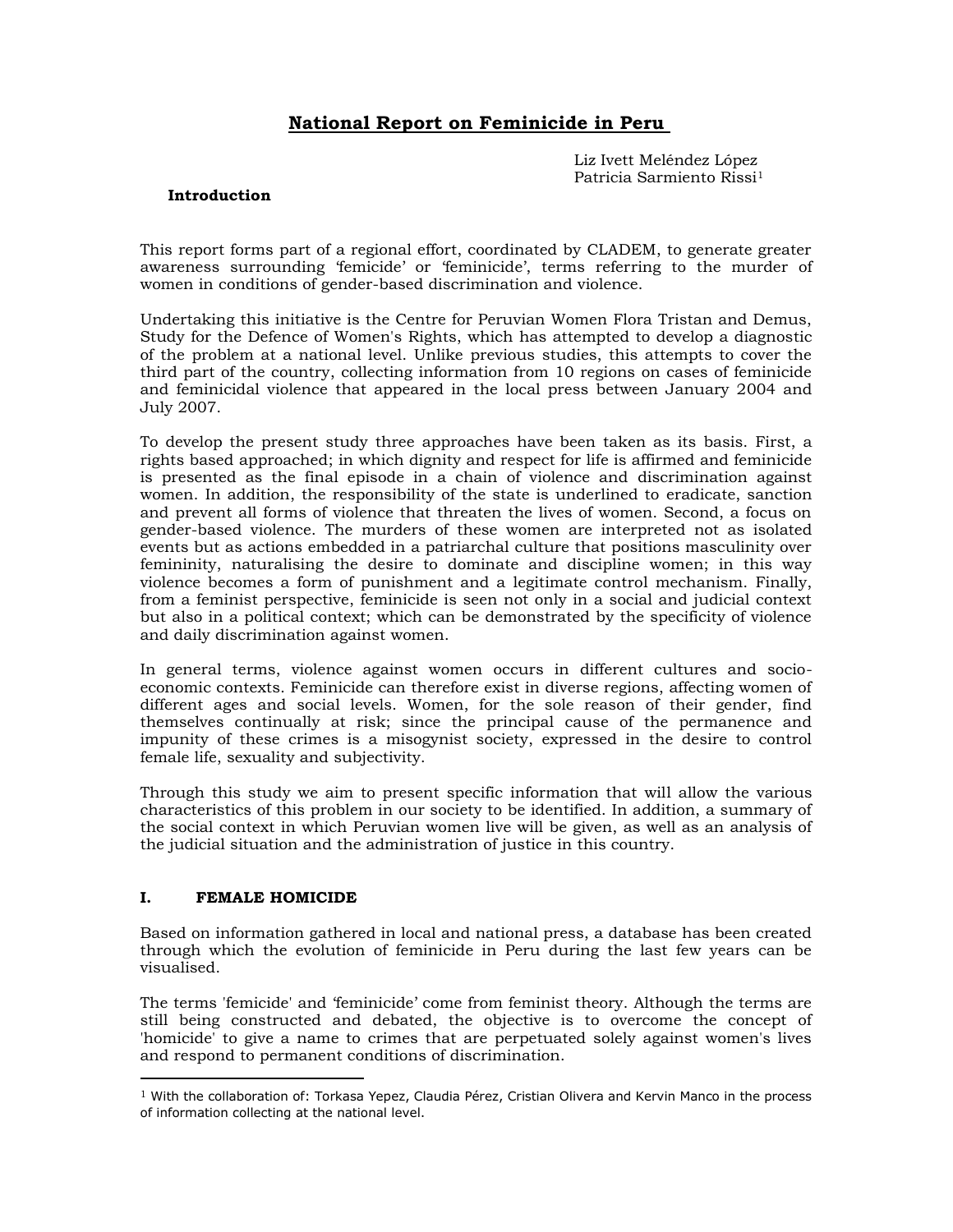The term 'feminicide' as used by Diana Russel and Jill Bradford refers to crimes against women in special conditions of discrimination, leaving to one side the action or inaction of the State. However, our focus situates the State as an important actor in the matter. Because of this, we have opted to use the term "feminicide" since it carries greater political weight, by doing so we wish to describe a new category of study that attempts to show the continuum of violence that women suffer in different spheres of their lives, as well as the social, political and cultural causes that permit it. Feminicide therefore acts as the maximum expression of patriarchal validation and is evidence of a state apparatus that does not fulfil its commitments to eradicate violence against women.

# **National Statistics on Feminicide**

According to the study conducted by the CMP Flora Tristan and Demus, during the period January 2004 to July 2007 at least **403 women** have died. From that it is implied that each month more than **9 women** die as a result of gender-based discrimination and violence.

## **Feminicides**

| 403<br>23<br>20<br>127<br>63<br>56<br>26<br>$\overline{4}$<br>21<br>∠⊥ | Arequipa | Ayacucho | Cusco Huanuco Junín Libertad |  | Lambayeque | Lima | Loreto | Piura | <b>TOTAL</b> |
|------------------------------------------------------------------------|----------|----------|------------------------------|--|------------|------|--------|-------|--------------|
|                                                                        |          |          |                              |  |            |      |        |       |              |

Source: Database of Feminicides in Peru. CMP Flora Tristan –Demus, 2007.

As demonstrated in the graph, in 2004 there were 130 registered cases of women killed, decreasing to 92 in 2005 and increasing dramatically to 143 victims the following year. Finally, between January and July 2007 38 feminicides have been reported.



Source: Database of Feminicides in Peru. CMP Flora Tristan –Demus, 2007.

# *Average Age of Victims*

Feminicide can affect women of different ages. However, the results show that 55% of victims were aged between 16 and 35 years. This age range coincides with the reproductive age of a woman as well as the period in life where women frequently begin to enter into, negotiate and develop emotional relationships with a partner.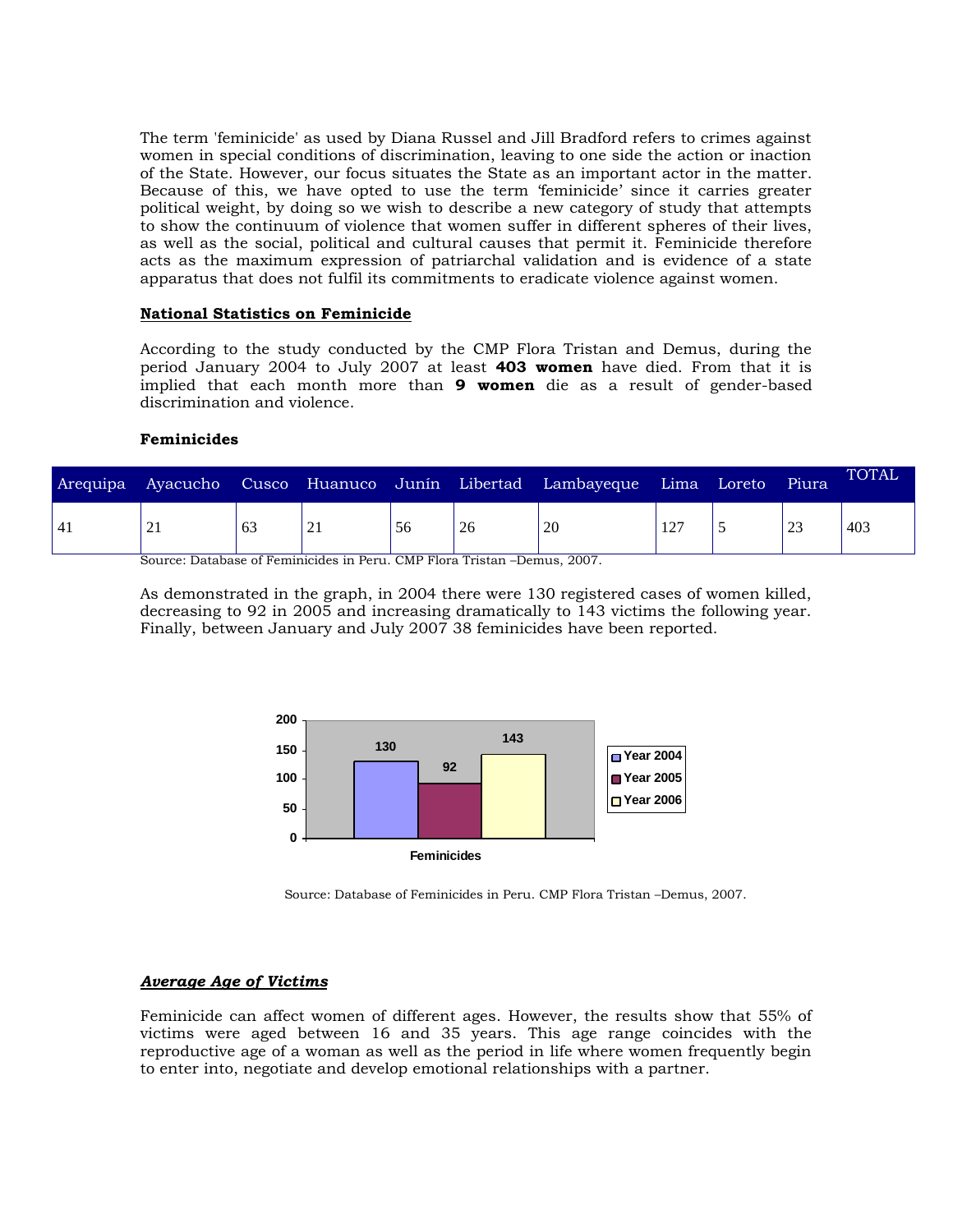On the other hand, close to 14% of victims were aged 0-15. Their murder is often related to rejection on the part of the father or the use of the minor as a tool for revenge against a woman.



Source: Database of Feminicides in Peru. CMP Flora Tristan –Demus, 2007.

# *Characteristics of Homicides*

 $\overline{a}$ 

# *Relationship between the victim and their aggressor<sup>2</sup>*

In the cases identified, 82% of aggressors were members of the victim's social and emotional environment.



Source: Database of Feminicides in Peru. CMP Flora Tristan –Demus, 2007.

 $2$  Out of all cases presented, 314 aggressors were identified and used as the basis for developing the following percentages. 10% of cases fall under the category 'unknown', these relate to attacks in which the victim had no relationship with the attacker and generally occurred on public roads. In addition, 8% are placed in the category of "other", which includes clients of women involved in prostitution or family friends who are unknown to the victims.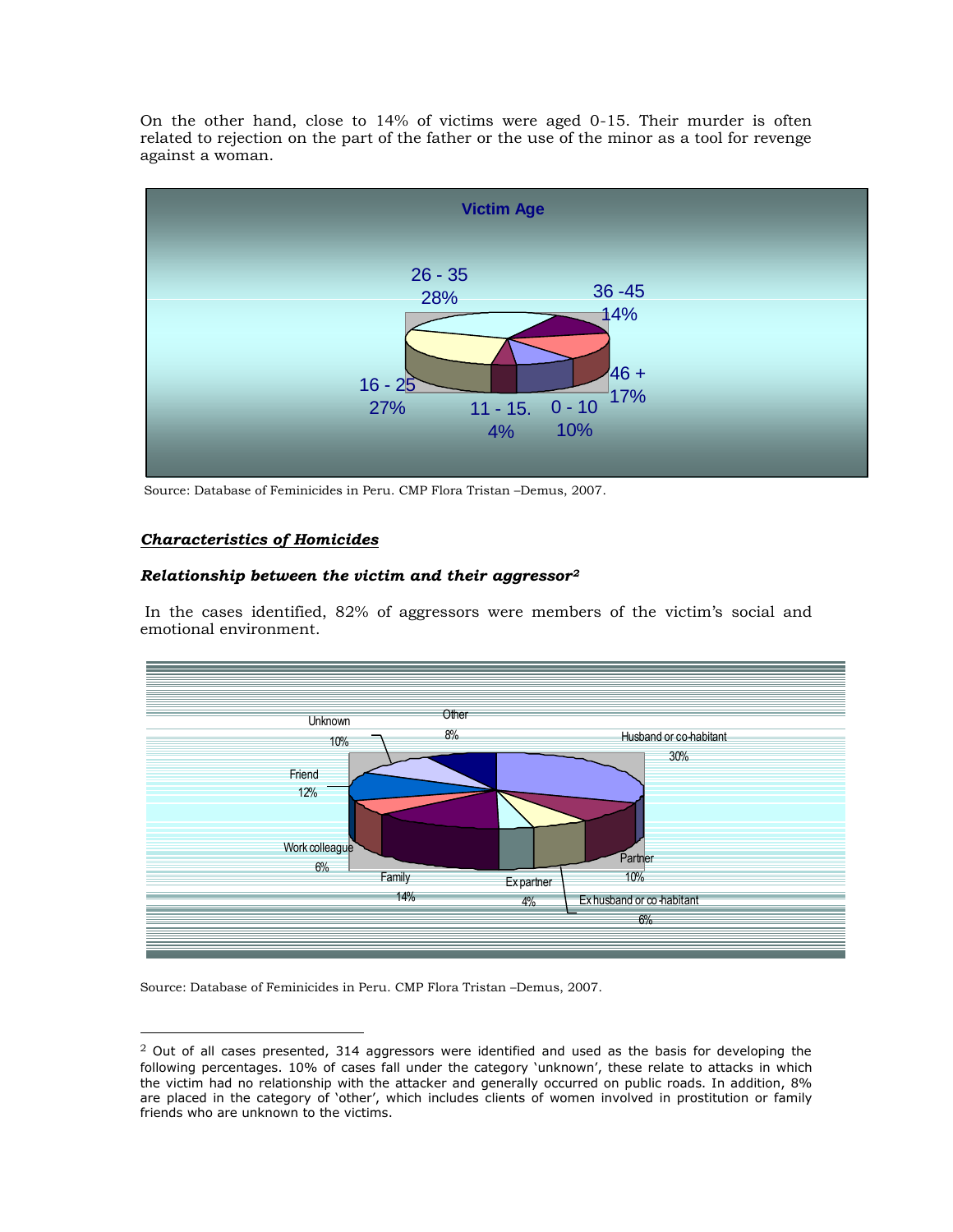As can be observed in the above graph, 40% of the women were killed by their husbands, co-habitants or partner; while 14% were victims of a family member, principally their father or brother(s). In other words 54% of the women died as victims of familial or partner violence.

At the same time, 10% of women were victims of their ex-partner or husband with the principal motive being their rejection of an attempt to re-establish the relationship.

On the other hand, in 18% of cases the woman"s aggressor was a work colleague or friend. It is worth highlighting that some of these deaths could have been related to sexual abuse taking place in the workplace or place of study, a form of conduct that possesses strong roots in this society.<sup>3</sup>

# **Places of aggression**

 $\overline{a}$ 

The traditional portrayal of family spaces has been as places of protection for women; however in the context of violence and discrimination they often become more hostile environments. Figures reveal that in 44% of cases women were killed in their own home, while 36% of crimes occurred in a deserted area or public road. Faced with this reality it is necessary to highlight the importance of making violence against women a fundamental factor in citizen security policies.

Other figures show that 6% of women killed were attacked in the home of their aggressor, brought there under deceit or duress. With regards to abuse in the workplace, 4% of victims were assassinated in their place of work. 5% were killed in a hotel, which implies a relationship of sexual nature, whether voluntary or forced. Finally 4% occurred in other spaces including education centres, parties or nightclubs.



Source: Database of Feminicides in Peru. CMP Flora Tristan –Demus, 2007.

 $3$  According to CMP Flora Tristan data, more than 60% of working women have suffered at some time some form of sexual harassment in their workplace. Available in: Sexual Abuse: A silent reality. [www.flora.org.pe](http://www.flora.org.pe/)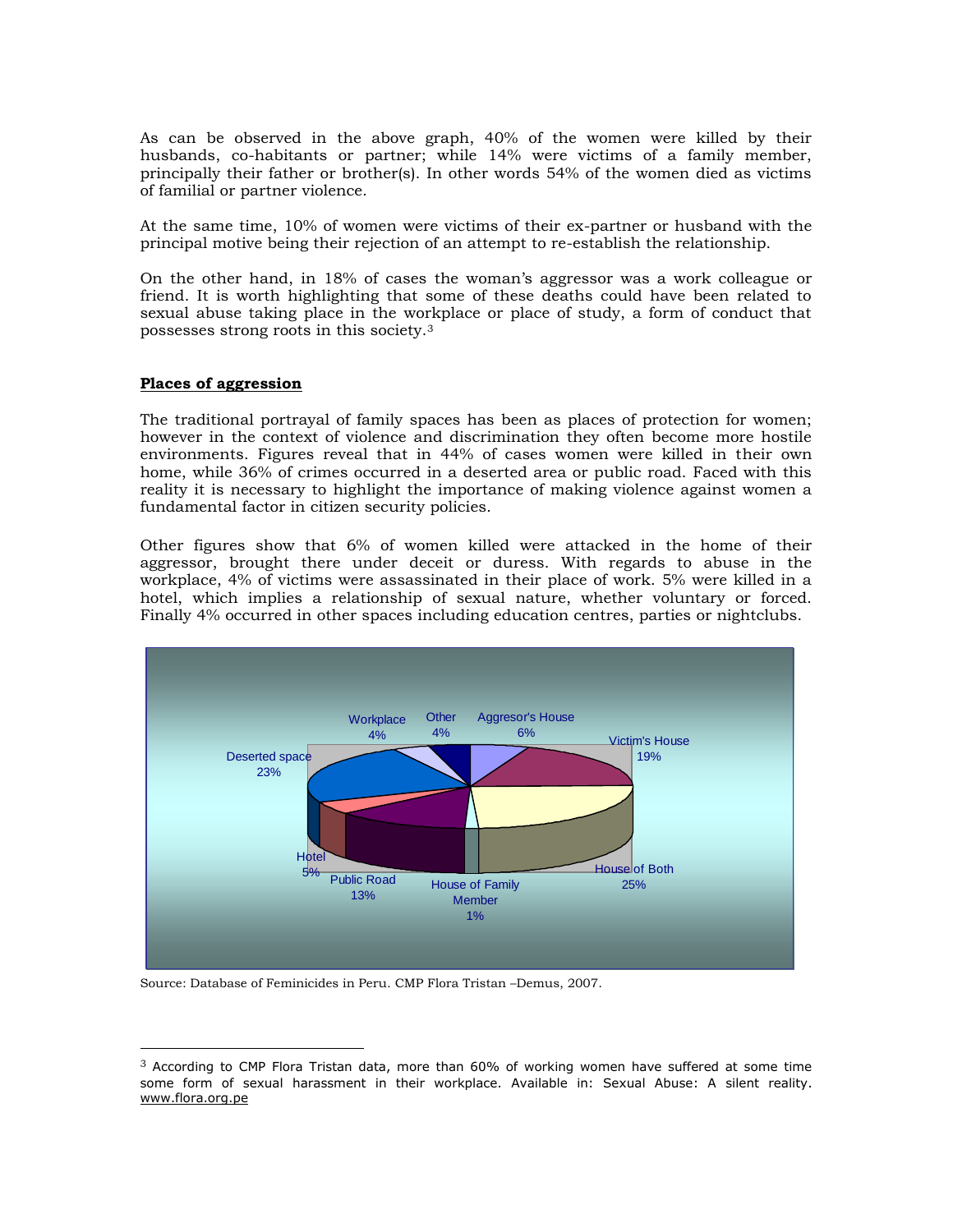# **Weapons and means used by aggressors<sup>4</sup>**

. According to information gathered, victims are usually beaten, drugged, threatened and sometimes tortured before dying. <sup>5</sup> In this way, their capacity for self-defence is destroyed. 6

According to the database developed, in 46.6% of cases the women were savagely beaten and killed. In 25% of cases the victims were deceived or threatened by their aggressors, of which 4% were drugged. Other measures including kidnap and poison were used by approximately 9% of murderers. In addition many women were taken by surprise and killed in an untimely manner, in which generally firearms were used.

In relation to weapons, objects and other measures used in the murders, 18.2% of women were killed by firearms7, while 33.2% of aggressors used short sharp weapons or blunt objects to beat the victim to death. The domestic objects most frequently used in these types of acts were kitchen knives, axes, hammers and/or sticks.

On the other hand, 33% of victims died as a result of strangulation or asphyxiation; with items of clothing such as belts, ties and jumpers being the most frequently used items.

| Method used to murder<br>victim <sup>8</sup> | Number | Percentage |
|----------------------------------------------|--------|------------|
| Shot                                         | 71     | 18.2%      |
| Stabbed                                      | 67     | 17.1%      |
| Poisoned                                     | 16     | 4.1%       |
| Beaten                                       | 63     | 16.1%      |
| Strangled/Asphyxiated                        | 125    | 32%        |
| Burnt                                        | 9      | 2.3%       |
| Pushed over a precipice                      | 4      | $1\%$      |
| Decapitated                                  | 8      | 2%         |
| Run over                                     |        | 0.27%      |
| Other                                        | 25     | 6.7%       |
| Total                                        | 390    | 100%       |

Source: Database of Feminicides in Peru. CMP Flora Tristan –Demus, 2007.

The least number of deaths correspond to women who were poisoned (4.1%), burnt (2.3%), decapitated (2%) or run over (0.27%). However, cases exist where the victim"s body was found in pieces or in such a serious state of abuse and decomposition that

<sup>4</sup> Percentages derived from 390 cases in which information was available.

 $5$  According to the United Nations' Convention against Torture and other inhumane and degrading treatment, rape against women should be considered as a form of gender-based torture. The information collated shows that in 82 of the cases the victims were raped by their aggressor before being killed.

 $6$  Regarding the means used by aggressors to immobilise the victim, data is based on the 347 cases where this information was available. In 53 of the cases no information was given.

 $7$  Amnesty International, Oxfam International and the International Network for Action against Small Arms, in their report "The Effect of Arms on Women"s Lives" claim that the greater the presence of arms the greater the risk of death for women, on two levels. First a firearm is a symbolic element of power that reduces the possibility that the victim will escape or show resistance while also eliminating the possibility of another person intervening in the victim"s defence. Second the destructive power of a bullet diminishes the potential for recovery or survival.

 $8$  Data based on the 390 cases where this information was available.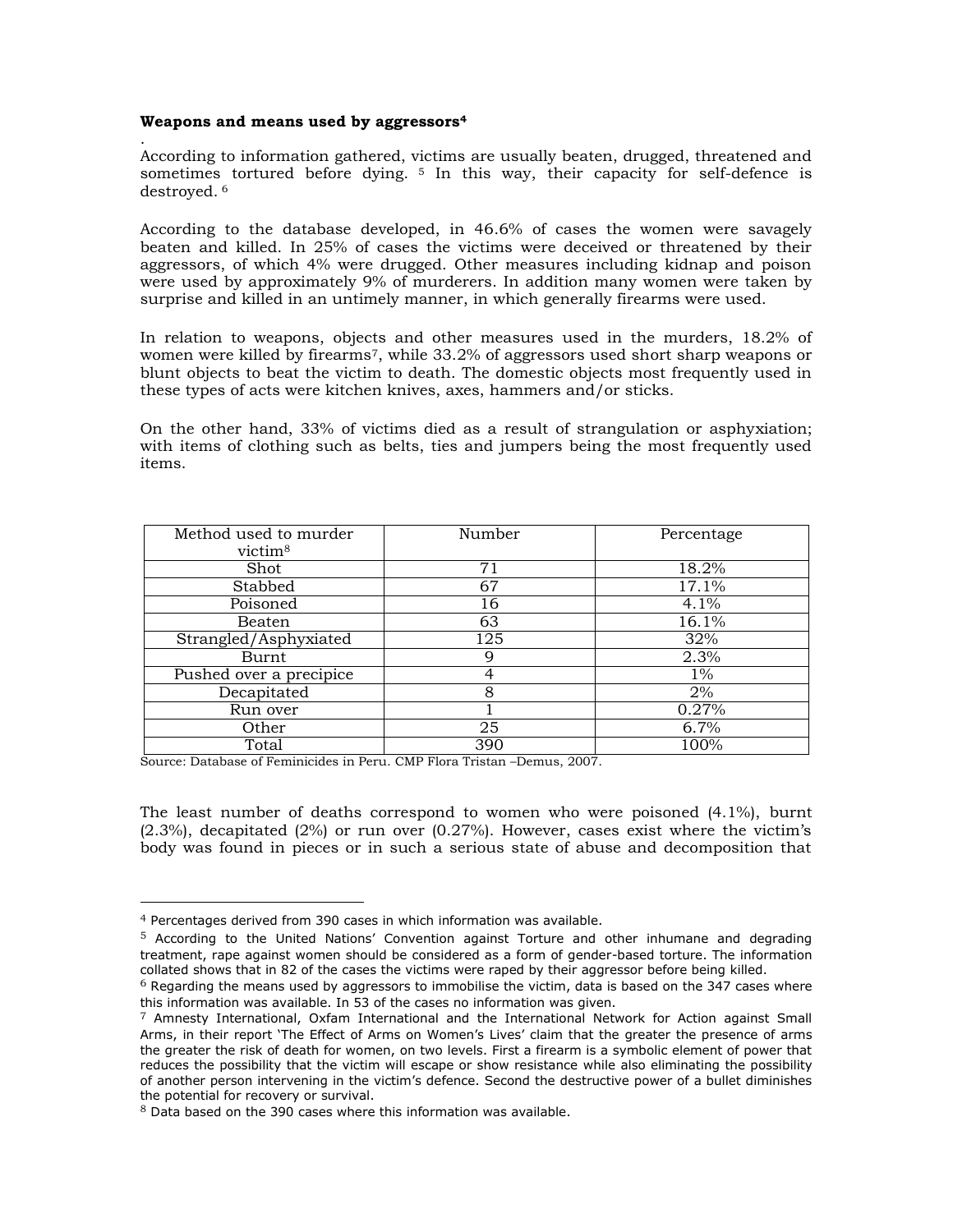their cause of death was unidentifiable. These cases have been grouped under the category 'Other' (6.7%).

# **Motives given by aggressors <sup>9</sup>**

Although there is no justified reason to end the life of another, aggressors create a justifying discourse, through which they describe the acts that led to them committing the crime. These discourses are plagued by elements of discrimination, desire for control, affirmation of authority and intentions to bend the will and autonomy of women.

It is worth mentioning that many aggressors, after confessing their crime, claim to repent their actions. However the discourse that they build often leads to the woman being "re-blamed", making her responsible for conduct that has threatened her "honour", but that in reality demonstrate a lack of control on the part of the aggressors.



Source: Database of Feminicides in Peru. CMP Flora Tristan –Demus, 2007.

According to the above graph, 34% of aggressors committed their crime out of jealousy or as a reaction to the woman"s supposed infidelity, while 8% of women were killed out of frustration following the woman"s refusal to start or continue a relationship. In the same way, another 8% of attacks resulted from sexual refusal by the victim. In 14% of cases the women"s lives were used as a tool for revenge. Another 14% of crimes were related to economic disputes. <sup>10</sup>

The category of 'Other' (22%) refers to circumstances relating to claims, arguments within a relationship and the refusal to obey aggressors" demands, for example the termination of a pregnancy. As such, this category includes cases in which, despite

 $9$  Data based on 244 cases in which a declaration from the aggressor was available.

<sup>&</sup>lt;sup>10</sup> It is worth highlighting that in the economic category cases, cases have been included in which the author and news item refers to the crime occurring within the context of a robbery but within which specific violence against the woman occurred, such as rape. Other cases are included whereby the death occurred in a context of disputes surrounding family maintenance.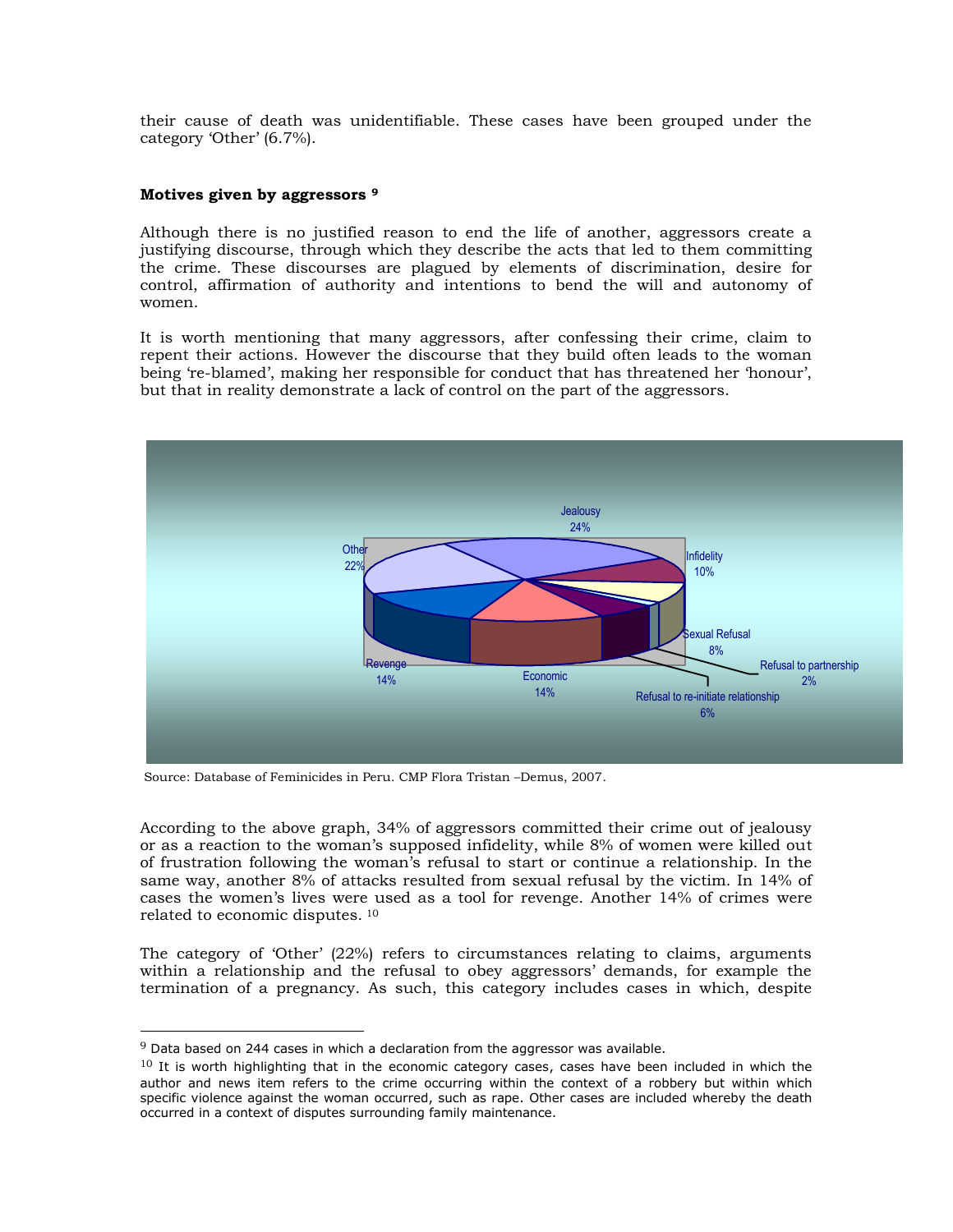evidence to the contrary, the aggressor denies responsibility, claiming he was acting in self-defence, as part of a game that got out of hand, or as a result of a struggle.

Following are transcripts of some of the aggressors' confessions: $11$ 

- "she was a prostitute but I didn't want to shoot her" $12$
- "I loved her, that"s why I didn"t want to separate. Last night I wanted to come back to live with her. I told her that we had young children, but she said "no" "<sup>13</sup>
- "I killed her because she deserved it, she betrayed me…she"d started going out with a police officer"<sup>14</sup>
- "She paid with her life and she deserved it for trying to resist"<sup>15</sup>
- "She was going to have somebody else's child" $16$
- "I loved her but she didn"t care, she only wanted to leave me. That"s why hours earlier I prepared a syringe with insecticide to inject her with in the neck" <sup>17</sup>
- "I complained about her deceits and we started to argue. I don"t know what happened after; it was as if the devil took over my body. I regret it."<sup>18</sup>
- "My brother"s girlfriend looked for me and told me that my wife was having an affair with him, on top of that she told me that my youngest daughter was not mine in reality but my brother's. I couldn't stand the betrayal and that's why I killed her"<sup>19</sup>
- "She played with my feelings, that"s why I took the gun and killed her. I regret it"<sup>20</sup>

As can be seen, in almost all of the cases, the men"s violent attitude was unleashed into a show of authority and power over the woman. As such, feminicide is an act related to the desire to bend, control and submit the sexuality and decision making power of women over their lives, affections and relationships.

# **Legal situation of the aggressors at the time the crime was reported<sup>21</sup>**

| <b>Situation</b>      | <b>Number</b> |
|-----------------------|---------------|
| Detained              | 170           |
| Fugitive              | 145           |
| Sentenced             |               |
| Detained but set free |               |

Source: Database of Feminicides in Peru. CMP Flora Tristan –Demus, 2007.

# **History of Violence in Feminicide cases**

 $11$  Statements of aggressors at the time of their detention, taken from press notes that reported the cases.

<sup>12</sup> Newspaper Correo, Arequipa. 6 September 2005.

<sup>13</sup> Newspaper Ahora, Huanuco. 9 de September 2004.

<sup>14</sup> Newspaper La Industria, Lambayeque. 6 October 2006.

<sup>15</sup> Newspaper Aja, Lima. 13 April 2004

<sup>16</sup> Newspaper Aja, Lima 22 November 2004.

<sup>17</sup> Newspaper Aja, Lima. 2 October 2005.

<sup>18</sup> Newspaper Aja, Lima. 28 January 2006.

<sup>19</sup> Newspaper La República, Lima 12 September 2006.

<sup>20</sup> Newspaper La Hora, Piura. 13 January 2007.

 $^{21}$  This data is taken from the 329 cases in which the relative information exists in the press notes. Cases exist which for their seriousness and popularity ensured their following in the press, but they are in the minority.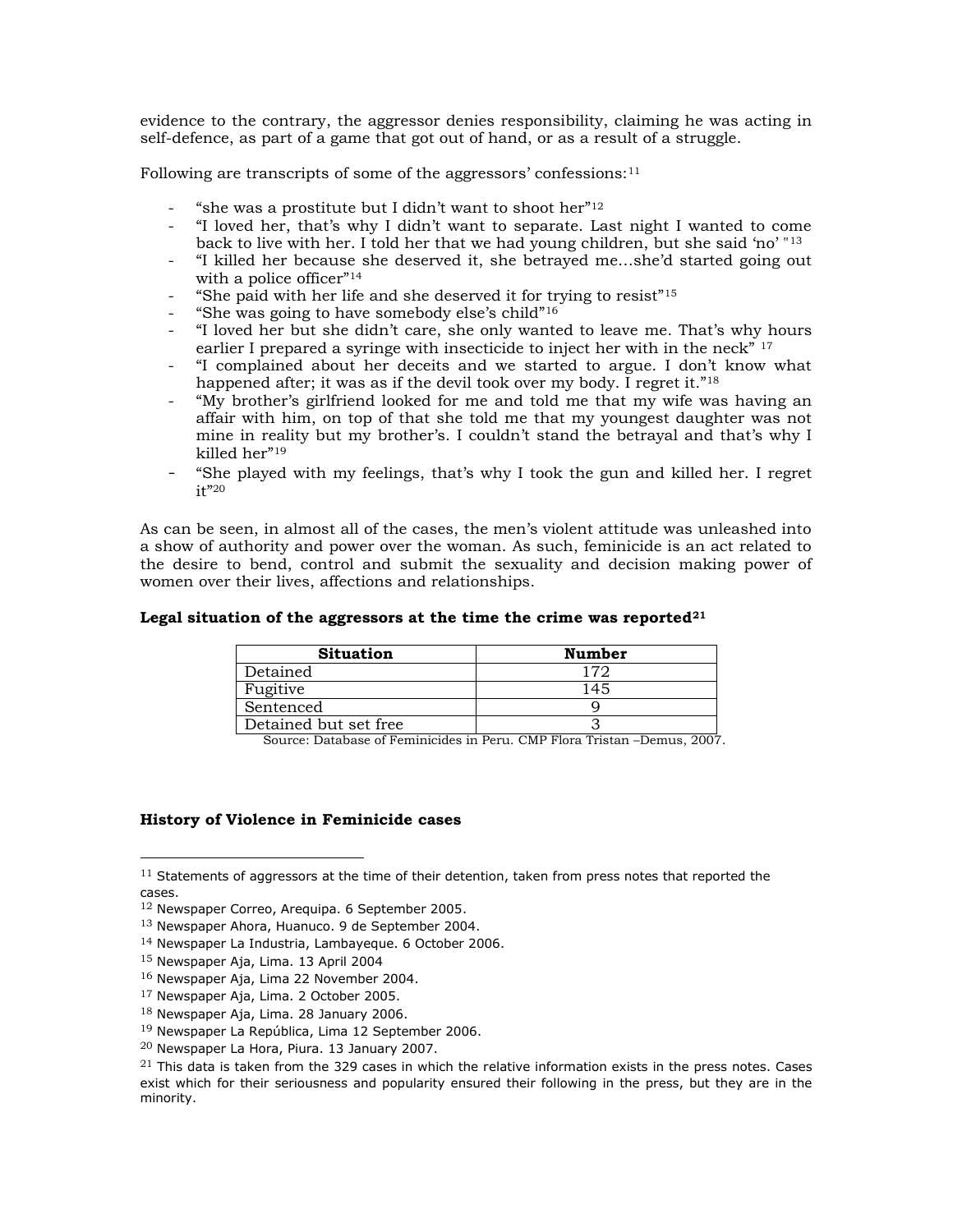The following data has been obtained from a small sample of all feminicides occurring within the period studied (January 2004 – July 2007).

Of the 403 murders reported, information on the background and history of violence has been obtained on 112 of the cases, which represents 27.7% of the total. Within the 112 cases, 84 women had a history of violence with their aggressor. This means that in 75% of these cases, feminicide represented the final episode in a cycle of violence against those women.

It is worth highlighting that within this percentage only 24% presented the corresponding report.



Source: Database of Feminicides in Peru. CMP Flora Tristan –Demus, 2007.

# **II. NATIONAL STATISTICS ON CRIMINAL PROCEEDINGS AGAINST FEMALE HOMICIDES IN PERU**

According to the information provided by the Public Prosecutor's Office, between 2004 and August 2007, there were 32 reports of patricide, 133 of first degree murder and 16 of murder as a crime of passion. Unfortunately, despite the request of the researchers to the Public Prosecutor"s Office regarding the characteristics of the convictions they were looking for, the information did not make any distinction between the sex of the aggressor and the victim.

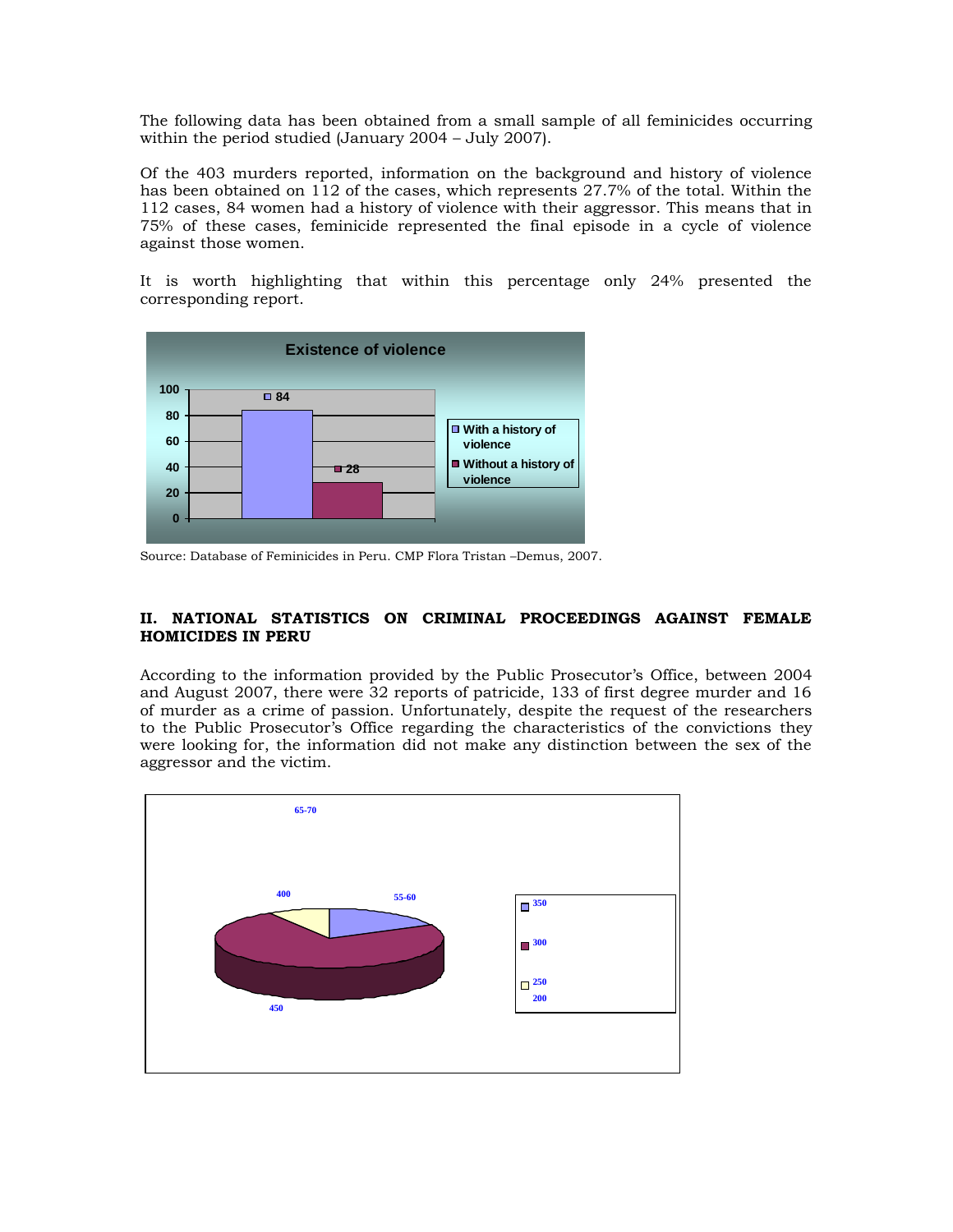In the same way, the Justice Department does not provide disaggregated data that would allow the sex of the aggressor and the victim to be differentiated. In this case, the Department was able to reveal that between 2004 and August 2007 it prosecuted 135 people for patricide, 691 for manslaughter, 10 for murder as a crime of passion and 2418 for grievous bodily harm.



In the case of the National Penitentiary Institute (INPE), the information available manages to differentiate the number of inmates by type of crime and by sex, but does not take into account the sex of the victim. However, an interesting result shows that in both crimes, the proportion of men prosecuted or jailed is much greater than the number of women.

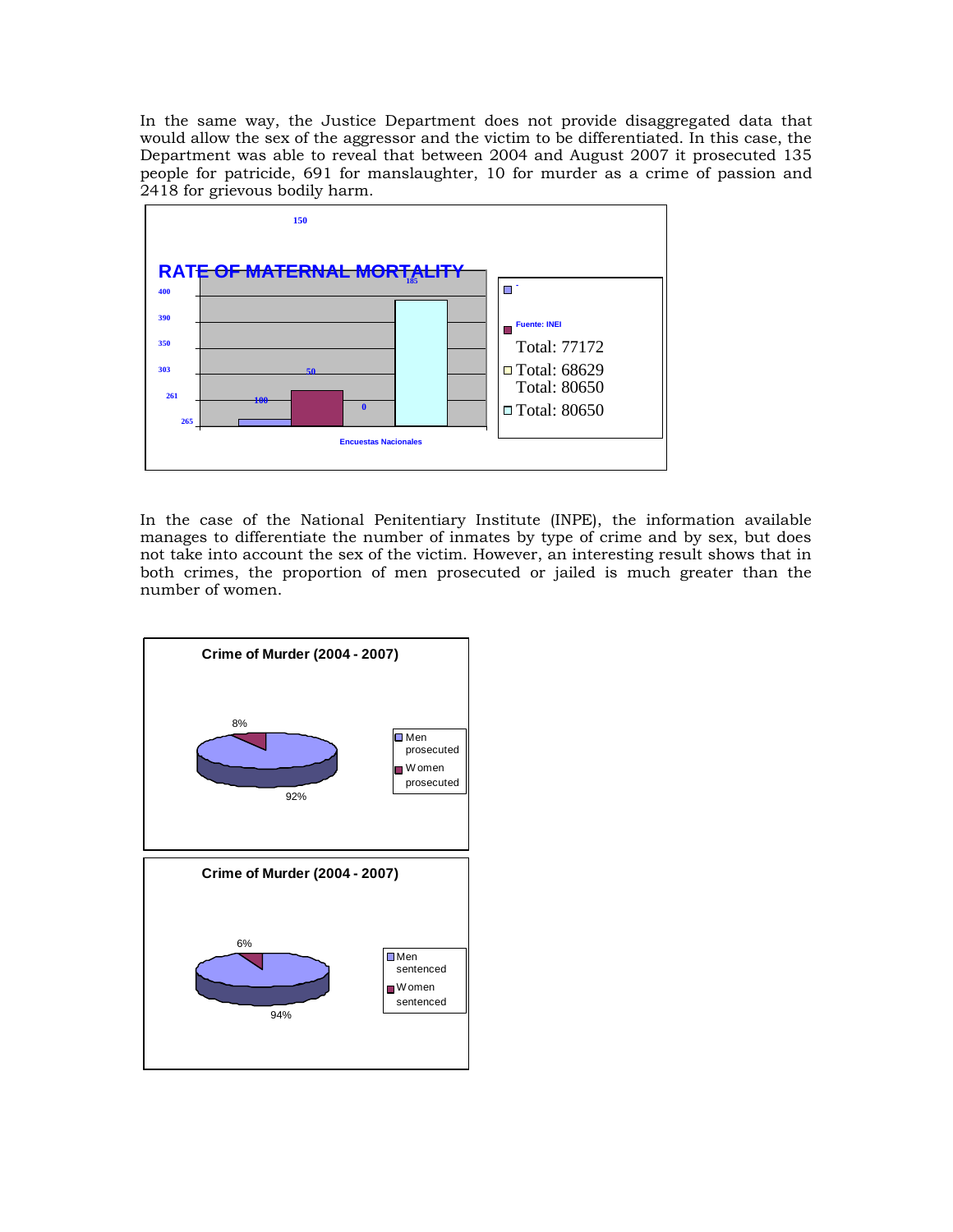It is worth adding that the different figures shown by the various organisations related to justice and prosecution is due to the following factors (amongst others):

- a. In the case of the Public Prosecutor´s Office, the figures only correspond to the Prosecuting Offices of Lima, while the Justice Department data is national
- b. Not all cases reported to the Public Prosecutor´s Office culminate in a formal prosecution before the Justice Department. In the same way, not all prosecutions brought before the Justice Department culminate in a prison sentence, so that not all prosecutions are sent to the National Penitentiary Institute (INPE).

In this particular case, the lack of differentiated statistics from the judicial system itself, that would allow for greater clarity over the situation of violence against women in this country, is very serious. This omission constitutes an unfulfilment of the obligations assumed by the Peruvian State through its subscription to and ratification of various treaties and agreements, such as the "Convention Belém do Pará" and the Convention for the Elimination of all forms of Discrimination Against Women (CEDAW), which establishes the obligation of party states to "guarantee the research and distribution of statistics and other information relevant to the causes, consequences and frequency of violence against women, with the aim of evaluating the efficacy of measures to prevent, sanction and eliminate violence against women, and to formulate and apply necessary  $changes'.22$ 

# **III. ADDITIONAL STATISTICS RELATING TO FEMALE HOMICIDES**

Violence exercised by aggressors is sometimes used against themselves after committing the crime. 21 aggressors out of a total of approximately 400 killed themselves, whilst five of them attempted suicide. In general, the victims of these feminicides were their wives, cohabitants or partners such as girlfriends or fiancées.

On the other hand, the study conducted by CMP Flora Tristan and Demus indicates that some women were victims of "feminicide violence". In other words, specific data has been collected on cases where, despite the intentions of the aggressor, the woman survived the attack, although the violent conditions and cruelty shown are equal to those hidden behind feminicides.

As with the data on feminicides, the information collected corresponds to the period 2004 to July 2007. According to the study **306 women suffered attempts on their lives. From this it is possible to conclude that each month, 7 women's lives are threatened due to their gender,** and although they survive they suffer terrible consequences regarding their health, limiting their ability to live a full life.

| Ayacucho | Areguipa | Cusco         | Huanuco | Junín | Libertad | Lambayeque    | Lima | Loreto | Piura | <b>TOTAL</b> |
|----------|----------|---------------|---------|-------|----------|---------------|------|--------|-------|--------------|
| 20       |          | $\sim$<br>- 1 | -1-1    | JІ    |          | $\sim$<br>ر ر | 56   | 49     | 29    | 306          |

Source: Database of Feminicides in Peru. CMP Flora Tristan –Demus, 2007.

<sup>&</sup>lt;sup>22</sup>Article 7 subparagraph h of the Belem do Para Convention. The General Recommendation No 19 of CEDAW establishes the same obligation of participating states through Recommendation number 24 subparagraph c.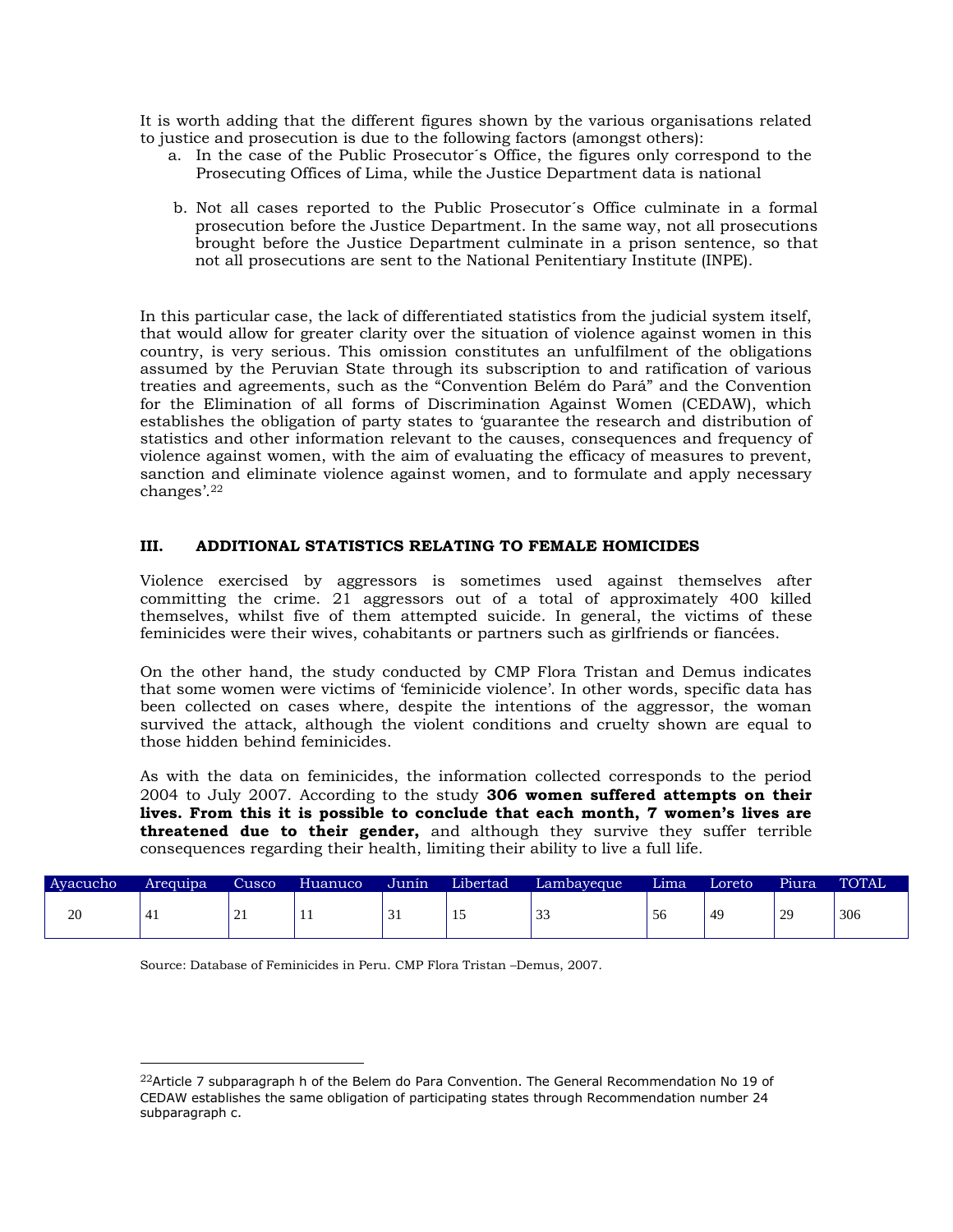

Source: Database of Feminicides in Peru. CMP Flora Tristan –Demus, 2007.

# **Comparison between the incidence of Feminicidal Violence and Feminicide between January 2004 and July 2007.**

As can be seen in the following graph, the frequency of cases of feminicidal violence and feminicide is similar. During the period studied *709 attacks against women occurred, either threatening or ending their lives*. In only the first half of 2007 there have been 68 victims, of which 30 survived.



Source: Database of Feminicides in Peru. CMP Flora Tristan –Demus, 2007.

# **IV. STATISTICS ON FORMS OF VIOLENCE AGAINST WOMEN**

## **Violence against women in the family environment**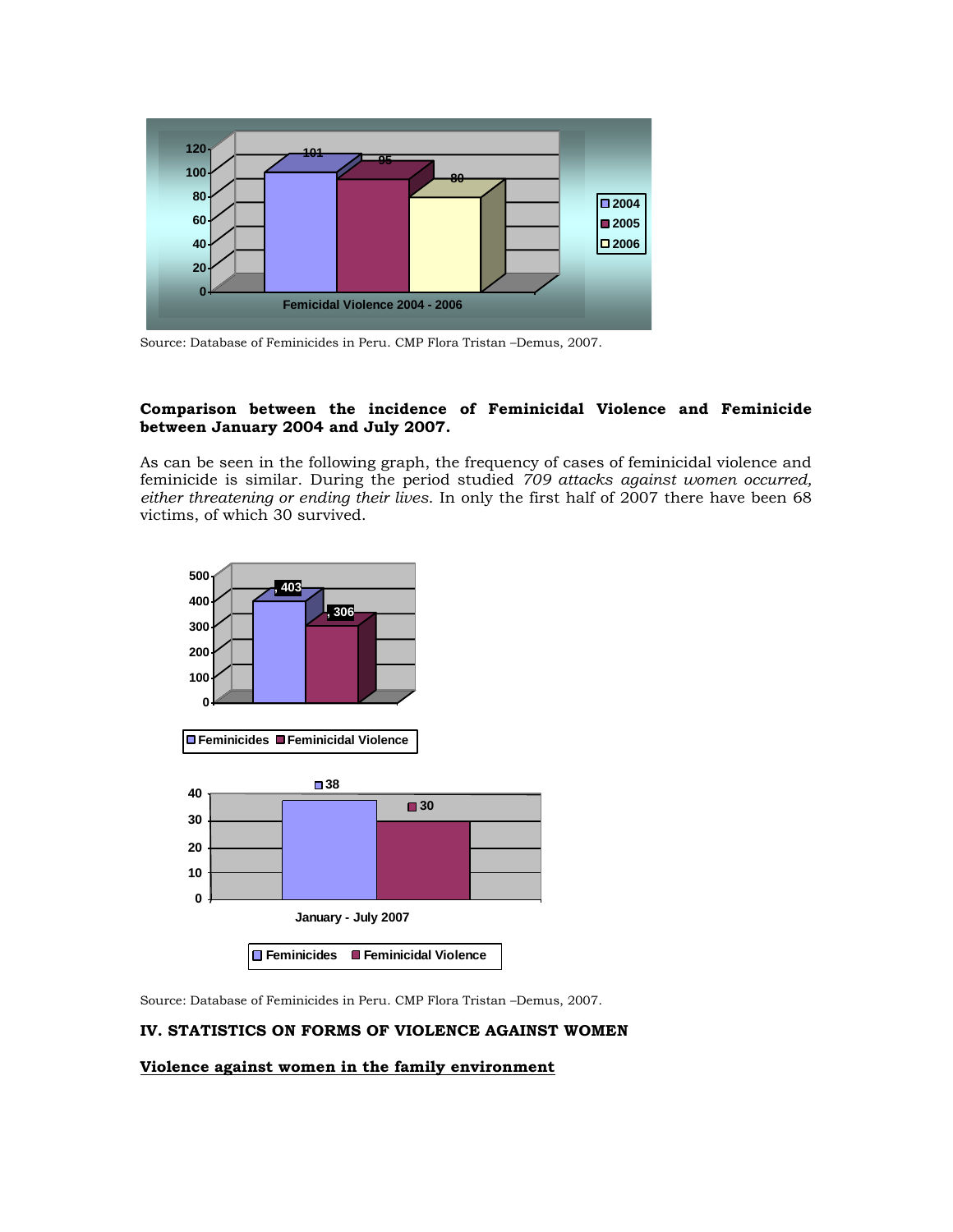This refers to abuse at the hands of a partner or other member of the victim"s nuclear family. It includes beating, sexual abuse – including marital, insults and humiliation. In the worst cases, familial violence culminates with the murder of the victim, or what we have termed, Feminicide.

According to the Multi-centric Study on partner violence and women"s health conducted by the WHO;<sup>23</sup> 48% of women in Lima and  $61\%$  in Cuzco admitted to having suffered physical violence at the hands of their partner at some time. Equally, 23% of women in Lima and 47% in Cuzco admit to having suffered sexual violence from their partner.

This means that over 50% of women in both cities have suffered some form of violence at the hands of their partner, husband or cohabitant.

Between 2004 and 2006, the situation of violence remained. According to data from the  $INEI<sub>1</sub><sup>24</sup> 42%$  of women have been a victim of physical violence from their husband or partner. It is worth mentioning here that not all women report abuse to police due to a series of factors, such as fear, embarrassment, hope that the aggressor will change, economic difficulties, lack of information, or worst of all, normalisation of abuse. Consequently, indices of violence could be on a much greater scale than that shown by the statistics. However they serve as an important indicator.

According to the National Police register<sup>25</sup> in 2004 there were 80650 denouncements of abuse against women. 68% of these were for physical violence, 29% for psychological violence and 3% for both. Out of all cases, 73% of perpetrators were husbands or cohabitants of the victims, 17% ex–partners (either ex–husbands or ex-cohabitants) and 4% family members.

For 2005, 76255 cases of familial violence were recorded at the national level, of which 90% were denouncements of abuse against women. 66% reported to being a victim of physical violence, 29% of psychological violence and 5% for other types of violence. Out of all attacks, the husband or cohabitant of the victim was responsible for over 71%, family members<sup>26</sup> for 13% and past partners (ex-husbands or ex-cohabitants) for the other 13%.

In 2006, the Peruvian National Police registered a total of 85,747 reports of familial violence, in which almost 90% of the victims were women, abused between the ages of 18 and 50, 78% of which by their husband or co-habitant. Regions with the highest incidences were: Lima (36,542), Arequipa (10,141), Callao (3,609) and Cuzco (4,874).<sup>27</sup>

| Period/Type of                        | 2004         | 2005         | 2006         |
|---------------------------------------|--------------|--------------|--------------|
| abuse/ Aggressor                      | Total: 80650 | Total: 68629 | Total: 77172 |
| Physical Violence                     | 68%          | 66%          |              |
| Psychological Violence                | 29%          | 29%          |              |
| Aggressors: Husband<br>or Co-habitant | 73%          | 71%          | 78%          |

<sup>&</sup>lt;sup>23</sup> Guezmes, Ana; Palomino, Nancy and Ramos, Miguel. Sexual and Physical Violence against Women in Peru. Multicentric Study of the WHO on partner violence and women"s health. Lima: Flora Tristan – UPCH, 2002, p 53.

<sup>&</sup>lt;sup>24</sup> Survey of Demographics and Family Health - ENDES, 2004.

<sup>&</sup>lt;sup>25</sup> Peruvian National Police. VII DIRTEPOL - LIMA

 $26$  Family members include fathers, stepfathers, sons, uncles, grandfathers and brothers, amongst others.

<sup>&</sup>lt;sup>27</sup> Source PNP. DEMUS "Información estadística sobre actos de violencia contra la Mujer"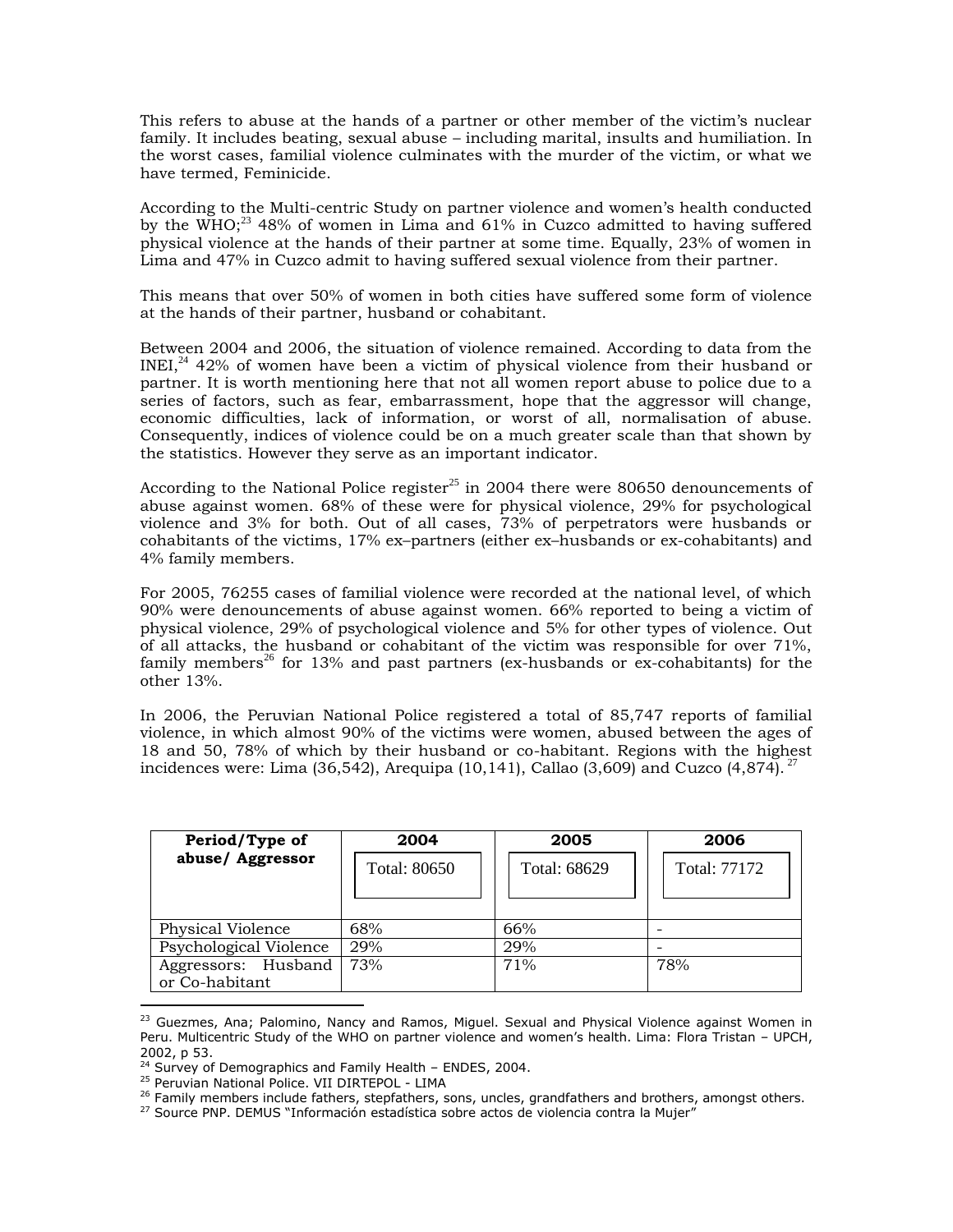# Source: PNP

These percentages derive from reports received by local Police authorities on a national scale. The figures show not only that familial violence continues to be a problem that needs urgent attention, but also that the principal victims are women of varying ages. In the majority of cases the aggressor is very close to the victim: their husband or cohabitant. The following graph demonstrates how over the three years familial violence has remained as a constant, with physical violence being the most recurrent form. Significantly, psychological violence is difficult to identify which could perhaps explain why there are fewer reports of it. However, these denunciations represent an important step forward, since they show a percentage of women are progressively identifying the problem.



# **Violence against women in the family environment**

Source: Local Police Authorities of the Peruvian National Police (PNP)



# **Violence against women, by type of aggressor**

# **Sexual violence against women**

Is the bloodiest expression of the desire to dominate feminine sexuality through the *subjugation and humiliation of the human body. Different types of sexual violence exist, all of which are linked to a damaging situation of "victim" and "aggressor(s)".* 

Source: Local Authorities of the Peruvian National Police. (PNP)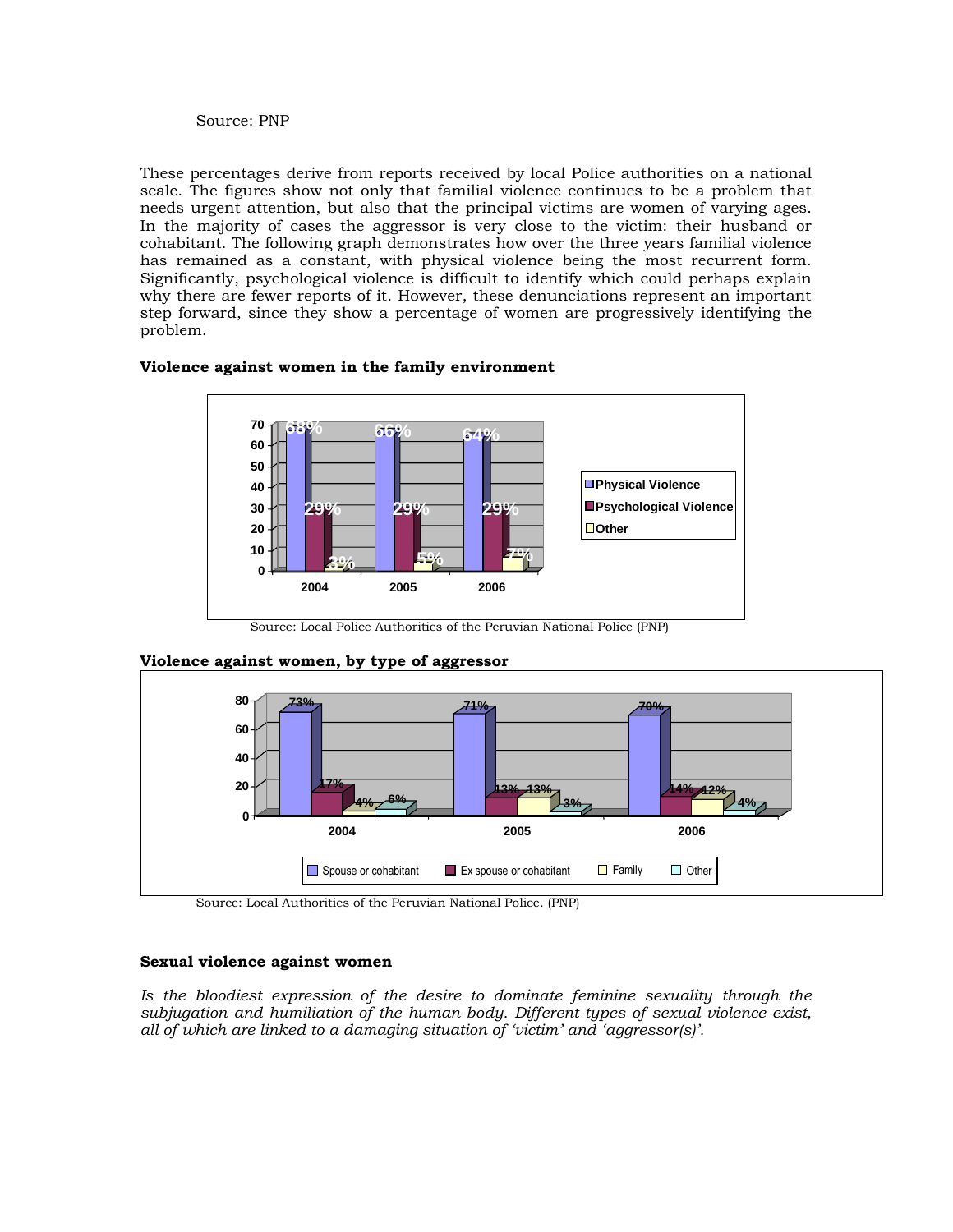Within the region of Lima, between 2004 and 2006 a total of 8735 cases of sexual abuse were reported, in which  $93\%$  of the victims were female<sup>28</sup>. As the graph below shows, women are most susceptible to sexual abuse, with a gradual increase in reports towards 2006.



Source: Data taken from VII DITERPOL – Lima, PNP

Having subscribed to various treaties and international conventions on the protection of

women's rights, the State is therefore obliged to punish violations of these rights.

However, unfortunately there remain a high number of sexual abuse cases that have never

been penalised; the observance of the judicial system in these cases is now urgent and

there is a need to provide training and to penalise cases of negligence or corruption.

In 2004 Peruvian National Police reported a total of 5721 sexual abuse crimes. Only 39% of these aggressors were detained. In 2005 it reported 6268 sexual abuse crimes, which was a 9.6% increase from the previous year; from this total only 38% of aggressors were detained.<sup>29</sup>

# **REPORTS OF RAPE & NUMBER OF DETAINEES, BY DEPARTMENT 2005**

| Region    | N. of Reports | <b>N. of Detainees</b> |
|-----------|---------------|------------------------|
| Amazonas  | 93            | 61                     |
| Ancash    | 146           | 83                     |
| Apurimac  | 56            | 31                     |
| Arequipa  | 418           | 162                    |
| Ayacucho  | 64            | 45                     |
| Cajamarca | 155           | 60                     |
| Cuzco     | 254           | 183                    |

<sup>28</sup> VII DITERPOL – LIMA. PNP.

<sup>&</sup>lt;sup>29</sup> Report 2005 -2006 Women's Human Rights. CMP Flora Tristan.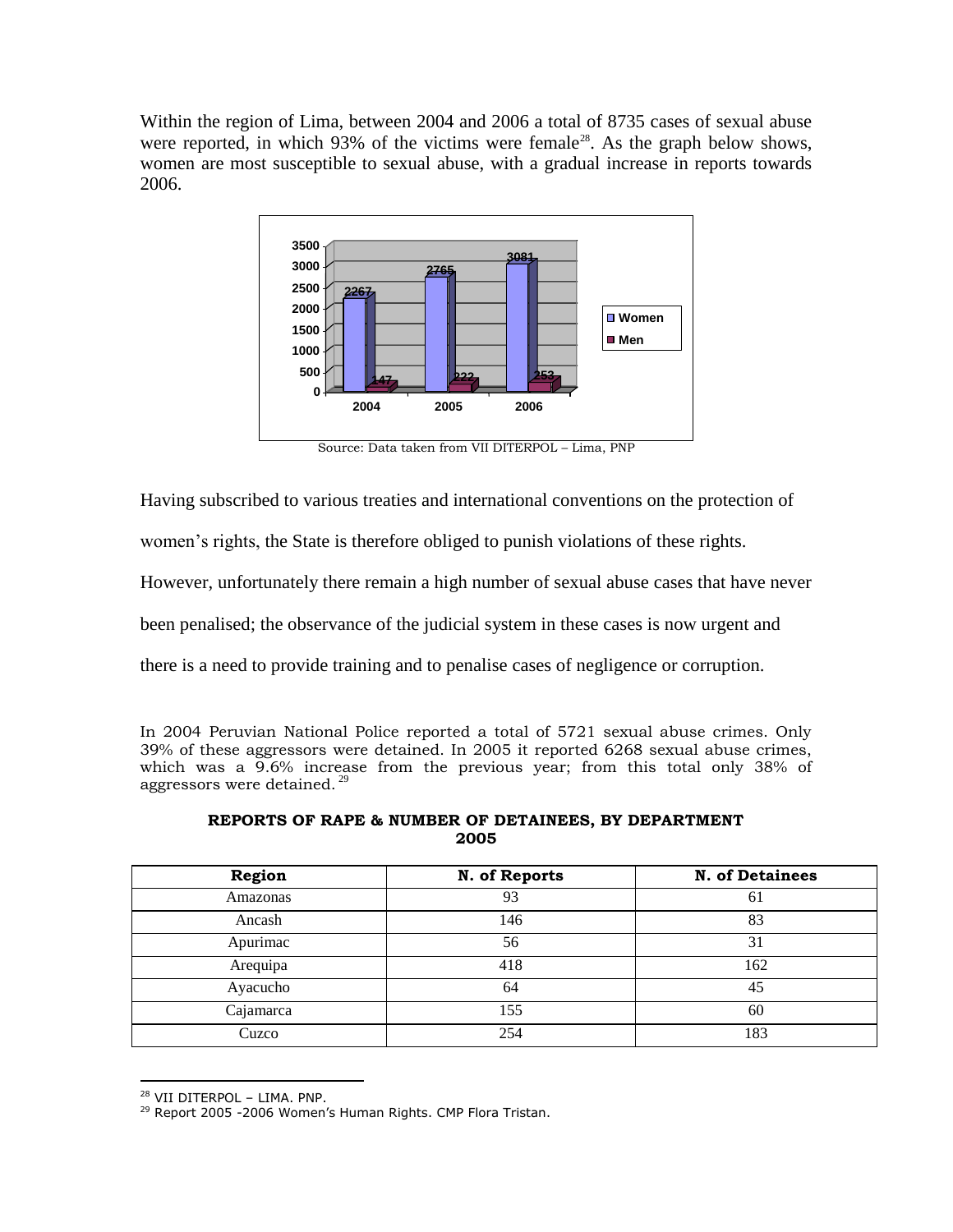| Huancavelica  | 23   | $\overline{5}$  |
|---------------|------|-----------------|
| Huanuco       | 104  | $\overline{54}$ |
| Ica           | 258  | 89              |
| Junín         | 366  | 228             |
| La Libertad   | 344  | 145             |
| Lambayeque    | 233  | 117             |
| Lima          | 2549 | 581             |
| Callao        | 284  | 72              |
| Loreto        | 215  | 92              |
| Madre de Dios | 66   | 52              |
| Moquegua      | 76   | 12              |
| Pasco         | 19   | $\,8\,$         |
| Piura         | 218  | 116             |
| Puno          | 50   | 21              |
| San Martín    | 111  | 105             |
| Tacna         | 19   | 37              |
| Tumbes        | 41   | 23              |
| Ucayali       | 126  | 45              |
| <b>Total</b>  | 6268 | 2427            |

Source: Local Authorities – Specialised Authorities PNP

Report 2005 -2006 Women"s Human Rights. CMP Flora Tristan.

The principal victims of rape are girls and adolescents. This is due to stereotypes and fantasies relating to tutelage and discipline that have developed surrounding young girls' bodies in patriarchal societies. Additionally, the neo-liberal model contributes to the production of utilitarian and consumerist rationalities that facilitate the use and abuse of the body as a disposable object. Making young women the principal victims of sexual exploitation and forced prostitution. The following table relates to reports solely in Lima, and demonstrates that in more than 60% of these crimes, girls and adolescents are the principal victims.

| <b>Sexual Abuse</b> | 2004 | 2005 | 2006 |
|---------------------|------|------|------|
| Total               | 2414 | 2987 | 3334 |
|                     |      |      |      |
| Women               | 2267 | 3081 | 2765 |
| Women between 10-17 | 1508 | 1725 | 1711 |
| Percentage          | 67%  | 60%  | 62%  |

Source: Figures taken from VII DITERPOL – LIMA. PNP.

Equally, studies conducted on the slave trade have registered that the majority of victims are women (95%), of which 76% are girls and adolescents between the ages of 8 and  $18.^{30}$ 

 $\overline{a}$ 

# **Victims of Slavery Age of victims amongst Female Slavery**

<sup>&</sup>lt;sup>30</sup> Meléndez Liz, Mallqui Katty. Diagnostic on slavery amongst women and children in eight cities in Peru. CMP Flora Tristan, 2005.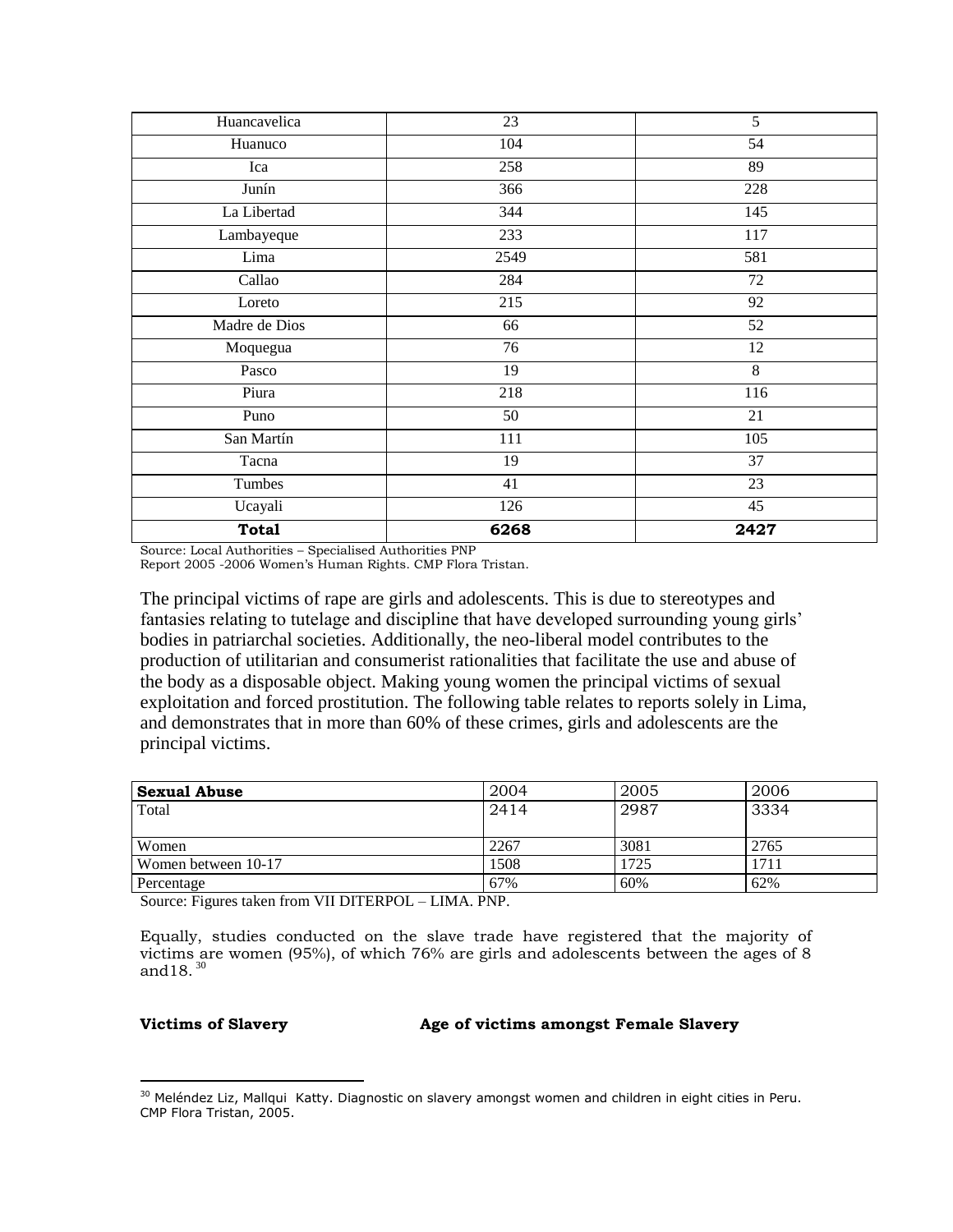| Age       | <b>Total of cities</b> | Percentage |
|-----------|------------------------|------------|
| $8 - 12$  |                        | 8%         |
| $13 - 18$ | 26                     | 68%        |
| $19 - 24$ |                        | 24%        |
| Total     | 38                     | 100%       |

| <b>Sex</b> | Total<br>no.<br>victims | of Percentage |
|------------|-------------------------|---------------|
| Female     | 36                      | 95%           |
| Male       |                         | 5%            |
| Total      | 38%                     | 100%          |

Source: Study on Slavery amongst Women and Children. CMP Flora Tristan

Source: Study on Slavery amongst Women and Children CMP Flora Tristan.

# **V. LEGAL SITUATION**

 $\overline{a}$ 

The Peruvian Constitution of 1993 states in article 2, numerals 1 and 2, that all people have the right to:

- *1. Life, their identity, their moral, physical and psychological integrity and their freedom to develop and be contented.*
- *2. Equality before the Law. Nobody should be discriminated on the basis of their origin, race, sex, language, religion, opinion, economic status or any other characteristic.*

Under this premise, the Peruvian State is therefore obliged to guarantee maximum expression and respect for the rights mentioned, for each of its citizens. Specifically, the obligation centres on the state granting a guarantee of the right to life and integrity of all people, without distinction according to sex or gender.

In addition, there are international rules that protect women"s right to live free from violence. It is important to signal that the Peruvian State has subscribed to and ratified these conventions and treaties.<sup>31</sup>

The Constitution establishes in its Fourth Final and Temporary Provision that:

*"The rules relating to the rights and freedoms recognised by the Constitution are interpreted in conformity with the Universal Declaration on Human Rights and with the treaties and international agreements on the same material ratified by Peru".* 

While article 3 of the same regulatory framework indicates:

*"The enumeration of established rights in this chapter does not exclude others guaranteed by the Constitution, nor others of a similar nature or that are founded in the dignity of man, or in the sovereign principles of the people, democratic state and republican government".*

And so, according to Cesar Landa, $32$  the enumeration of fundamental rights does not exclude those that the Constitution also guarantees and that are incorporated into

<sup>&</sup>lt;sup>31</sup> The Interamerican Convention to Prevent, Penallise and Eradicate Violence Against Women 'Convention Belém do Pará" was subscribed to by the Peruvian State on 7 December 1995, and ratified on 4 February 1996.

The Convention for the Elimination of All Forms of Discrimination Against Women was ratified by the Peruvian State 13 September 1982.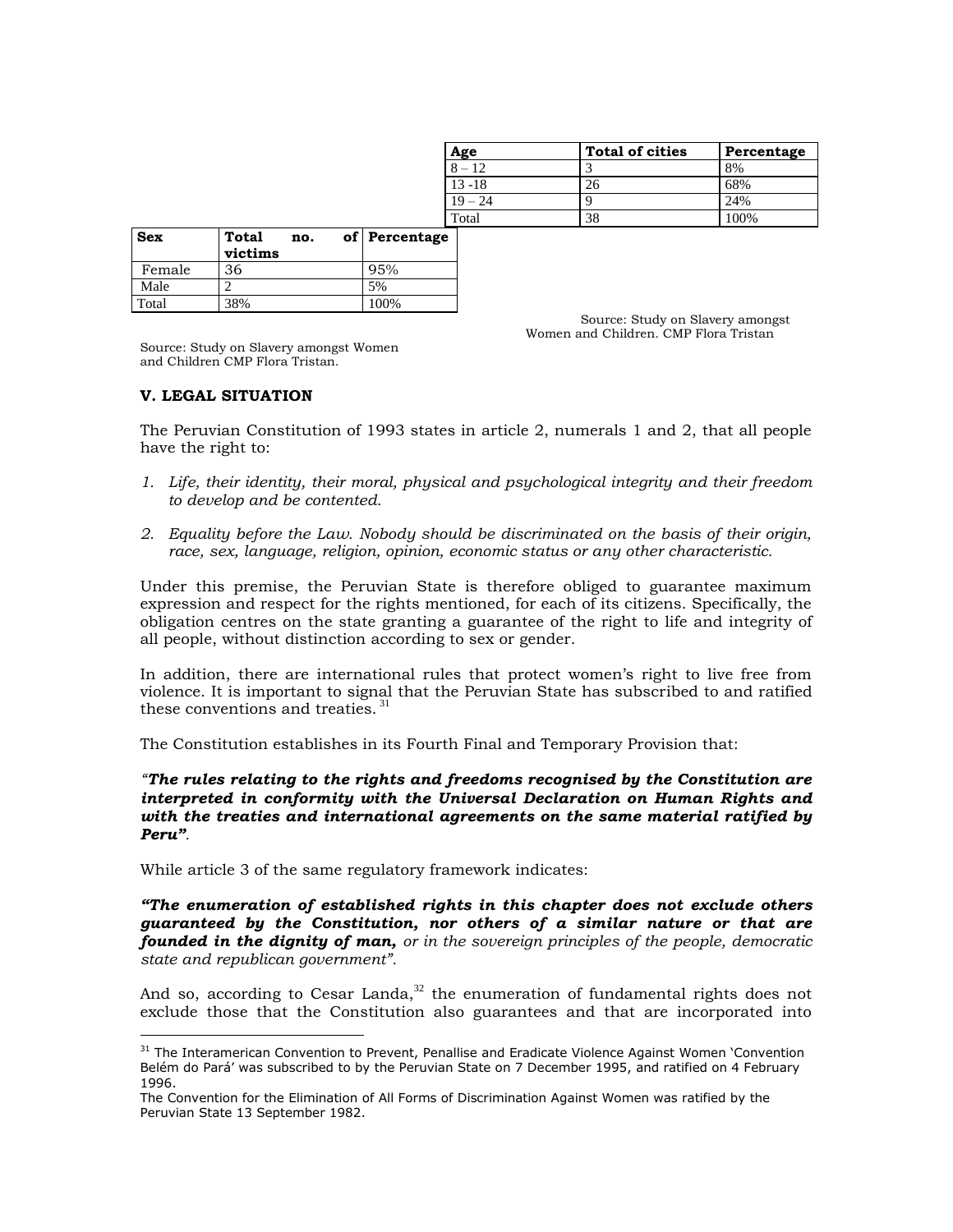international treaties on human rights or those that are of an analogous nature or those based in human dignity.

Based on this premise it is worth noting that the Belem do Para Convention states that "every woman possesses the right to a life free from violence, in both the public and private domain<sup>7</sup>.<sup>33</sup> This is particularly important because it specifically refers to violence towards women. It establishes obligations of the State relating to the creation and implementation of public policies that assure "due diligence" in the prevention, investigation and penalisation of violence against women. Meanwhile it demands that states condemn violence against women, prohibiting the invocation of customs, traditions or religious consideration to elude their obligation to try and eliminate it.

In 1992 the Committee for the Elimination of Discrimination Against Women adopted Recommendation No 19, recognising violence against women as a form of discrimination that undermines or annuls their enjoyment of their human rights, recommending to party States that they adopt appropriate and effective measures to combat both private and public acts of gender-based violence and that they ensure that laws against violence and physical and sexual abuse in the family protect the rights of all women in an adequate manner.

In the case of the Peruvian State it is important to reiterate that it also recommends that party states encourage the compilation of statistics and research into the causes and effects of abuse, as well as the effectiveness of preventative and punitive measures. However, experience shows that in Peru, bodies charged with administering justice do not take into account the importance of differentiating cases of violence against women. Solely through the compilation of statistics that differentiate between the sex and sexual orientation of both the victim and the perpetrator from reliable, official information can the situation of violence against women in this country be fully assessed.

With regards to jurisprudence at the Inter-American level, one of the most important cases was "Maria da Penha Maia Fernández against the State of Brazil" (2001). Maria da Penha was a victim of recurrent violence at the hands of her partner, during the time they lived together. The repeated attacks caused her to become a paraplegic, with one attack constituting attempted murder. In this case, the Inter-American Commission of Human Rights declared the Brazilian state responsible for tolerance of and negligence towards the violence suffered by this woman.

The importance of this jurisprudence relates to obligations that states have to provide the necessary mechanisms to guarantee women"s right to live free from violence. According to information obtained through the press between 2004 and 2007, in 21% of the cases previous acts of violence against the victim were mentioned, of which 32% were reported. However, all of these cases ended with the death of these women. It is obvious that in these cases the Peruvian state is responsible for tolerating and acting in a negligent manner towards the violent crimes reported by these women.

The Criminal Code typifies crimes against human life into determined legal categories, such as murder, first degree murder, patricide, crimes of passion and infanticide. However, none of these take gender discrimination into account as an aggravating factor.

<sup>&</sup>lt;sup>32</sup> LANDA ARROYO, Cesar. "International Treaties in the jurisprudence of the Constitutional Tribunal". In: [http://www.cajpe.org.pe/guia/landa-2.htm#s51c.](http://www.cajpe.org.pe/guia/landa-2.htm#s51c) (17/01/08)<br> $\frac{\text{http://www.caipe.org-pe/guia/landa-2.htm#s51c.}}{33 \text{ Article 2 of the Tate.}}$ 

 $3$  Article 3 of the Inter-American Convention to Prevent, Sanction and Erradicate Violence Against Women.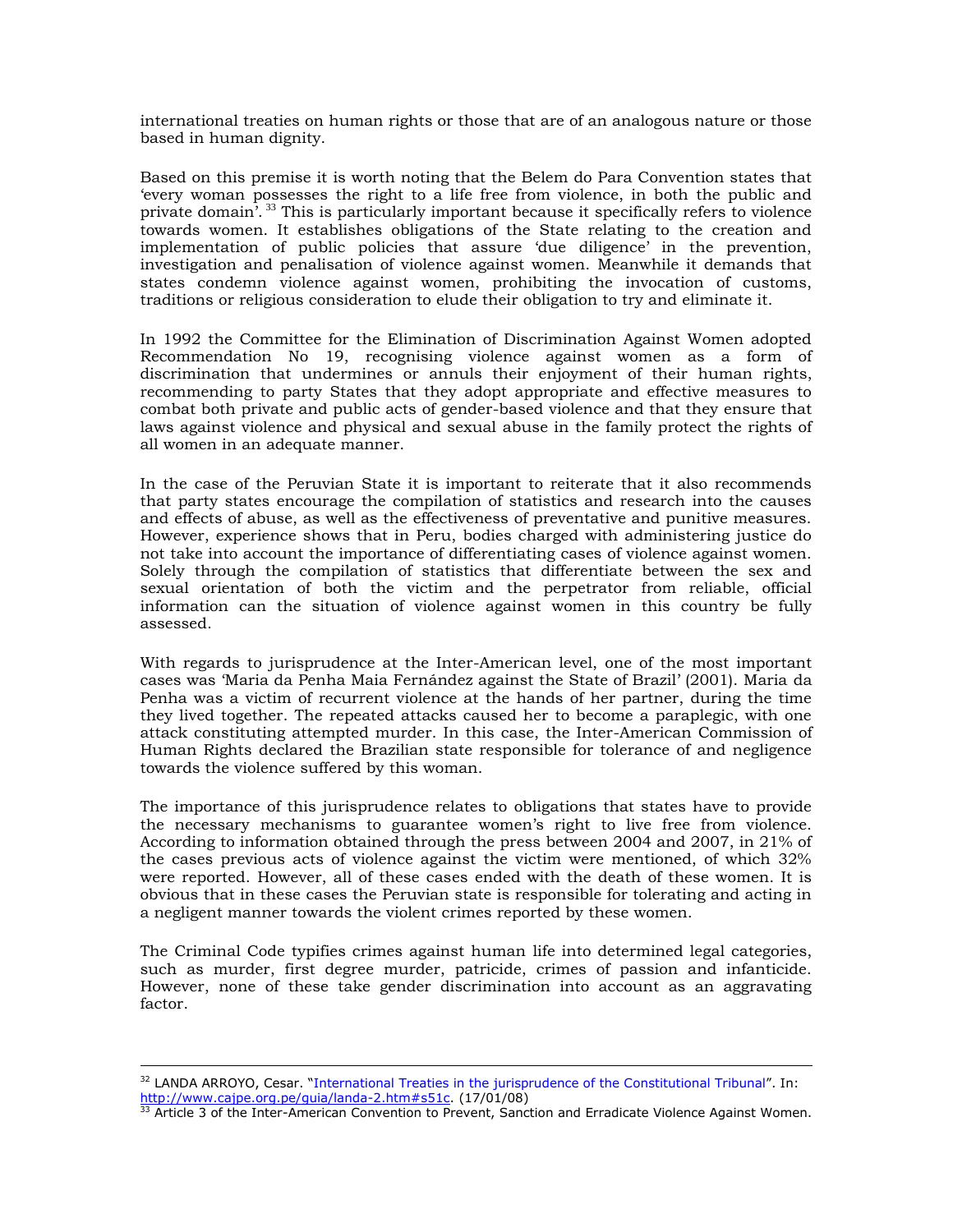1. First degree murder.

Legal rules establish aggravating circumstances that constitute first degree muder such as:

- a. Whether the crime was committed with particular ferocity or for profit or pleasure.
- b. Whether it was committed to facilitate or hide another crime.
- c. Whether great cruelty was used or whether the crime was premeditated.
- d. Whether fire, explosions, poison or other measures capable of putting other people"s lives or health in was used.

Through research into news related to feminicide conducted by CMP Flora Tristan $34$  (see graph "Arms and Weapons Used by Aggressors") it can be seen that in the majority of cases the aggressor beat the victim then murdered her, be it using a knife or firearm. However, for the present report updates of these facts have been sought, recording new data from national and regional press, $35$  in which these speculative tendencies were confirmed.

In accordance with the Royal Language Academy, ferocity can be defined as any brutal, cruel or daring act. Following this definition the majority of feminicide cases could be prosecuted as first degree murder, which carries a minimum sentence of 15 years. However, reality has demonstrated that in the majority of cases this is not given.

2. Patricide

This crime refers to the relationship between subjects as the aggravating circumstance, be it either a blood parent or through marriage. The current Penal Code of 1991 widens the notion of patricide, incorporating passive subjects such as adopted children or those of a concubine, signalling that "*he who knowingly kills a relative, be it natural or adopted, through marriage or otherwise, will be reprimanded with a minimum sentence of 15 years".*

According to Hurtado Pozo,  $36$  patricide is considered by specialists as 'the supreme crime" as it affects "the basis of human development and culture". Originally, however, patricide did not penalise crimes committed by a father against his descendents, because the patriarch had absolute control over his family, a group that included his wife. Later this absolute power of the patriarch became limited, and he too became subject to punishment.  $3\frac{7}{2}$ 

However, this legal precept not only protects human life as a legal right but its severity stems from the understanding that it implies a "radical transgression of the most natural of laws": the family. It is a crime that threatens the legal right that the Peruvian Constitution establishes as the basis of society: the family. The prevalence of the familial legal right on the rights of women, entails that within these types of crimes the wellbeing of the family is taken into consideration, as well as the interests of the victim, with the aim of imposing the respective punishment.

<sup>37</sup> In: HIERREZUELO CONDE, Guillermo. BIBLIOGRAFIA-RECENSIONES Y RESEÑAS. *Rev. estud. hist.-juríd.* [online]. 2002, no.24 [citado 11 Septiembre 2007], p.466-469. Web:

 $\overline{a}$ <sup>34</sup> Peruvian Womens Centre FLORA TRISTAN. "Violence against women: Feminicide in Peru". Lima. October 2005.

<sup>&</sup>lt;sup>35</sup> Collection of information was from the principal newspapers of Ayacucho, Arequipa, Cusco, Huanuco, Junin, La Libertad, Lambayeque, Lima, Loreto and Piura.

<sup>36</sup> HURTADO POZO, Jose. "Criminal Code Manual. Special Part 1. Homicide." Ediciones Juris. Lima. 1995.

<sup>&</sup>lt;http://www.scielo.cl/scielo.php?script=sci\_arttext&pid=S0716-54552002002400031&lng=es&nrm=iso>. ISSN 0716-5455.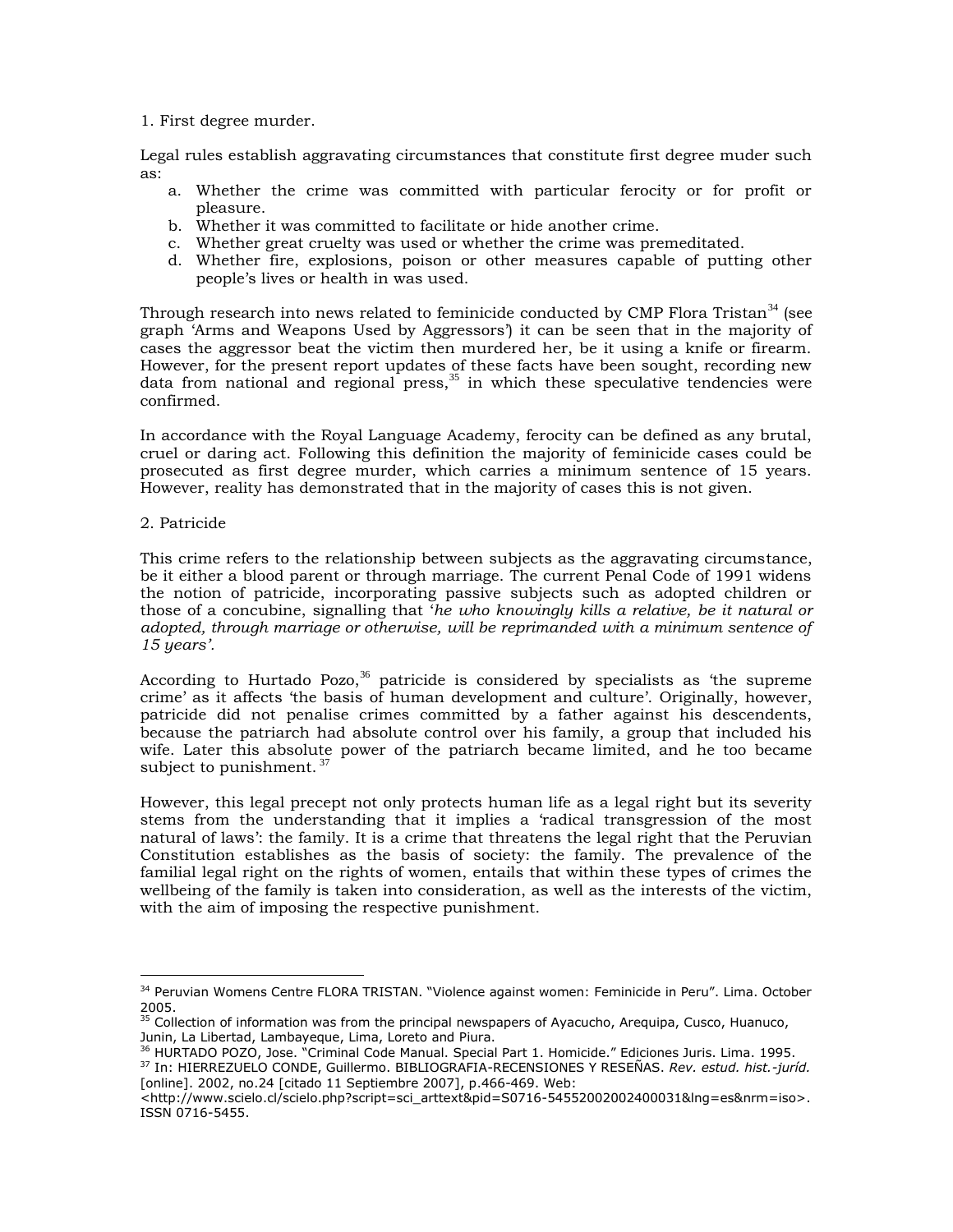# 3. Crimes of passion

This crime, also known as emotional murder, establishes the emotional state of the perpetrator at the moment of carrying out the crime as possible extenuating circumstances. According to this doctrine, in order for a homicide to be considered in this category, the judge should take into account certain criteria, such as:

- a. The intervening time between the provocation and the crime. This is to say that no long period of time existed, which could have led to a different reaction by offender.
- b. The method used to commit the crime. Under a state of emotional violence, the perpetrator could not use complicated methods that would demonstrate previous reflection upon the act.
- c. The temperament of the subject: without implying an a priori argument. In each concrete case, an objective analysis of the situation will not have been taken.
- d. Previous knowledge of the situation on the part of the perpetrator: emotional violence presupposes the crime was committed in a sudden and unexpected manner resulting from an important situation for the offender.  $38$

Regarding the classification of feminicide as an autonomous crime, it is necessary to create a space at the doctrinal level that will permit debate over not only the issue of feminicide but also of the fundamental principles governing legal doctrines that relate to punitive power in the context of a democratic state. This premise indicates that social control through penal measures should be the tool of last resort, following the failure of other social control measures.

Under this premise it is fundamental to position the term at a political level, given that the changes at the normative level are backed by cultural support. From a critical perspective of the law, it is assumed that the law is not neutral since it involves political actions in its creation. Consequently the sensitisation of political agents and legal operators is fundamental to allow the inclusion of feminicide within the national legal system in harmony with the penal doctrine, taking into account the cultural background underlying these crimes. As a result there is an urgent task to address: interdisciplinary dialogue that will permit us to find answers to this problem.

# **VI. JUDICIAL SYSTEM**

 $\overline{a}$ 

According to regulations, the Peruvian National Police, the Public Prosecution and the Judicial Department are the bodies responsible for investigating, prosecuting and punishing offenders who commit acts of violence against women, in accordance with existing criminal proceedings.

However, within the judicial system, the prosecutors who are ultimately responsible for investigating and sanctioning these types of crimes appear to perpetuate a discourse that is loaded with stereotypes and that fails to take into account the violence that women are subjected to due to gender inequality.

Taking into account the reality of national regulations, DEMUS undertook research into criminal cases of offenders prosecuted for any crime against life as established in the Criminal Code, that also showed traits of feminicide. They identified sixteen judicial cases from the jurisdiction of Lima and Callao, which matched the criteria. Below each

<sup>&</sup>lt;sup>38</sup> PEÑA CABRERA, Raúl. "Treaty of Criminal Law. Special Part" Ediciones Jurídicas. Lima. 1992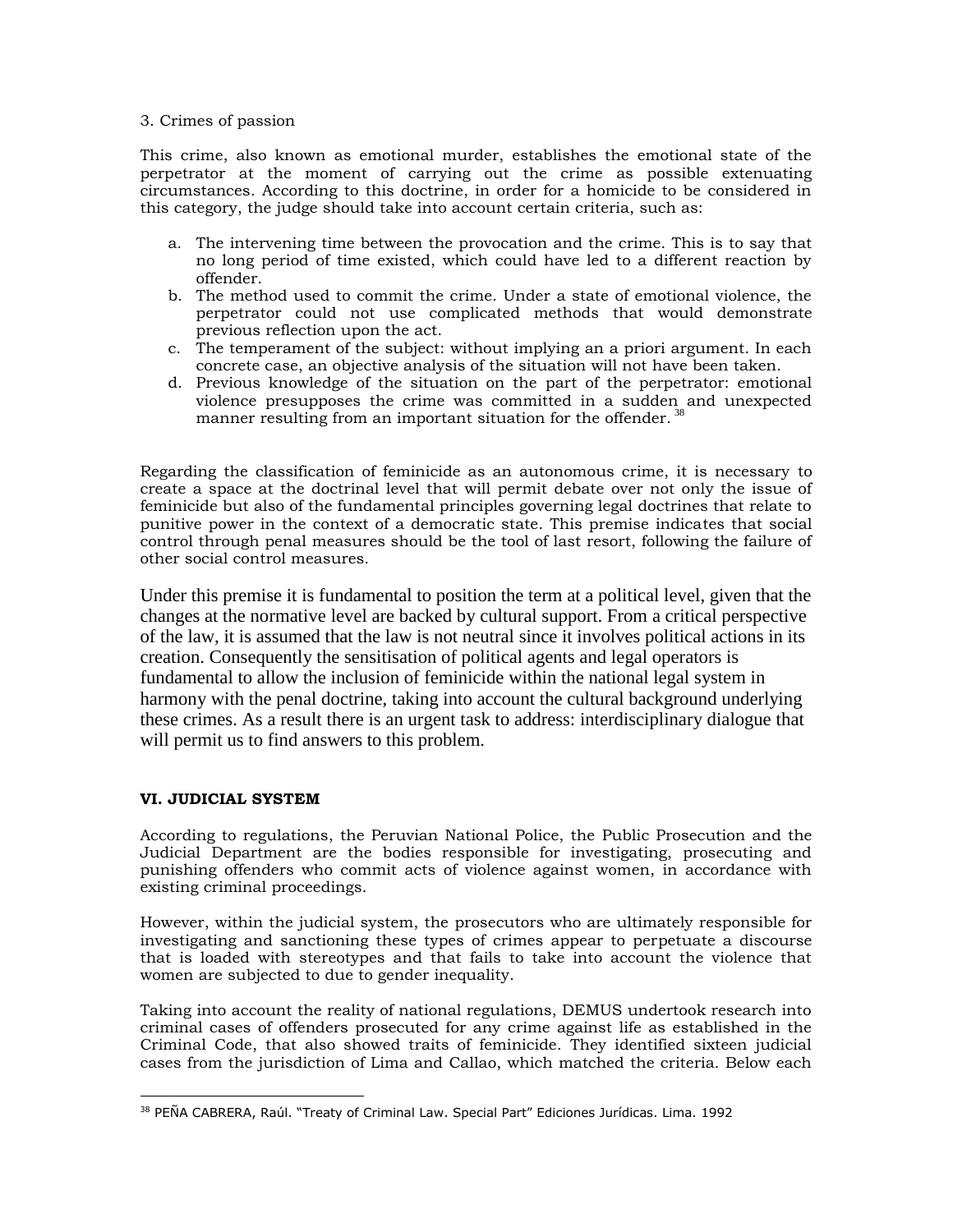type of crime as established in the Criminal Code will be presented, as well as how they were prosecuted in some of the cases identified.

In one<sup>39</sup> of the nine criminal cases categorised as private feminicide by the investigation, the Legal Ruling found the offender guilty<sup>40</sup> regarding the accusation of crime against life through attempted patricide; on the basis of the victim"s testimony and the legal medical certificate that concluded that the claimant was victim to "intented murder by strangulation at the hands of the aggressor". However, the First Criminal Court for Jailed Defendents reclassified the crime as grevious bodily harm, which carries a much lighter sentence.

On the other hand, in the same study, they could find only one case where the offender was prosecuted for a crime of passion. However, on this point it is important to reiterate that the defense put forward by the accused appealed to justify the murder through extenuating circumstances.

*"(...) I didn"t want to kill her (...) it wasn"t murder, it was a moment of extreme pressure, it was like an accident."*

*"(...) I was nervous and I blinded myself making my mind go blank, I took my gun out of my belt and started to shoot"* <sup>41</sup>

Another of the findings made in the study of criminal cases was that the victim"s interests are not considered a priority in the resolution of feminicide prosecutions.

As part of the principles stipulated by criminal regulations (article 45 of the Criminal Code) in determining sentences, the Criminal Code states that certain criteria should be taken into account, such as:

- a. The social hardship suffered by the offender.
- b. Their culture and customs.
- c. The interests of the victim, their family or of those whom they depend upon.
- d. The nature of the crime.
- e. The methods used.
- f. The importance of the rights infringed upon.
- g. The extent of damage or danger caused.
- h. Their age and socio-economic background.
- i. A sincere confession before being discovered. $42$

In addition, Article 136 of the Code of Legal Proceedings states that *"a corroborated confession given by the accused, relieves the judge of unnecessary proceedings in bringing the investigation to a conclusion (...) A sincere confession duly proved can be taken into consideration in lowering the sentence given to below legal minimum limits".*

In feminicide related prosecutions the application of this criteria has led to shorter prison sentences than those established in legal regulations.

*"A sincere confession and demonstrable repentance allows the judge to lower sentences to below the legal minimum (...) so that if there are no previous convictions (...) sentences for patricide and murder amount to 12 years incarceration<sup>43</sup>" 44*

<sup>&</sup>lt;sup>39</sup> Case 110-99 of 10mo. Juzgado Penal de Lima.

<sup>&</sup>lt;sup>40</sup> In this case, the accused tried to strangle his wife twice in one night, leaving her unconscious in her bedroom in the hope that she would died. On regaining consciousness the victim begged her aggressor to take her to hospital, which he did on condition that she claimed she had attempted suicide.

<sup>41</sup> DADOR, Jennie and RODRÍGUEZ, Lupe. Idem. Pgs. 15 - 16

<sup>&</sup>lt;sup>42</sup> Articles 44 and 45 of the 1991 Legal Code.

 $43$  In both types of crime the minimum sentence is 15 years incarceration.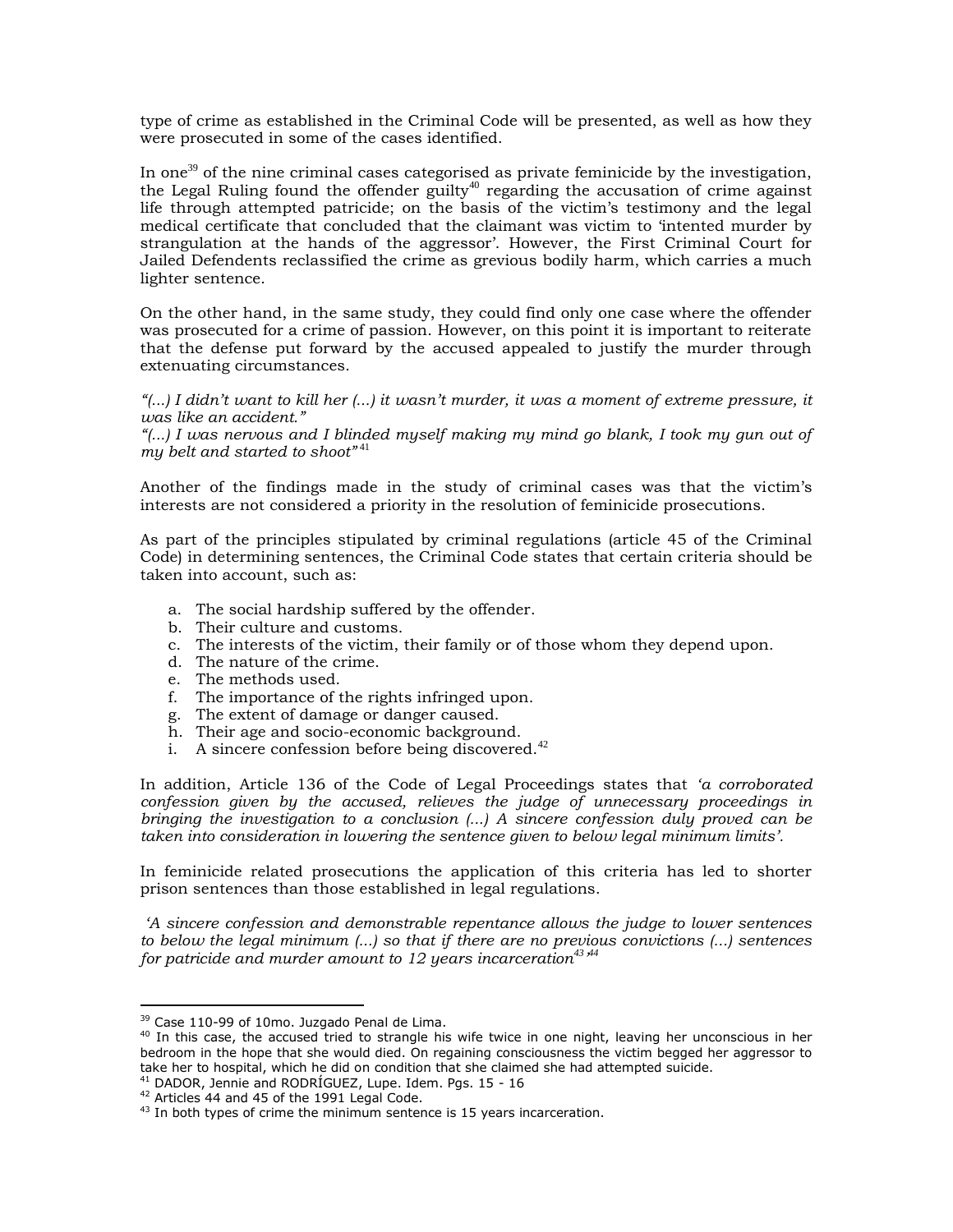In these cases, the interests of the victim or their family are subsumed by arguments in which society assumes **a co-responsibility in the commission of the crime**, <sup>45</sup> and where the sentence has a resocialising function. These arguments, in the long term obscure the gravity of these types of crimes by imposing lesser sentences than the limits established in legal regulations.

As stated in a report on Ciudad Juarez, Mexico,<sup>46</sup> the lack of adequate action taken by the judicial system in cases of violence against women contributes to its continuance in our society, and its tendency to increase.

*"Although there have been important advances, the response of the Mexican state to murder and other forms of violence against women has been, and continues to be, grossly insufficient. As a consequence, this has become a central part of the problem. The impunity that surrounds the majority of gender-based violence contributes to its perpetuation'. (Highlights author"s own)* 

In Peru, previous acts of violence occurred in over 50% of feminicide related cases, and in 44% reports of domestic violence had been lodged with the Peruvian National Police.<sup>47</sup> In one case the victim actually solicited personal guarantees at 4 different times. However, the lack of response on the part of the judicial system contributed to the murder of these women, amounting to shared responsibility on the part of the State for these crimes.

Another of the problems discovered, not only at the national level but in the whole region, relates to the difficulty that women experience in exercising their right of free access to justice. As highlighted in a report by the Inter-American Commission on Human Rights, many women from indigenous territories are forced to make long journeys of several hours or days by land or water to reach the nearest locality to report violent crimes. On top of this geographical difficulty are other factors such as lack of cultural understanding amongst judicial officials, lack of judicial officials who speak the victim"s language, the difficulty of obtaining proof, the prolonged cost of judicial prosecutions and the lack of identity documents amongst these women.<sup>41</sup>

The sum of all these elements results in a judicial system that manages to guarantee an effective investigation with difficulty, due prosecution and an adecuate sentence in cases of violence against women at an urban level but at the rural level fails, with impunity remaining much more prevalent and serious for women, which merely deepens the discriminatory gap in guaranteeing these women access to justice.

# **VII. PUBLIC PERCEPTION OF VIOLENCE AGAINST WOMEN AND FEMINICIDE**

According to the V Annual Survey on the Situation of Women, (whose remit is metropolitan Lima and Calla),  $30.2\%$  of the population interviewed considered the principal problem facing women to be domestic violence, which indicates a one percent increase from the previous year. As such, 17% of interviewees think that lack of education is the second greatest difficulty facing women, followed by undesired pregnancy in third place with 15.4%.

<sup>44</sup> **Case N° 3237-97 of the First Corporate Court of Ordinary Prosecutions of the Supreme Court of Lima**. Cited in: DEMUS, "Feminicide in Peru. Judicial regulations". Septiembre 2006.

<sup>45</sup> DADOR, Jennie and RODRIGUEZ, Lupe. Idem. Pg. 21.

<sup>46</sup> Chapter VI Ciudad Juarez. In: [http://www.cidh.oas.org/annualrep/2002sp/cap.vi.juarez.htm.](http://www.cidh.oas.org/annualrep/2002sp/cap.vi.juarez.htm) (30/11/2007)

<sup>&</sup>lt;sup>47</sup> DADOR, Jennie and RODRIGUEZ, Lupe. Idem. Pg. 13

<sup>48</sup> InterAmerican Commission on Human Rights. Idem. Acápites. 199 and 207.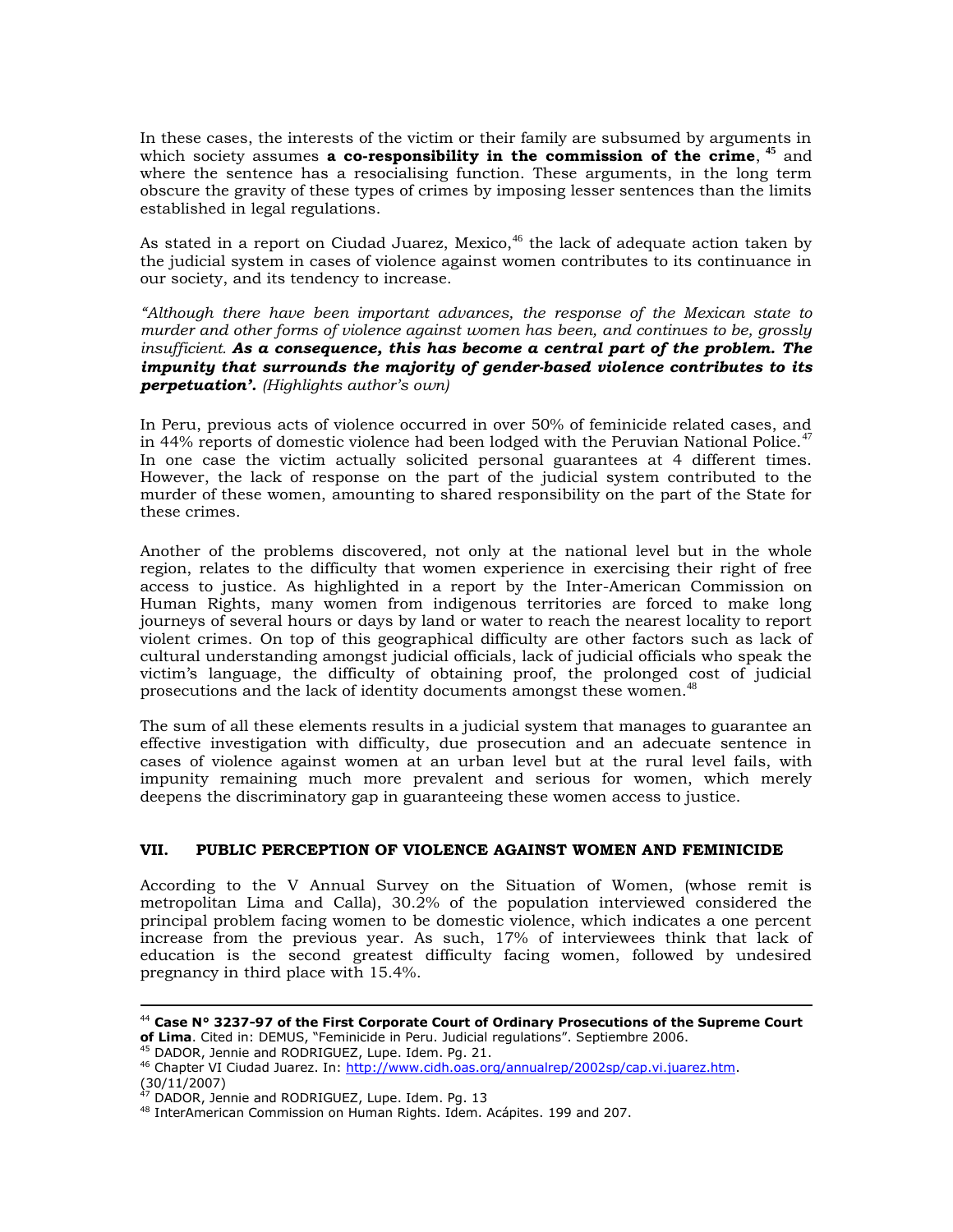It is important to note that 82% of interviewees thought that women were discriminated against in Peruvian society. In response to whether we lived in a machista society, 93% of women and 84.6% of men agreed.

On the other hand, according to feminicide related data collected in 2006, in the city of Cuzco;<sup>49</sup> 83% of interviewees considered the principal cause of murders to be mental illness, while 66.7% considered the principal cause of female murders to be jealousy, followed by 25% that believed it was infidelity within relationships. In response to whether the reporting of these crimes was pertinent, all responded affirmatively.

These statistics show that the public is indignant towards murders of women and considers that these crimes should be punished. However, the same interviewees hinted towards elements of an exculpatory discourse by identifying the aggressors as "mentally ill" or blaming jealousy or infidelity of women as causes for the crime.

In relation to the perception of "Feminicide", the study revealed that almost all of the people interviewed were unclear of the meaning of the word. 41.75% were completely unfamiliar with the word, 25% associated the word with feminism and only 16.7% made reference to the abuse and killing of women, and only 8.3% associated it with murder.

# **Media**

The media plays a fundamental role in shaping citizens" perceptions. Accordingly, it can contribute to guaranteeing a life without violence for women, but only if sexist language and gender stereotypes are no longer used in the construction of their messages.

To demonstrate, some news headlines have been chosen to show how the press diffuse news of female murders with a discourse that pathologises the responsible party, maintains gender stereotypes and symbolically blames and punishes women for their death.

| Newspaper, City and Date                    | Headline                                                                       | Content                                                                                                                                                       |
|---------------------------------------------|--------------------------------------------------------------------------------|---------------------------------------------------------------------------------------------------------------------------------------------------------------|
| Diario Correo, Arequipa. 12<br>May 2005     | Policeman kills wife out of<br>jealousy then kills himself                     | Headline conveys jealousy<br>as the motive for the murder<br>with no mention of the<br>violent context.                                                       |
| Diario Correo, Arequipa. 26<br>January 2006 | Youth kills platonic lover<br>with 12 stab wounds before<br>committing suicide | The event is presented from<br>a romantic and heroic<br>viewpoint; which distracts<br>from the gravity of the severe<br>violence perpetuated against<br>women |
| El Diario del Cusco. 3 December<br>2004     | Man blinded by jealousy<br>kills wife                                          | Jealousy is presented as a<br>justification and excuse for<br>murder.                                                                                         |
| El Sol del Cusco. 17 January 2006           | I killed my wife out of<br>jealousy', admits murderer<br>from Umanchata        | The headline highlights the<br>offender's testimony, who<br>argued in his defense that<br>jealousy caused him to kill.                                        |
| Diario Correo, Junin. 17 July 2004          | Resentful lover strangles<br>young girl                                        | The headline highlights the<br>type of relationship that the                                                                                                  |

 $\overline{a}$ <sup>49</sup> Preliminary Study: Feminicide in Cuzco. Yépez Torkasa, CMP Flora Tristan, 2006. Unedited Document.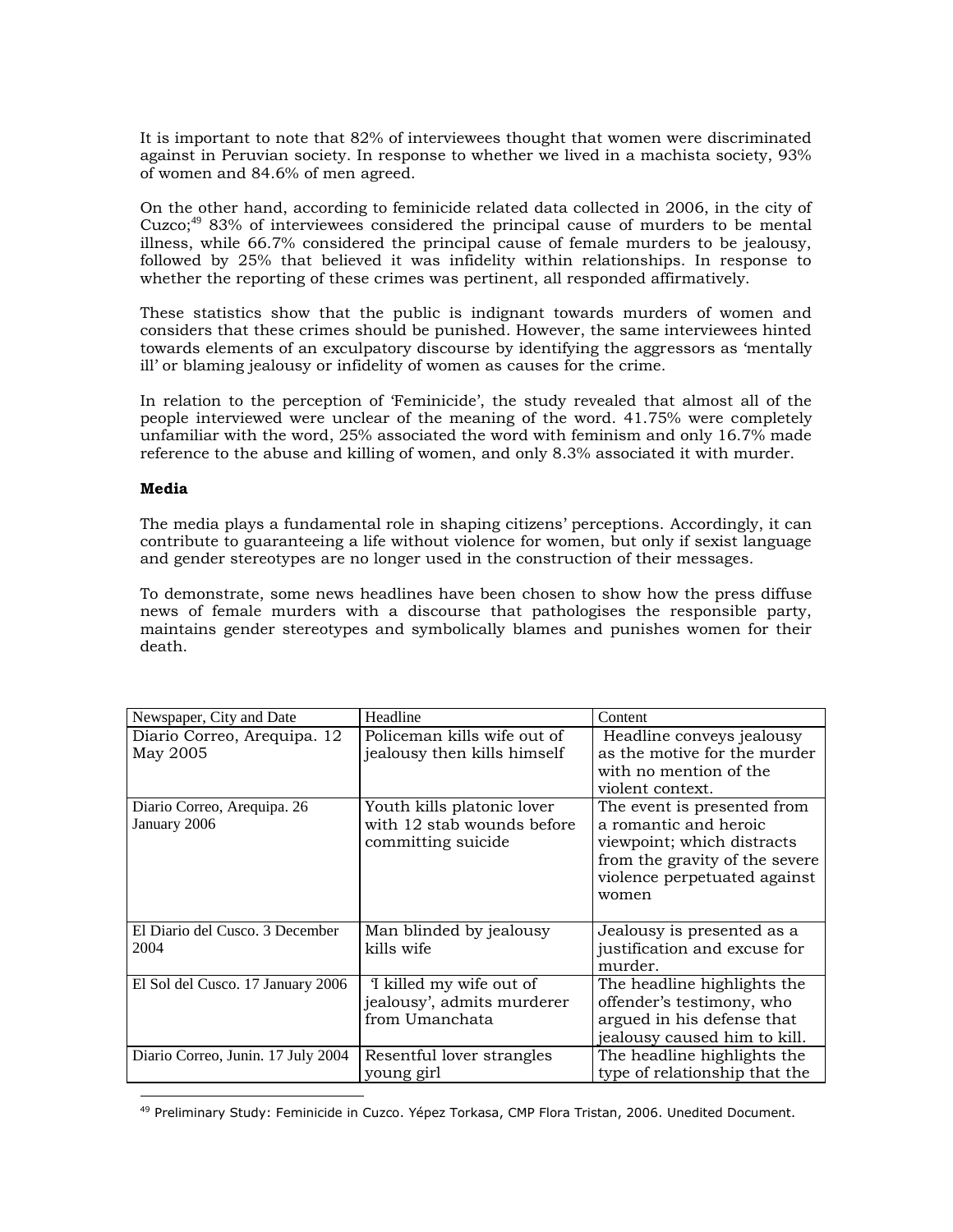|                                  |                                                  | victim maintained with the<br>aggressor in a derogatory<br>and judgemental manner.                                                                                                                                                                                                                         |
|----------------------------------|--------------------------------------------------|------------------------------------------------------------------------------------------------------------------------------------------------------------------------------------------------------------------------------------------------------------------------------------------------------------|
| Diario Aja, Lima 10 March 2004   | Middle aged woman/ 'old<br>bag' raped and killed | Disrespectful reference to<br>the age of women.                                                                                                                                                                                                                                                            |
| Diario Aja, Lima. 6 June 2004    | Thugs rape and kill 'jermita'<br>'chick'?        | Vulgar and disrespectful<br>reference to the woman<br>(Jermita)                                                                                                                                                                                                                                            |
| Diario Aja, Lima. 30 June 2004   | Thug kills girl for dancing<br>with another      | Woman is blamed indirectly<br>for her own death.                                                                                                                                                                                                                                                           |
| Diario Aja, Lima 8 October 2006  | Crazy Tombo kills his wife                       | Aggressor is pathologised<br>which could contribute to<br>displacing responsibility.                                                                                                                                                                                                                       |
| Diario Aja, Lima 31 March 2005   | Alcoholic kills girl                             | Alcohol is a recurrent<br>element in this discourse of<br>excusing responsibilities.                                                                                                                                                                                                                       |
| Diario Aje, Lima 4 July 2005     | Jealous husband strangles<br>party loving wife   | Symbolically it makes the<br>woman responsible for the<br>jealousy of her murderer and<br>portrays her as a party girl.<br>This is a form of symbolic<br>punishment for behaviour<br>considered inappropriate for<br>the role of a wife.                                                                   |
| Diario Aja, Lima 14 July 2007    | Donut seller strangles<br>cheating wife          | Referring to infidelity as the<br>motive places the blame on<br>the woman and sends out a<br>disciplinary message.                                                                                                                                                                                         |
| Diario Aja, Lima. 13 March 2006. | 'Lolita' strangled in night of<br>passion        | 'Lolita' refers to a woman in<br>prostitution The importance<br>in the news should be the<br>death of the woman and the<br>level of violence that she was<br>subjected to, not her<br>occupation This headline<br>devalues her death by<br>passing moral judgement on<br>women working in<br>prostitution. |
| Diario La Hora, 13 January 2007  | Shock! He killed her 'for love'                  | Portrays the event as an<br>unusual and heroic case,<br>without taking into account<br>the causes and frecuency of<br>these types of crimes.                                                                                                                                                               |

# **VII SOCIO-ECONOMIC CONTEXT**

# **Population**

The Insitute of National Statistics projected national population at 2005 to be 27,219264, estimating urban populations to be over 72% of the total population, of which 50.1% is female. According to the population pyramid the number of women is roughly equal to men. As a result, when we talk about the female population at risk, we refer to half of the Peruvian population.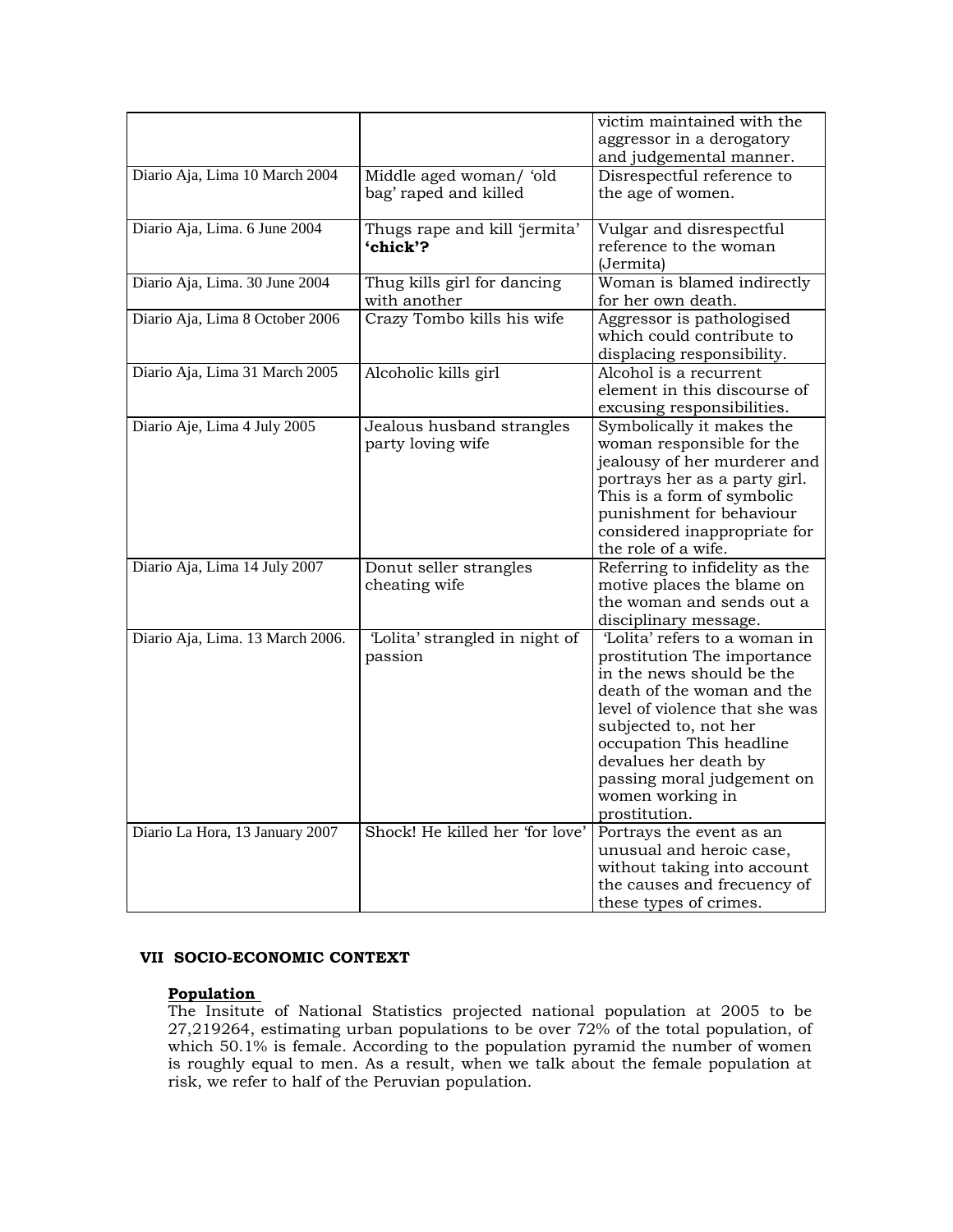

# **Human Development<sup>50</sup>**

In Peru, Human Development Index (HDI) is 0.767 which places us in the middle level and in the  $82<sup>nd</sup>$  range. The Gender Development Index (GDI) is also around the middle average at 0.759. In the same way the Index of Gender Potentialisation (IGP) is 0.580 and corresponds to the same level, but is lower than previous indicators.

# **Issues relating to female education**

Illiteracy is a significant problem in Peru. According to National Census figures from 2005, 13.8% of women over 15 are illiterate, whilst amongst men it is 4.7%; in other words for each man there is 2.94 illiterate women. Therefore one of the main areas where gender discrimination exists is education.

Significantly, the greatest rate of illiteracy and school absenteeism is amongst women in rural areas. Cultural factors such as gender stereotypes that circumscribe women to the domestic sphere help to account for this, where education is seen as of secondary importance, whilst this concept becomes a necessary reality in conditions of poverty.

The rate of school absenteeism for girls in rural areas reaches an average of 15%, which is equivalent to approximately 192,000 girls between the ages of 6 and 16 not attending school. In 2006 almost 70% (nearly a million) of rural girls between the ages of 7 and 17 were behind at some stage at school.**<sup>51</sup>**

The following graph shows the majority of people who lack education are adolescent women, while the gap increases with age.

# **Proportion of people without education according to gender and rural area, 2001 Vs 2006**

<sup>50</sup> Human Development Report 2005. PNUD.

<sup>&</sup>lt;sup>51</sup> VASOUEZ, Enrique and ALVARO Monge. "How and why to bridge the education gender gap amongst rural female adolescents". Pacifico University, Manuela Ramos 2007.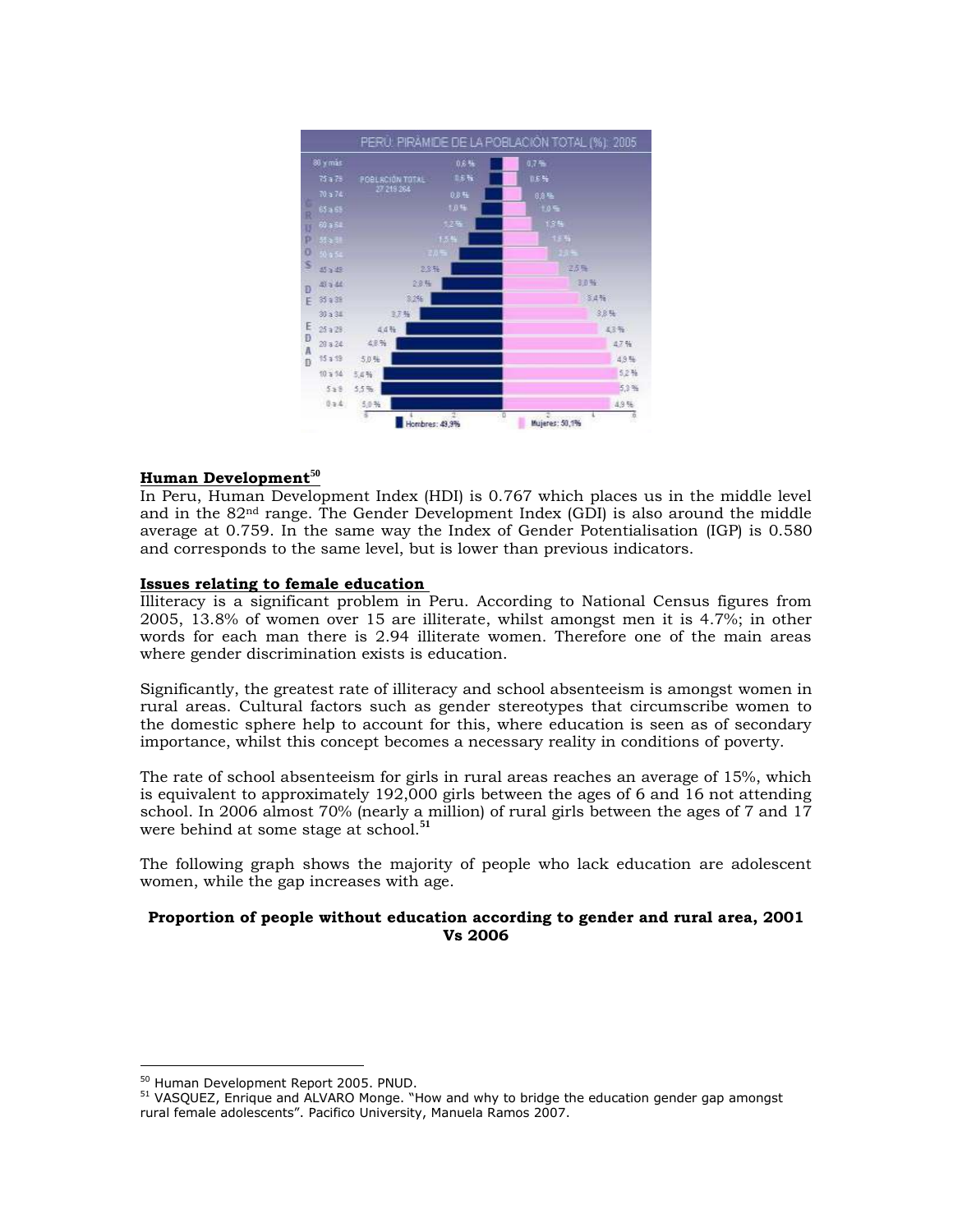

The following graph demonstrates that the discrimination gap between women and men has remained constant over the last five years as rural adolescent girls attend school less often than their male counterparts.

# **Percentage of rural girls who do not attend school, according to age, 2001 Vs 2006**



## **Figures relating to mortality and women's health**

Access to good quality health which allows full enjoyment of life is a widely recognised human right. Violence against women, in agreement with the concept adopted by the Belem do Para Convention and CEDAW"s Recommendation No. 19, violates this right. While sexist stereotypes surrounding the body, maternity and female sexuality are maintained, women will continue to find themselves in greater danger of death or permanent detriment to their health.

# **Mortality and women's health**

According to the PanAmerican Health Organisation, on a global scale Peru is in the "very high" category of Maternal Mortality, with comparable levels in Haiti, Guatemala, Bolivia and Honduras. According to ENDES (2000) the rate of maternal moratlity decreased from 400 to 185 per 100 000 live births.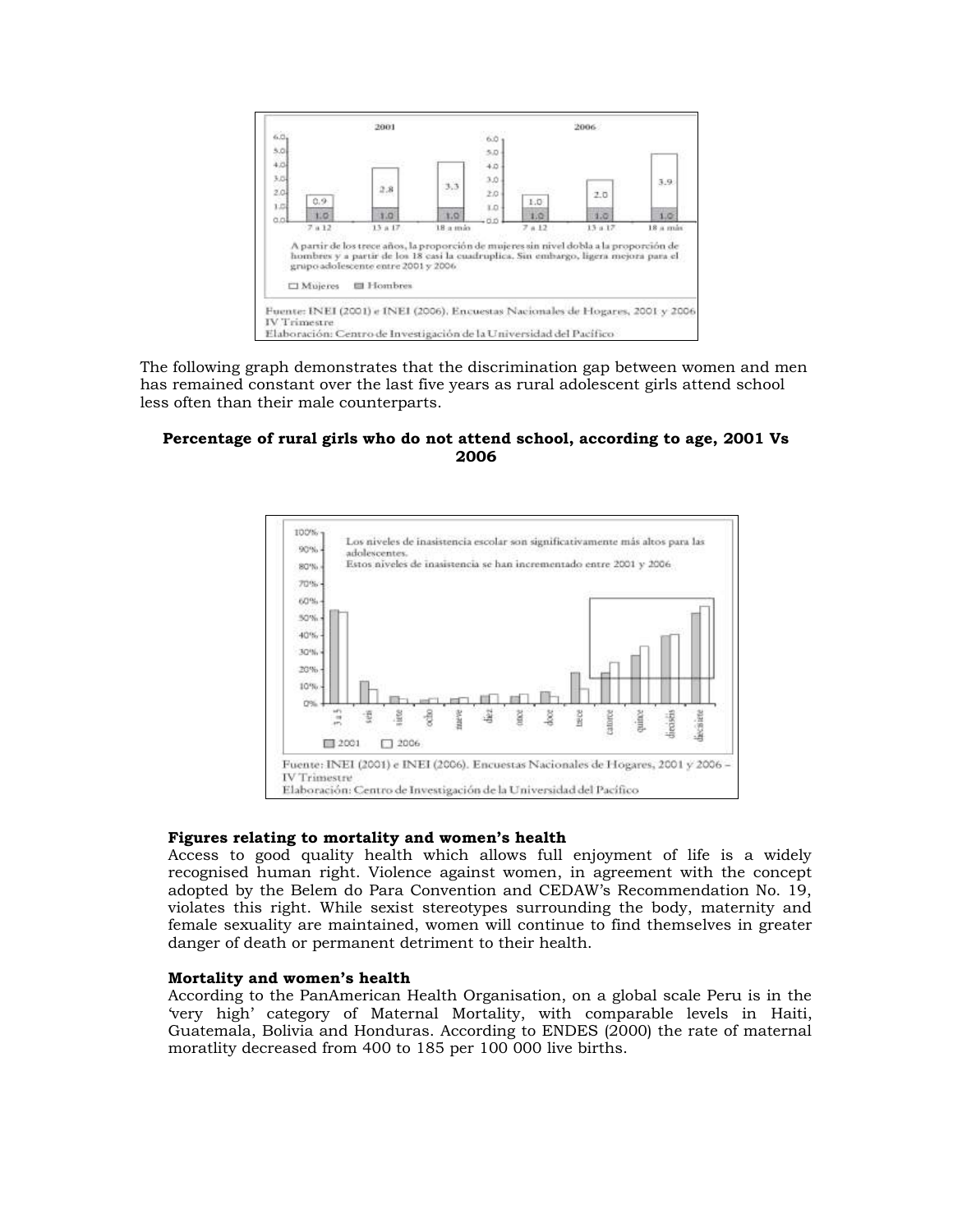

Available at www.minsa.org.pe

According to Ministry of Health figures, since 1995 there has been a reduction in maternal mortality, although gaps still exist amongst rural provinces and the poorest sectors of the country. 85% of deaths in childbirth occurred amongst women living in poverty or extreme poverty.<sup>52</sup>



Source: Ministry of Health (MINSA)

This shows that inequality and discrimination gaps have not been narrowed and that their permanence has direct effects on women"s health. According to an Amnesty International report "discrimination is one of the principal factors blocking women from poor and marginalised communities" access to health services. In many cases discrimination based on economic status accompanies discrimination based on cultural or ethnic identity'.<sup>53</sup>

According to MINSA,<sup>54</sup> every day there are 2140 new pregnancies, of which 813 are unwanted; increasing the risk of abortion. At the same time, 856 women suffer complications during either childbirth or puerperium, 94 attended abortions take place and two women die due to complications during either childbirth or puerperium. According to figures presented in the II National Health Conference in 2005; every 8 hours a woman dies from these kinds of complications. Although numbers vary, this

<sup>&</sup>lt;sup>52</sup> MINSA statistics. Available at [www.minsa.gob.pe](http://www.minsa.gob.pe/), visited in November 2007.

<sup>53</sup> Peru: The denial of Maternal and Infant Health; Conclusions. Amnesty International -; 2006.

<sup>54</sup> Ministry of Health statistics (MINSA). Available at [www.minsa.gob.pe](http://www.minsa.gob.pe/)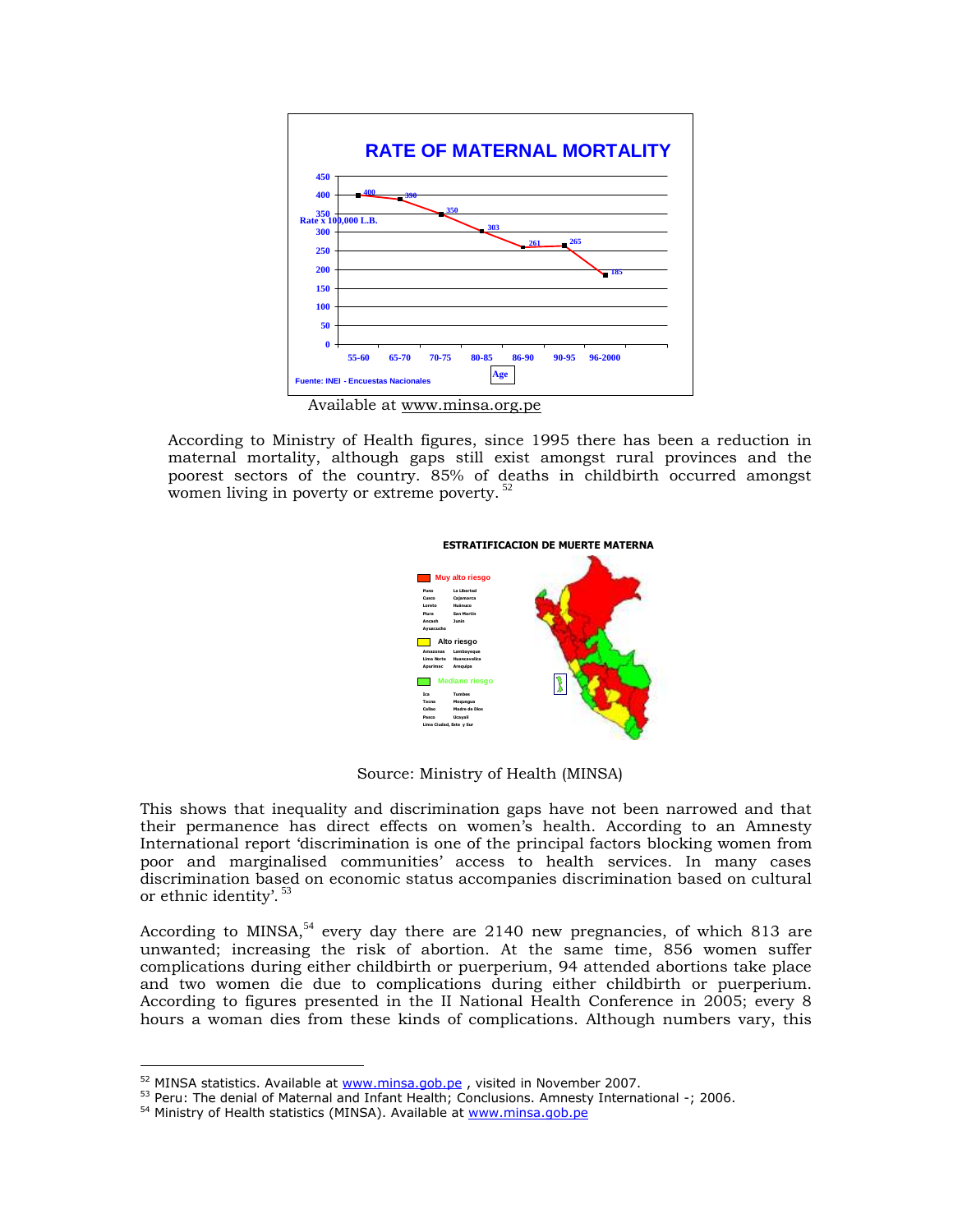demonstrates a very serious public health problem amongst women that the State needs to tackle.

One of the principal causes of maternal mortality is illegal abortions, however figures are estimated in a subregister due to legal and moral penalisations that deny women decision making power over their own bodies, threatening their health. This is a point of social justice, since the women who are forced to submit themselves to unhygienic abortions are the poorest and least well informed. The visibilisation of abortion in Peru needs to be prioritised to eliminate the conservative silence surrounding it; without which maternal mortality will not be overcome.

|      | Peru: Annual number of abortions. Estimates        |
|------|----------------------------------------------------|
| Year | <b>Number of estimated abortions</b> <sup>55</sup> |
| 1994 | 271,000                                            |
| 2000 | 352,000                                            |
| 2004 | 410,000                                            |
| 2006 | $371,000$ (*)                                      |

Source: Allan Guttmacher Institute, Clandestine Abortion LatinAmerica. 1994. Delicia Ferrando: Clandestine Abortions in Peru, 2002. Delicia Ferrando: Presentation: Clandestine Abortions in Peru – New Evidence, 2004. (\*) Delicia Ferrando, 2006.

Teenage pregnancy as a problem has increased over the last few years and caused concern amongst policy makers and human rights organisations. The problem stems from a social policy that is created under a confessional and sexist slant that limits free access by women to contraceptives and the prevention of unwanted pregnancies. Because of this there is strong resistance to the approval of emergency oral contraception and the legalisation of abortion remains a taboo subject for the majority of legislators. Lamentably this situation affects women of fewer economic and informative resources; as can be seen in the following table the highest rate of teenage pregnancy is in the poorest and more rural areas of the country.



**Teenage pregnancy according to region: % of teenage mothers with their first pregnancy**

Source: Endes 2002, 2004. MINSA.

<sup>&</sup>lt;sup>55</sup> This figure is calculated using the number of registered cases (MINSA, EsSalud and private), adjusted for ommission, by a factor that combines the risk of complication and the risk of hospitalisation.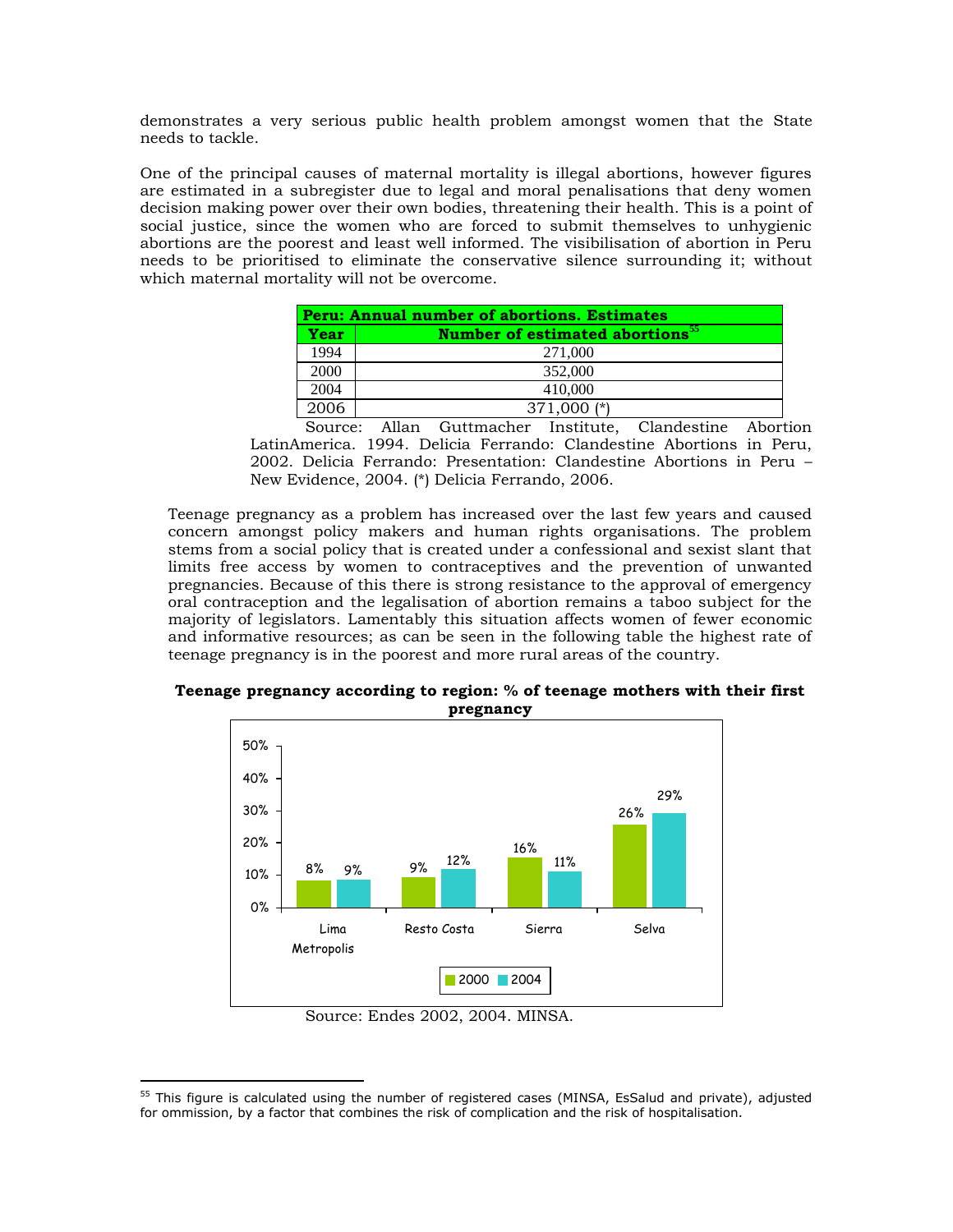In the following graphs fertility rates have fallen considerably between 1986 and 2004. However, this decrease is less significant in the sierra and woodland areas. Access to education, information and contraceptives is considerably poorer in these areas compared to urban areas.



# **Employment and Female Participation in Politics**

According to INEI (2005), 42.2% of the Economically Active Population (EAP) is made up of women. The employment rate amongst women of working age is 61.3% compared to 81.3% amongst men. If we differentiate between rural and urban areas once again, figures reveal new gaps. Employment rates amongst rural women are 72.6% and 52.2% for urban women. One of the underlying factors explaining why employment rates are higher in rural areas is that female agricultural work is considered a traditional activity; which does not signify that they receive adequate renumeration.

Although we have witnessed an increase in the number of women working, it must be noted that both unemployment and underemployment posesses feminine characteristics. According to INEI-ENDES 2004 data, the rate of unemployment amongst women in Lima Metropolitan reached 46% compared to 27% amongst men, while 27% of women between the ages of 20-29 at the national level are without work.

With regards to female political participation, Peru is one of 25 countries to have incorporated quotas in its legislation, to guarantee and promote female access to public spheres and equality in the national political process. For the legislative period 2006 – 2011, the participation of women has increased from 18.33% in the previous period to 29.2% in the current period (which runs from 2006 – 2011). However, the following graph shows how the gender gap continues to exist.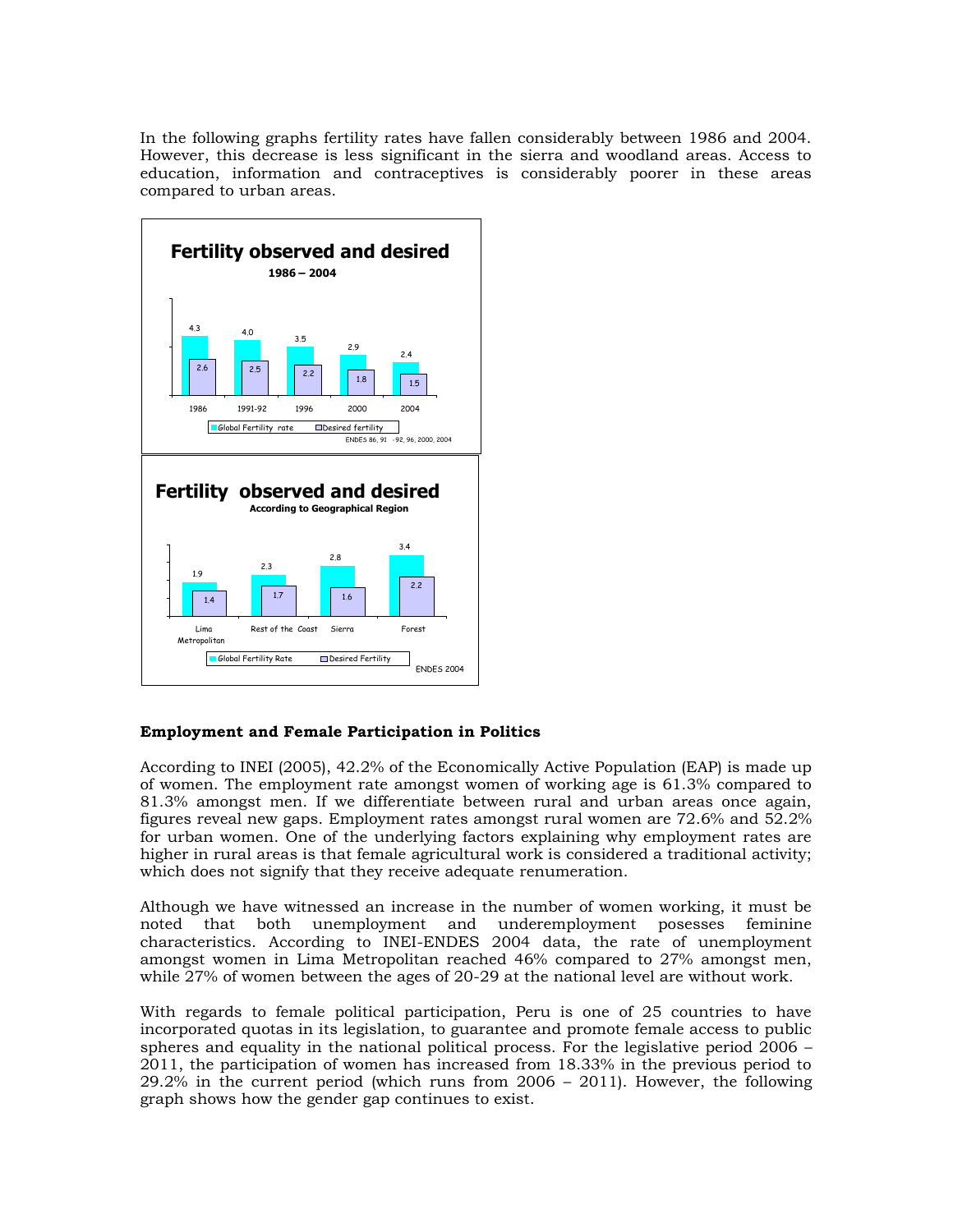

Political and Citizen Participation Programme. Manuela Ramos Movement. (2006)

# **VIII. SOCIAL POLICY AND BUDGET**

On 22 December 1993, the Peruvian State approved the Protection Law Against Domestic Violence, which was the first law to address the theme of violence against women and other family members as a problem that went beyond the private sphere. However, since its promulgation the law has suffered a series of modifications that have failed to lessen violence against women or the impunity enjoyed by their aggressors.

Within this framework, for 2001 the National Plan against Violence towards Women for 2002-2007 was created through Supreme Decree No 017-2001 – MIMDES. In this way the Peruvian State initiated compliance with obligations that were adopted through subscribing to the 'Belem do Para' convention.

The same year, through Supreme Decree No. 008-2001 – PROMUDEH, the National Programme Against Domestic and Sexual Violence (PNCVFS) was created to be directly dependant on the Ministerial Office, and was given responsibility for the administration and development of Emergency Women"s Centres. However, in 2005 the PNCVFS was moved to the Institute of Family Well-Being, implying a step backwards in terms of focus, hierarchy, political and budgetery autonomy.

However, in 2006 through Supreme Decree No. 076-2006-PCM it was decided that in line with decentralisation the CEM would cease to be part of MIMDES but be managed by local and regional government.

Worse still, this year, through Supreme Decree No. 005-2007-MIMDES, the Director General of Social Protection was created, transferring to it the competencies and functions of the PNCVFS and other programmes, causing the closure of the National Programme of Domestic and Sexual Violence.

These developments clearly demonstrate the lack of political will within the Peruvian State to seriously tackle violence against women. The National Plan against Violence towards Women 2002-2007 culminated last year with a generally unfavourable evaluation. Although initially it was proposed that activities would be conducted from a gender and human rights perspective, in reality the activities principally responded to the traditional vision held by authorities, i.e. the prioritisation of the protection of families over that of individuals. This evaluation worsens when you take into account that while the National Plan should account for all forms of violence against women, the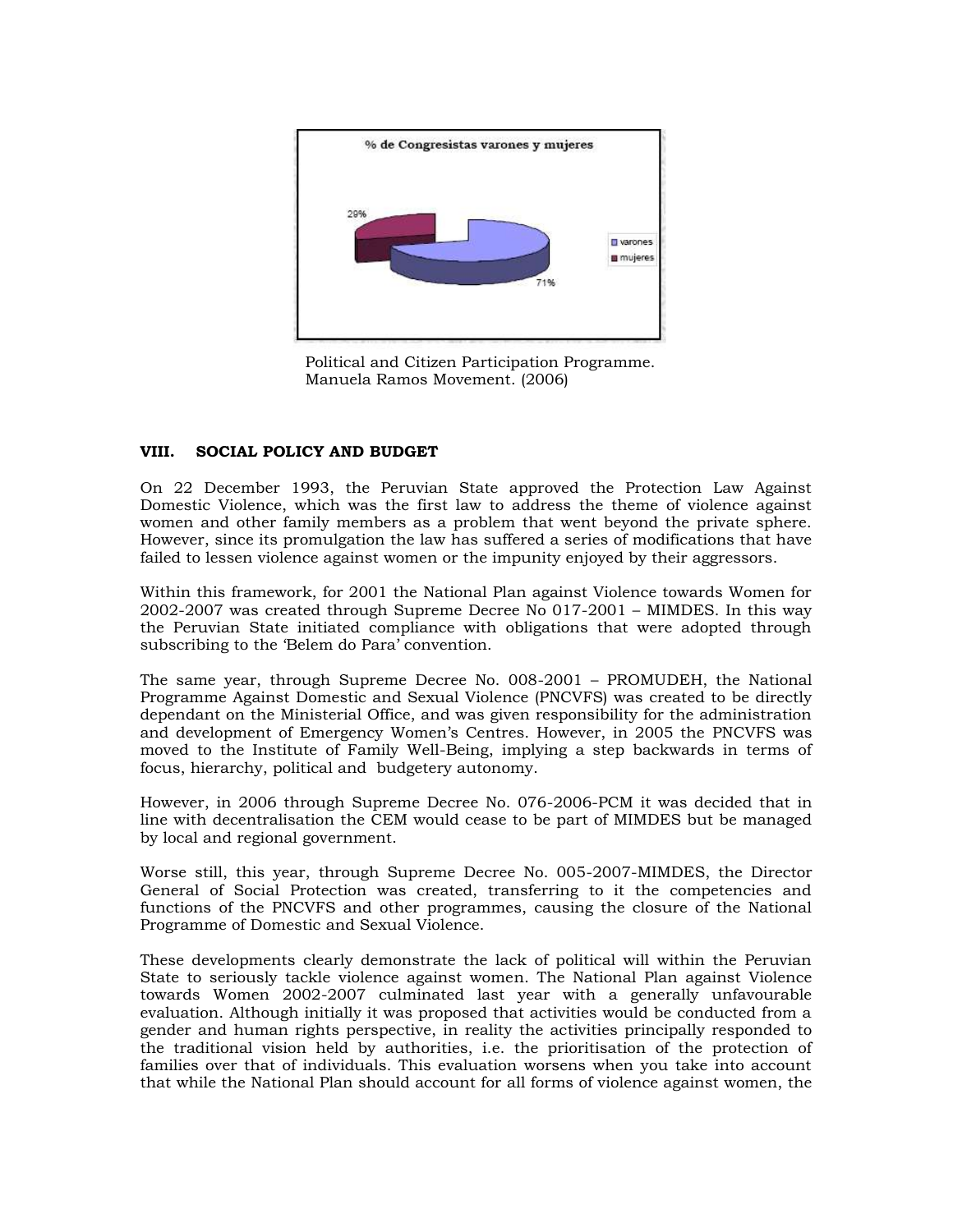activities both planned and conducted centred solely on domestic and sexual violence, and within the latter with greater emphasis on children and adolescents.

Regarding the information provided by the Peruvian state on figures relating to violence against women, through Supreme Decree No 043-2003-PCM the Peruvian state promulgated the Single revised Text of the Transparency and Access to Public Information Law, whose purpose is to "promote transparency in the actions of the state and to regulate the fundamental right to information confirmed in point 5 of article 2 of Peru's Political Constitution'.<sup>56</sup>

According to this regulation, every private and public person can access, through various state organs, information relating to the work undertaken by each department, with the exception of classified information relating to internal security.

To comply with this regulation, each Public Administrative entity is required to progressively make information relating to their budget, adquisition of assets, services provided, official activities being developed or any other relevant information available on the internet.

However, this list is not precise enough for all types of information that people may want. For example for the present research, statistical information on murders of women was solicited from organisations forming part of the judicial system, such as the Public Prosecution, Justice Department and National Penitentiary Institute.

However, as already mentioned, the information given does not differentiate between the sex of offenders or victims, information which would bring greater clarity on the situation of violence faced by women in Peru.

On this point, the InterAmerican Commission on Human Rights has signalled that one of the problems regarding access to justice for female victims of violence are the gaps and deficiencies inside the judicial system, in relation to the processing and registering of information on cases of violence against women.<sup>57</sup>

*"The Commission expresses concern that violence against women, in all its manifestations and contexts, is much more prevalent than thought or reported in the media or by what is suggested by official statistics". <sup>58</sup>*

On the other hand, through Law No 28927, the 2007 public sector Budget Law was promulgated, which sets the budget for the year"s expenditure. The eighth provision of the regulation states that "in the Budgetery Evaluation for the Fiscal Year 2007 Public Sector Budget, public entities should incorporate within their analysis policies aimed at gender equality'. However, it states in the chapter referring to the implementation of performance related budgets that "infancy will be prioritised in the implementation of the Improve Spending Quality and Management Performance for the following activities:

- a) Birth and Identity Registration.
- b) Care for pregnant women.
- c) Care for children under the age of five.
- d) Care for acute diaretic illnesses and acute respiratory illnesses.
- e) Care for newborns less than twenty nine days.
- f) Attendance control of teacher and pupils.
- g) Primary education service for children between 5 and 7.

<sup>56</sup> Article 1 of Supreme Decree N° 043-2003-PCM, **Texto Único Ordenado de la Ley N° 27806, Ley de Transparencia y Acceso a la Información Publica**.

<sup>57</sup> InterAmerican Commission on Human Rights (CIDH). "Access to justice for female victims of violence in the americas". Washington. 2007. Acápite 188.

<sup>58</sup> CIDH. Idem. Acápite 188.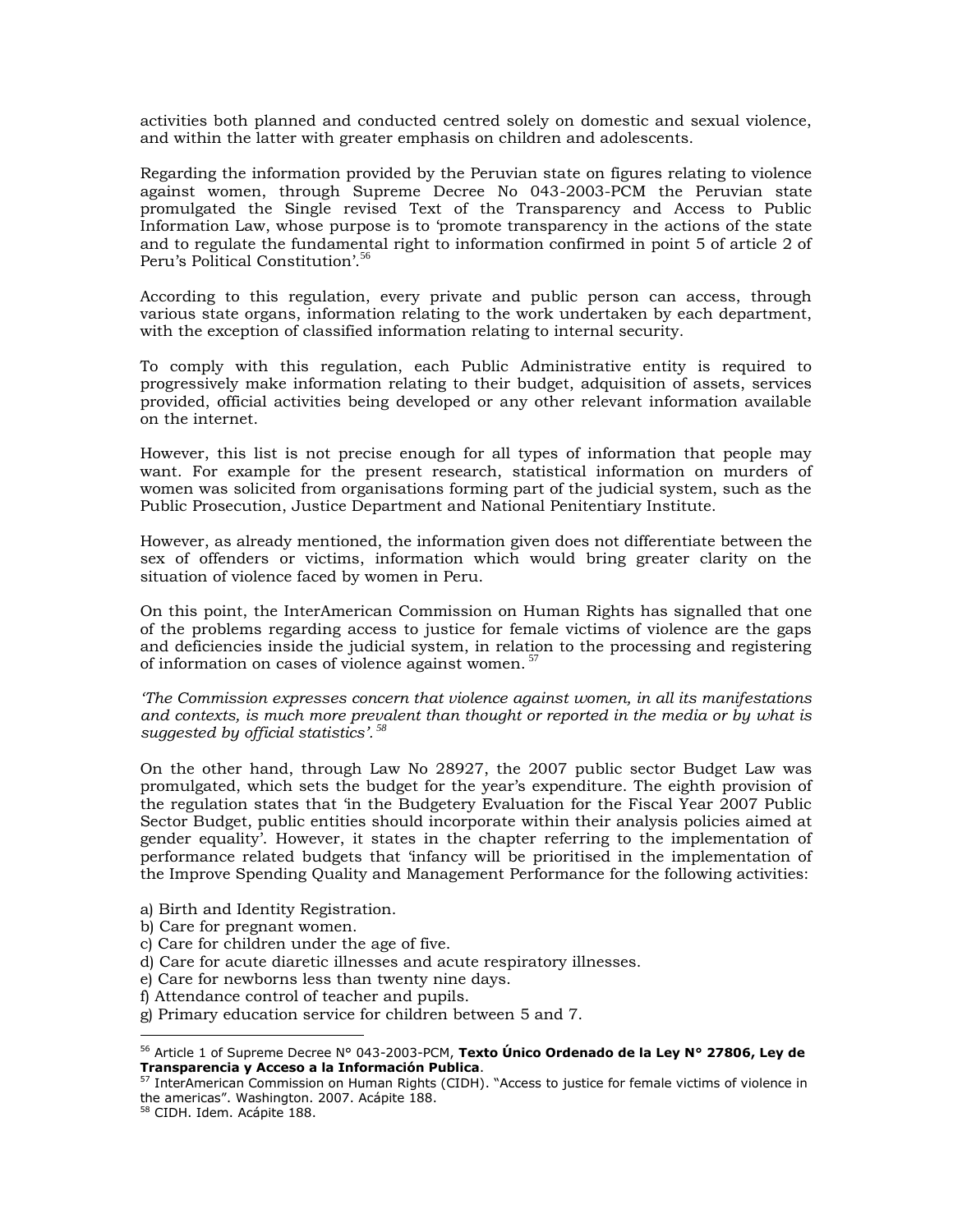h) Mathmatical training and reading comprehension at the end of the first primary education cycle.

i) Supervision, Monitoring, Pedagogical Advisory and Training for teachers.

- j) Attention to infrastructure in schools at risk.
- k) Safe water supply and quality control."

This regulation does not include any type of fiscal policy aimed at developing programmes or policies directed at the eradication of discrimination and violence against women.

Apparently, the situation will continue for the coming year. On the Ministry of  $\vec{E}$  conomics and Finance website,<sup>59</sup> proposed laws elaborated by the Executive relating to the Budget, Financial Balance and Debt of the Public Sector for the fiscal year 2008 are published. The document"s stated central objectives are as follows:

- o Poverty reduction and reduction in childhood malnutrition
- o Continuing high levels of economic growth
- o Improving living conditions amongst the general population
- o Decentralisation and Compensation of Resources.

However, there is no indicator or strategy that contains a gender perspective for the application of the budget in the entire document. The only mention is made regarding the Ministry for Women and Social Development referring to the transfers that local governments should make in acting out the Transfer Plan of Social Competencies for poverty reduction and social and productive infrastructure programmes.

It is worth pointing out that the first provision of Law No 28927, establishes that subsidies are allocated to specific entities for 2007, found in an annexe to the law. $60$  The total amount of these subsidies is  $S/$ . 28 807 401 million new sols,<sup>61</sup> none of which are allocated to organisations that combat violence against women, while S/. 2 602 850 million<sup>62</sup> is allocated for the Catholic Church and S/. 1200 000 million<sup>63</sup> for the Women"s Committee of the National Police. No paragraph mentions subsidies for any other type of institution such as Refuge Houses or Hostels, which act as essential spaces for female victims of violence.

Regarding this latter point it is worth highlighting that at the national level, the Ministry for Women and Social Development is responsible for developing social policies aimed at erradicating violence against women. As a consequence, as previously mentioned, the National Programme against Domestic and Sexual Violence was set up in 2001, which was supposed to be:

*"responsible for designing and executing at the national level, actions and policies of prevention, attention and support for those affected by domestic and/or sexual abuse, thereby contributing to the improvement in the quality of life for people from a gender perspective"<sup>64</sup>*

Given the importance of the National Programme in the prevention, investigation and sanctioning of violence against women, the following figures were obtained from the Ministry for Women and Social Development in relation to the budget assigned to the programme between 2001 and 2005.

<sup>59</sup> http://www.mef.gob.pe

 $60$  See Annexe

 $61$  Equivalent to \$9,292,710 million US dollars at current exchange rates.

 $62$  Equivalent to \$839,629 thousand US dollars at current exchange rates.

 $63$  Equivalent to \$387,096 thousand US dollars at current exchange rates.

<sup>64</sup> Article 2 of Supreme Decree Nº 008-2001-PROMUDEH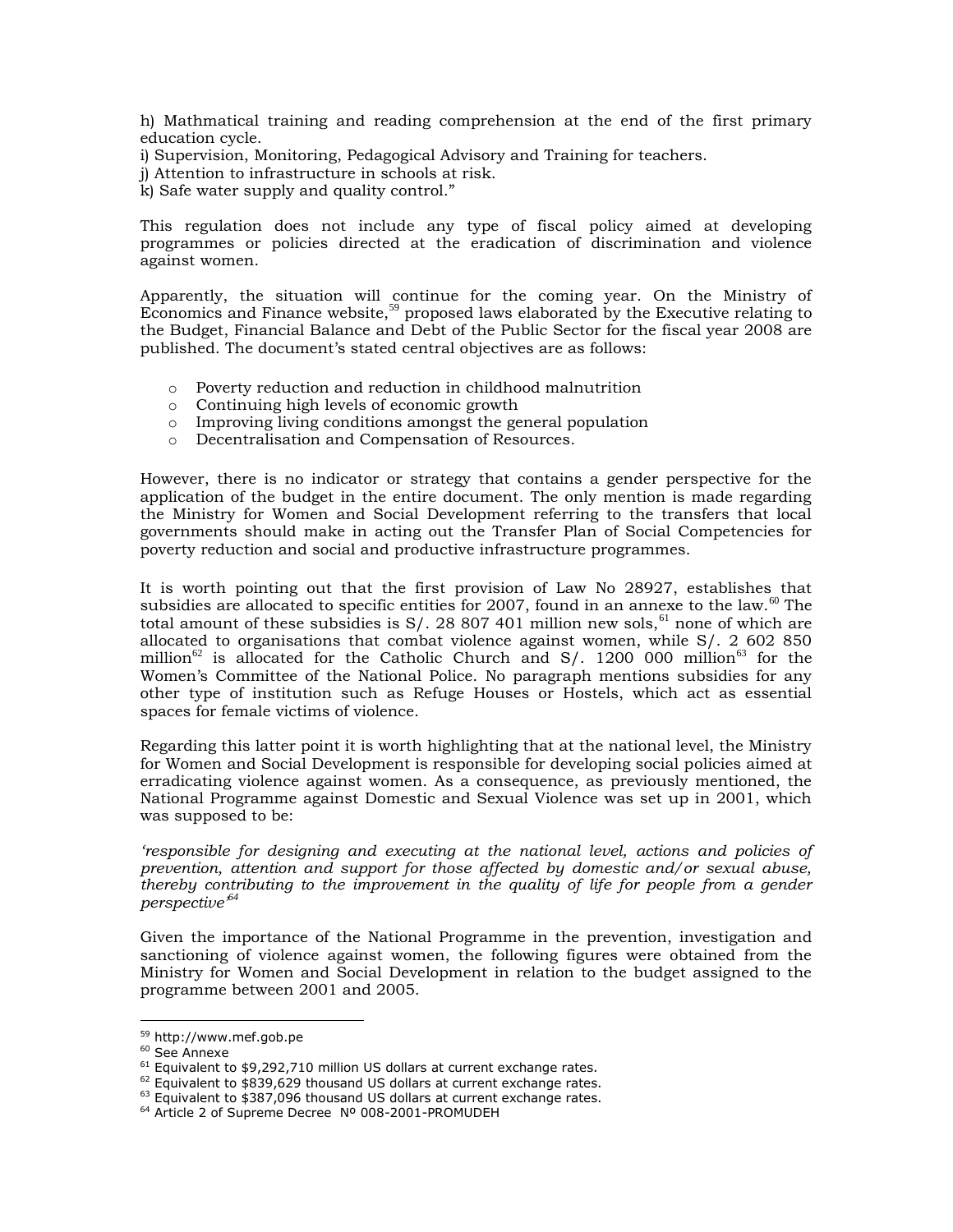| National<br>Programme<br>against<br>Domestic and<br>Sexual Abuse | 2001       | 2002      | 2003      | 2004       | 2005       |
|------------------------------------------------------------------|------------|-----------|-----------|------------|------------|
| <b>Budget</b><br>Assigned                                        | 11,375,197 | 8,297,963 | 9,187,515 | 11,497,307 | 13,423,639 |
| <b>Budget</b><br>incurred                                        | 7,065,702  | 6,905,586 | 7,928,413 | 10,037,922 | 4,981,487  |

Source: DEMUS. Information obtained by MIMDES throught the Law of Access to Information and Transparency.

The statistics reveal the state's complacence regarding preventative, investigative and sanction work against violence against women. It clearly demonstrates that the amounts assigned to the National Programme against Domestic and Sexual Abuse were quite low and yet what was given in reality was even lower. If we take into account that this programme only tackles two dimentions of violence against women, the serious lack of resources to tackle other forms of violence becomes apparent.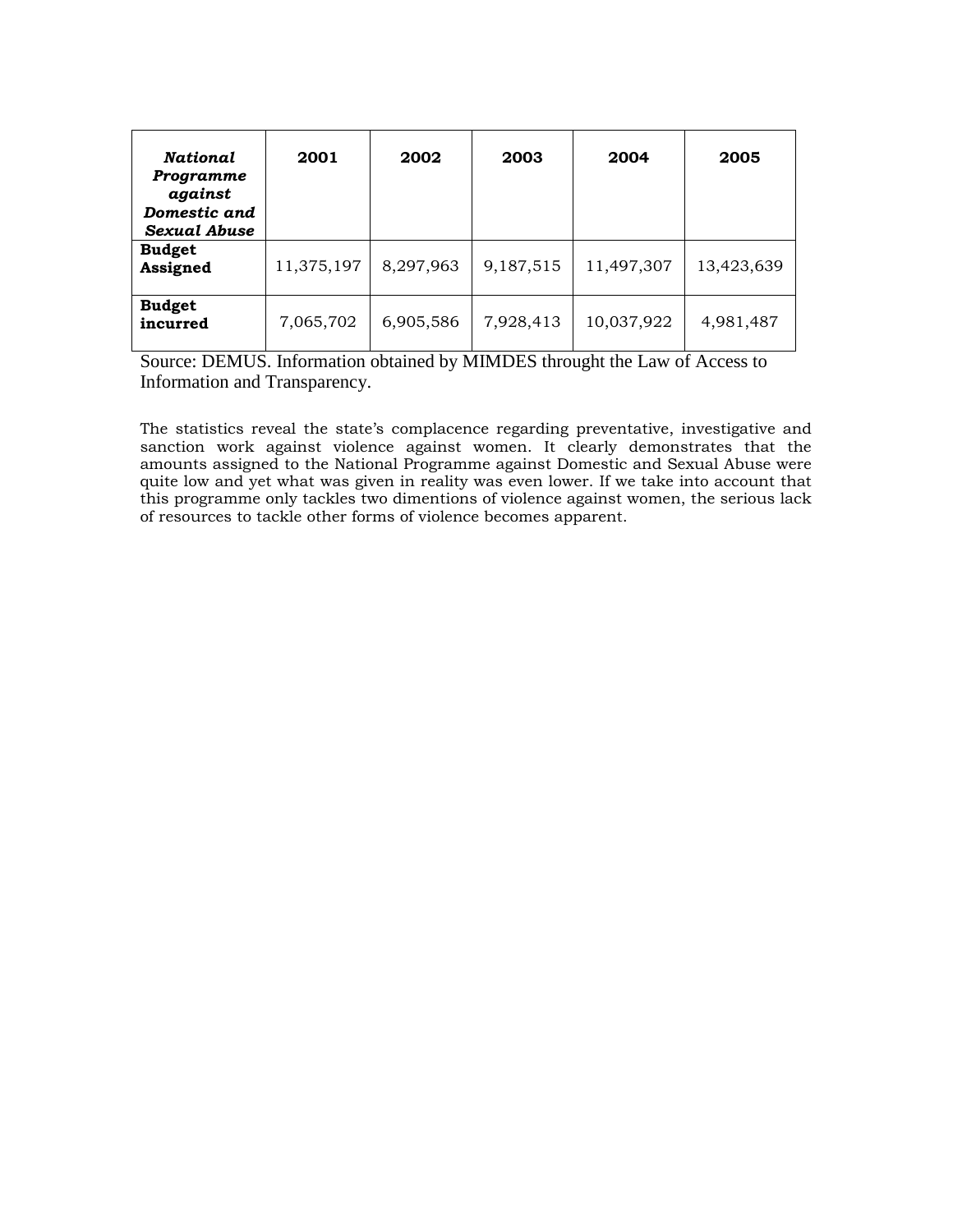# **Annexe N° 1**

**Copy of letter sent to the Public Prosecution, Justice Department and National Penitentiary Institute to obtain figures relating to feminicide in Peru.**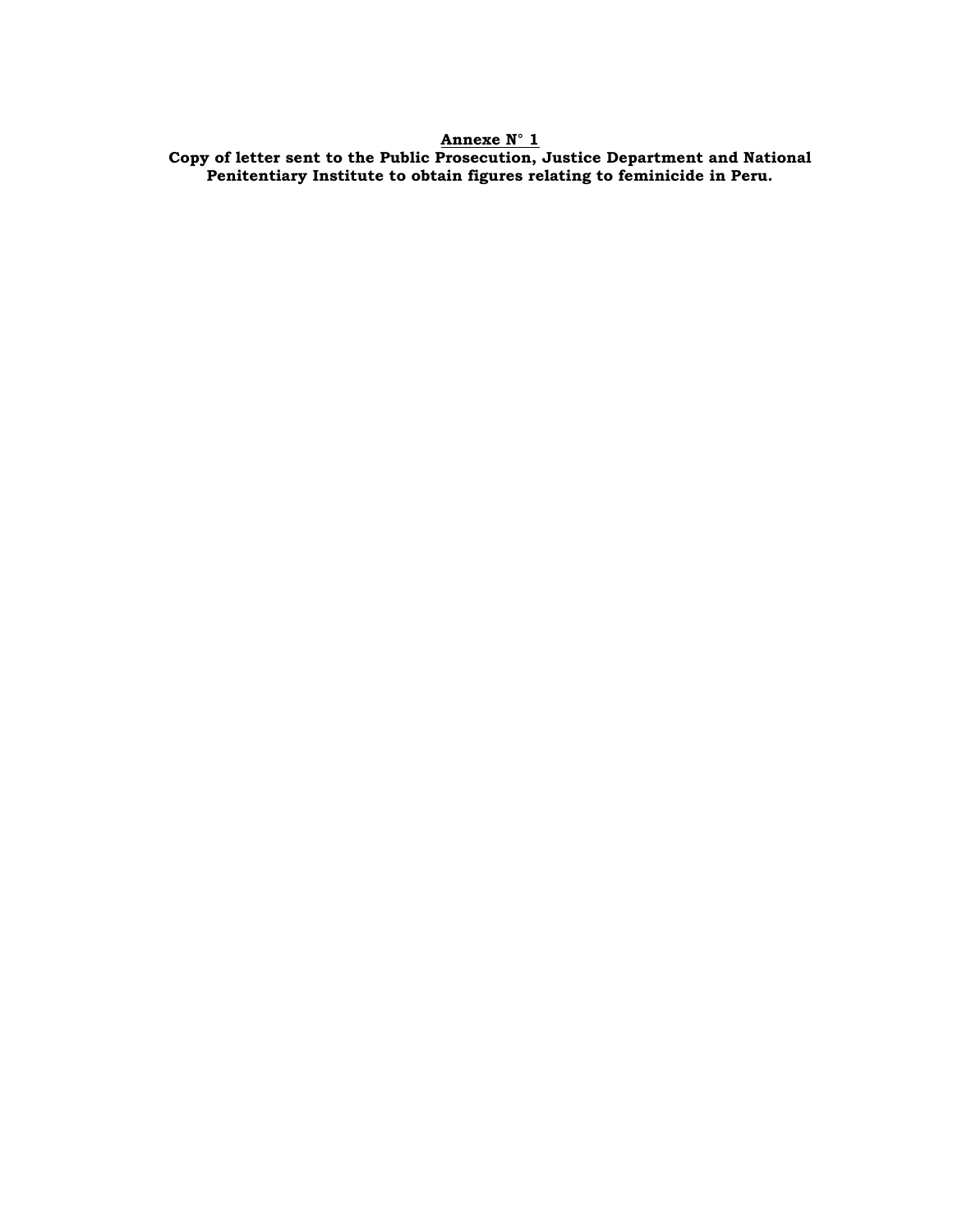CARGO





Lima, 20 de agosto del 2007

Doctor Aldo León Patiño Secretario General de la Fiscalia de la Nación<br>Ministerio Público Av. Abancay cdra. 5 s/n Presente -

> Asunto: Solicitud de información de la Ley de Transparencia y Acceso a la Información

PATRICIA VERONICA SARMIENTO RISSI, con DNI 10735562, con domicilio en Jr. Caracas 2624 - Jesús Maria, teléfono 4631236 y correo electrónico patricia@demus.org pe, ante usted respetuosamente se presenta y señala:

Que, en virtud de lo dispuesto en el Texto Único Ordenado de la Ley 27086. Ley de Transparencia y Acceso a la Información Publica y su Reglamento, solicitamos que la institución que usted representa nos brinde toda la info

- 
- 1. Número de hombres denunciados por el delito de parricidio o su tentativa, contra una o varias mujeres, durante los años 2002, 2003, 2004, 2005, 2006 y 2007.<br>2. Número de hombres denunciados por el delito de homicidio ca 2006 y 2007.
- 3. Número de hombres denunciados por el delito de homicidio por emoción violenta o su tentativa, contra una o varias mujeres, durante los años 2002, 2003, 2004, 2005. 2006 y 2007
- 4. Número de hombres denunciados por el delito de lesiones graves contra una o varias mujeres, durante los años 2002, 2003, 2004, 2005, 2006 y 2007.

Reiterándole las consideraciones de nuestra mas alta estima personal, me despido.

The complete state of the part of the tend deng central completes.

Atentamente,

 $M_{\rm{max}}$  to Patricia Verônica Sarmiento Rissi DNI 10735562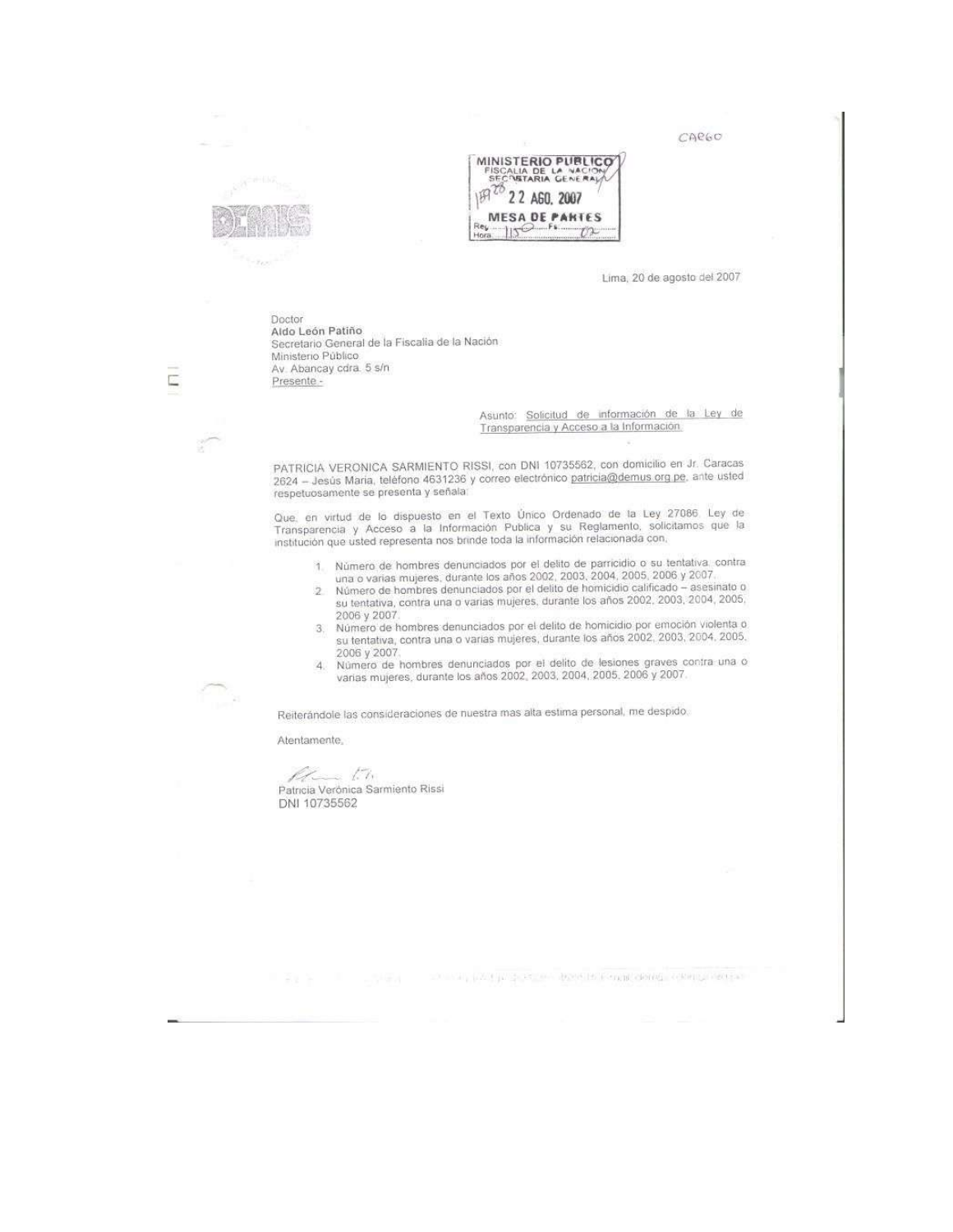**Annexe N° 2 Figures sent by the Public Prosecution in response to information solicited.**

| <b>DEL</b><br>$\frac{5}{2}$<br><b>RENA</b><br>$\overline{\frac{5}{2}}$<br><b>TIBE DELITY</b><br>j<br>2002<br><b>GRESADOS EN FISCALI</b><br><b>FCH</b><br><b>ASOS IN</b> |
|-------------------------------------------------------------------------------------------------------------------------------------------------------------------------|
|-------------------------------------------------------------------------------------------------------------------------------------------------------------------------|

 $\mathcal{P}=\mathcal{P}$  ,  $\mathcal{P}=\mathcal{Q}$ 

| 2006<br>508<br>$\overline{\phantom{0}}$<br>$\overline{\widetilde{\widetilde{\mathcal{C}}}}$<br>$\omega$<br>2005<br>480<br>86 in<br>$\circ$<br>2004<br>523<br>$\frac{1}{2}$<br>O)<br>2003<br>487<br>$\overline{\mathbb{G}}$<br>46<br>$\sqrt{2}$<br>2002<br>450<br>ణ అ<br>$\frac{5}{10}$<br>HOMIGIDIO POR EMOCIÓN VIOLENTA<br>HOMICIDIO CALIFICADO<br>ESIONES GRAVES<br>PARRICIDIO |        |     |     |     | AÑO |     |                  |
|----------------------------------------------------------------------------------------------------------------------------------------------------------------------------------------------------------------------------------------------------------------------------------------------------------------------------------------------------------------------------------|--------|-----|-----|-----|-----|-----|------------------|
|                                                                                                                                                                                                                                                                                                                                                                                  | DELITO |     |     |     |     |     | 2007 *           |
|                                                                                                                                                                                                                                                                                                                                                                                  |        |     |     |     |     |     |                  |
|                                                                                                                                                                                                                                                                                                                                                                                  |        |     |     |     |     |     |                  |
|                                                                                                                                                                                                                                                                                                                                                                                  |        |     |     |     |     |     | $\frac{1}{2}$ to |
|                                                                                                                                                                                                                                                                                                                                                                                  |        |     |     |     |     |     | 337              |
|                                                                                                                                                                                                                                                                                                                                                                                  | TOTAL  | 507 | 553 | 567 | 530 | 552 | 380              |

\* Información al 29 de agosto del 2007<br>FUENTE: SIATF<br>ELABORADO: GEPRE

 $\ensuremath{\mathop{\boxtimes}\limits_{}}$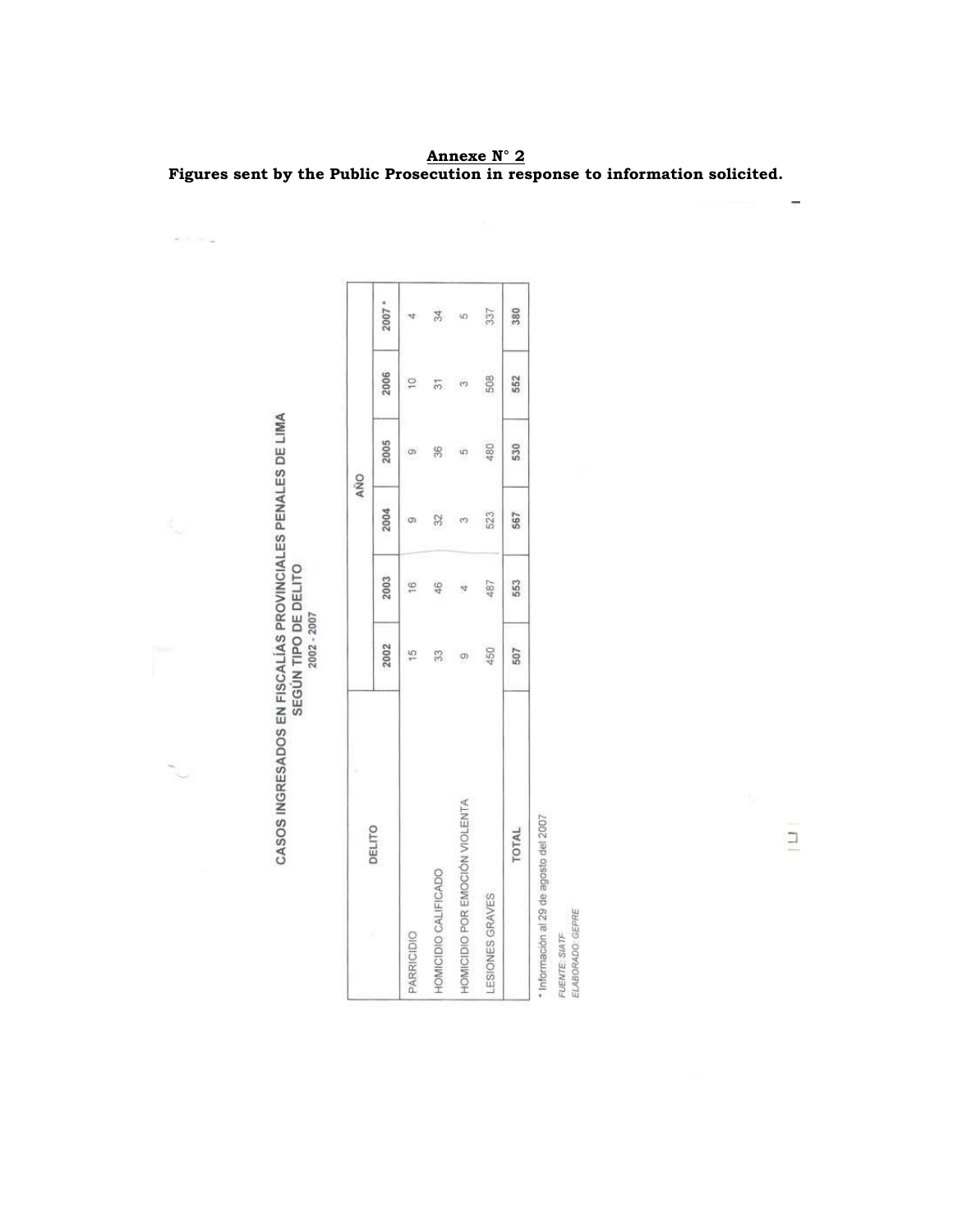**Annexe N° 3 Figures sent by the Justice Department in response to the information solicited.**

# Cantidad de procesados en los delitos de: Parricidio, Homicidio<br>Calificado, Homicidio por emoción Violenta, Lesiones Graves, desde el<br>año 2002 hasta el presente año

|      | <b>DELITO - PARRICIDIO</b> |
|------|----------------------------|
| Año  | Cantidad                   |
| 2002 | 12                         |
| 2003 |                            |
| 2004 | 16                         |
| 2005 | 40                         |
| 2006 | 39                         |
| 2007 |                            |

| Año  | Cantidad |
|------|----------|
| 2002 | 119      |
| 2003 | 259      |
| 2004 | 146      |
| 2005 | 125      |
| 2006 | 187      |
| 2007 | 233      |

|      | <b>DELITO - HOMICIDIO POR</b><br><b>EMOCION VIOLENTA</b> |
|------|----------------------------------------------------------|
| Año  | Cantidad                                                 |
| 2002 |                                                          |
| 2003 |                                                          |
| 2004 |                                                          |
| 2005 |                                                          |
| 2006 |                                                          |
| 2007 |                                                          |

|      | <b>DELITO - LESIONES</b><br><b>GRAVES</b> |
|------|-------------------------------------------|
| Año  | Cantidad                                  |
| 2002 | 662                                       |
| 2003 | 836                                       |
| 2004 | 633                                       |
| 2005 | 658                                       |
| 2006 |                                           |
| 2007 | 413                                       |

Ĺ

6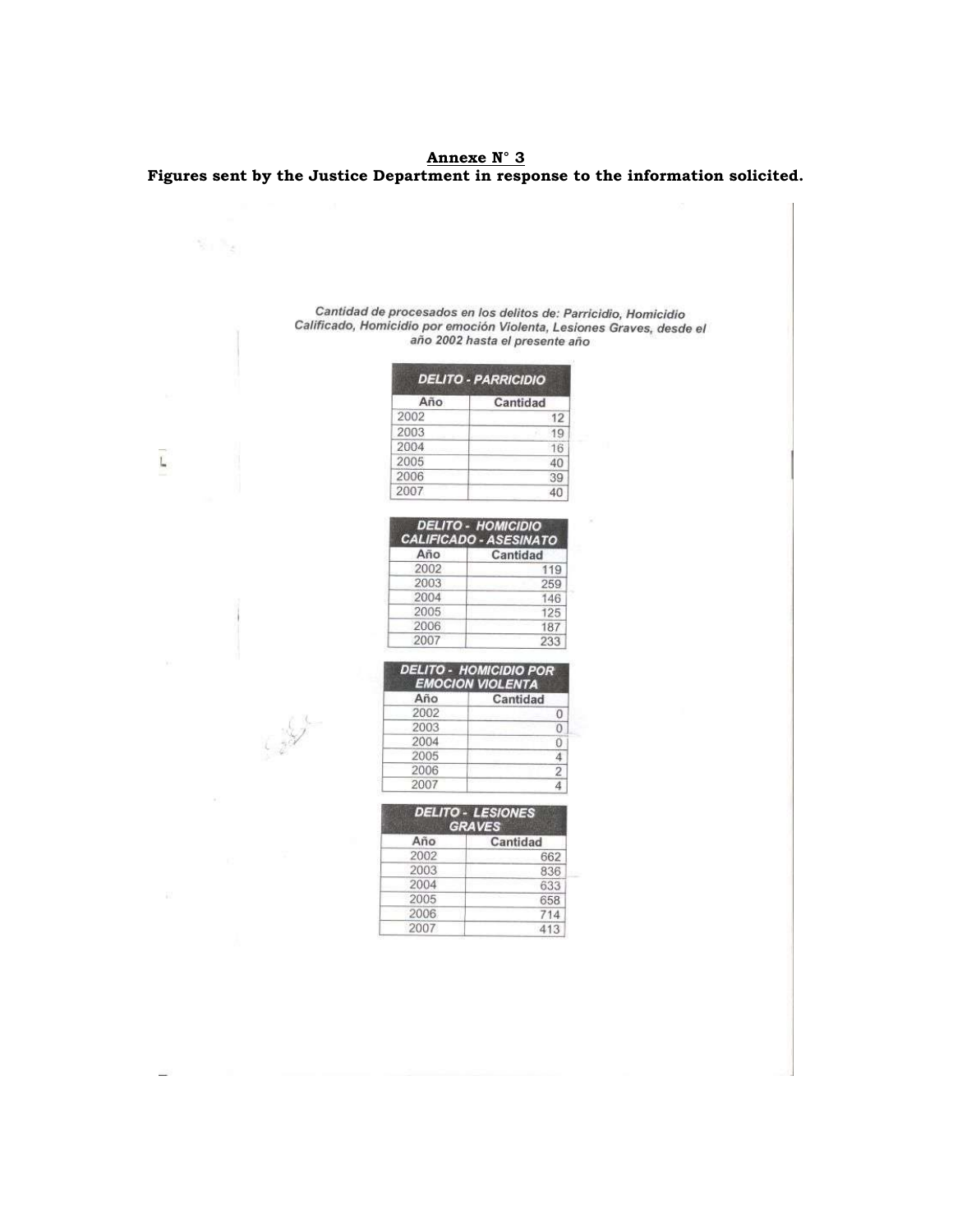**Annexe N° 4 Figures sent by the National Penitentiary Institute in response to information solicited.**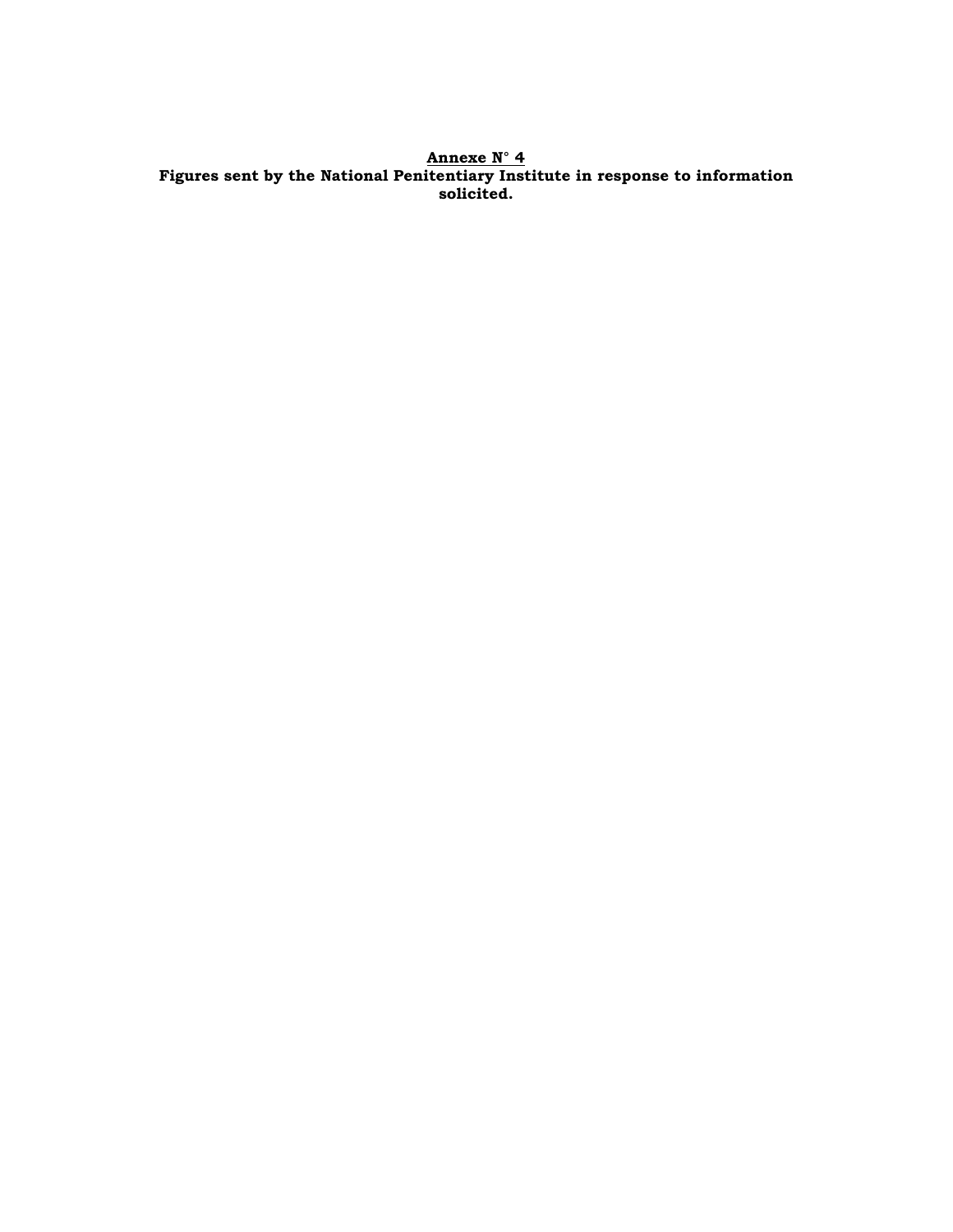í

I

Instituto Nacional Penforciano<br>POBLACION PENAL POR DELITO DE LESIONES GRAVES Y HOMICIDIO, POR SITUACION JURIDICA Y SEXO, SEGÚN DIRECCIONES

REF.

 $\mu$ 

|      |                                                             |                      |                     |                         | HOMICIDIC                       |                      |                                                     |                    | ESIONES GRAVES           |                      |
|------|-------------------------------------------------------------|----------------------|---------------------|-------------------------|---------------------------------|----------------------|-----------------------------------------------------|--------------------|--------------------------|----------------------|
| Año  | Direccion Regionales                                        | Totales              | Procesado<br>Hombre | Procesado<br>Mujer      | Sentenciado<br>Hombre           | Sentenciado<br>Mujer | Procesado<br>Hombre                                 | Procesado<br>Mujer | Sentenciado<br>Hombre    | Sentenciado<br>Mujer |
| 2002 | otal D R Altiplano - Puno                                   |                      |                     |                         |                                 |                      |                                                     |                    |                          |                      |
| 2002 | otal D.R.Centro - Huancayo                                  | 53 S                 |                     | Ħ                       |                                 | es us                | $\alpha$ $\sim$                                     |                    |                          |                      |
| 2002 | Total D.R.Lima - Lima                                       |                      | 858855578           | e                       | 特別協力協力設計                        |                      |                                                     |                    | $\frac{3}{24}$           |                      |
| 2002 | otal D.R. Nor Oriente - Sn Martin                           | 526<br>285           |                     | ÷                       |                                 | ÷                    |                                                     |                    | 竺                        |                      |
| 2002 | otal D.R. Norte - Chiclayo                                  | 8                    |                     | - 60                    |                                 | m                    |                                                     |                    | $\overline{z}$           |                      |
| 2002 | otal D R Oriente - Pucallpa                                 | $\frac{3}{4}$        |                     |                         |                                 | $\circ$              |                                                     |                    |                          |                      |
| 2002 | otal D.R.Sur - Arequipa                                     | 8                    |                     |                         |                                 | ⇨                    | $3549 - 2$                                          | $\circ$            | 四边                       |                      |
| 2002 | otal D.R.Sur Oriente - Cusco                                | 219                  |                     |                         |                                 |                      |                                                     | O                  |                          |                      |
| 2003 | otal D.R.Altiplano - Puno                                   | $\tilde{\mathbb{N}}$ |                     |                         |                                 |                      |                                                     |                    |                          |                      |
| 2003 | Total D.R.Centro - Huancayo                                 | $\frac{85}{25}$      |                     |                         |                                 |                      |                                                     |                    |                          |                      |
| 2003 | otal D R Lima - Lima                                        | 568                  | 8 2 3 2 3 3 3 4     | 10 10 12 10 10 10 12 12 | 884                             |                      | e g g g g t e g g                                   | 45                 | 记羽似羽子目忆                  |                      |
| 2003 | otal D.R.Nor Oriente - Sn.Martin                            | 8                    |                     |                         | B5                              |                      |                                                     | $\circ$            |                          |                      |
| 2003 | otal D.R.Norte - Chiclayo                                   | 88                   |                     |                         | 2528                            |                      |                                                     | 10V                |                          |                      |
| 2003 | otal D.R. Oriente - Pucalipa                                | 148                  |                     |                         |                                 |                      |                                                     | . un               |                          |                      |
| 2003 | otal D.R.Sur - Arequipa                                     | 53                   |                     |                         |                                 |                      |                                                     | 54                 |                          |                      |
| 2003 | Total D.R Sur Oriente - Cusco                               | 293                  |                     |                         |                                 |                      |                                                     |                    |                          |                      |
| 2004 | otal D.R.Altiplano - Puno                                   | 20                   | 3                   |                         |                                 |                      |                                                     |                    |                          |                      |
| 2004 | otal D.R.Centro - Huancayo                                  | SG <sub>1</sub>      |                     |                         |                                 |                      |                                                     |                    |                          |                      |
| 2004 | otal D.R.Lima - Lima                                        | $\frac{1}{25}$       |                     |                         |                                 |                      |                                                     |                    | 25, 22                   |                      |
| 2004 | otal D R Nor Oriente - Sri Martin                           | 240                  |                     |                         |                                 |                      |                                                     |                    |                          |                      |
| 2004 | otal D.R.Norte - Chiclayo                                   | t 18                 | <b>KABARAT</b>      | 0 0 0 0 0 0 0 0         | <b>RESPERS</b>                  |                      |                                                     |                    | $\mathbb{R}$             |                      |
| 2004 | R Oriente - Pucalipa<br>Total D.                            | 졷                    |                     |                         |                                 |                      |                                                     |                    | $\overline{\phantom{a}}$ |                      |
| 2004 | otal D.R.Sur - Arequipa                                     | 2                    |                     |                         |                                 |                      |                                                     |                    | π                        |                      |
| 2004 | Total D.R Sur Oriente - Cusco                               | 520                  |                     |                         | 115                             | Φ                    |                                                     |                    | $\frac{1}{2}$            |                      |
|      |                                                             |                      | 잎                   |                         |                                 |                      |                                                     |                    |                          |                      |
| 1005 | otal D.R.Altiplano - Puno                                   | 29                   |                     |                         | 33                              |                      |                                                     |                    | ۱đ                       |                      |
| 2005 | otal D.R.Centro - Huancayo                                  | g                    |                     |                         |                                 |                      |                                                     |                    | $\sigma$                 |                      |
| 2005 | R.Lima - Lima<br>otal D.                                    | 598                  |                     |                         | <b>登片</b>                       |                      |                                                     |                    | 噐                        |                      |
| 2005 | R Nor Oriente - Sn Martin<br>otal D.                        | š4                   |                     |                         |                                 |                      |                                                     |                    | $= 8$                    |                      |
| 2005 | Total D.R Norte - Chiclayo                                  | 8                    |                     |                         |                                 |                      |                                                     |                    |                          |                      |
| 2005 | R Oriente - Pucallpa<br>otal D.                             | (25)                 |                     |                         |                                 |                      |                                                     |                    | 16                       |                      |
| 2005 | Total D.R. Sur - Arequipe<br>Total D.R. Sur Oriente - Cusco |                      | 85858248            | $20 - 0.8002002$        | $\frac{3}{4}$ 3 3 $\frac{2}{3}$ | 05.00                | 0 % 8 % % \$ \$ \$ \$ \$ \$ \$ \$ \$ \$ \$ \$ \$ \$ |                    | $O(\frac{1}{n})$         |                      |
|      |                                                             |                      |                     |                         |                                 |                      |                                                     |                    |                          |                      |

Oficina de Estadistica -OGP

 $\equiv$ 

sniped 1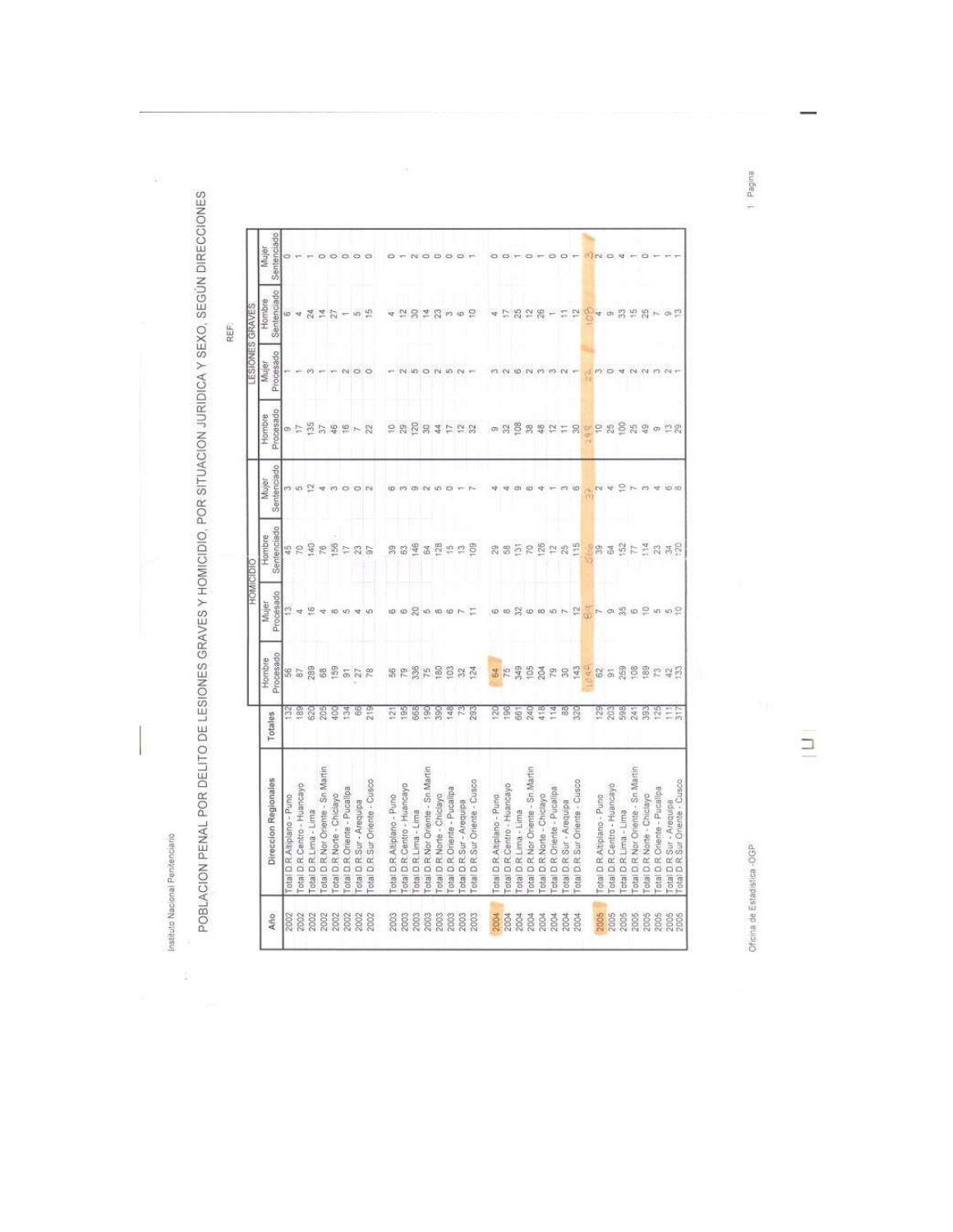Instituto Nacional Penitenciario

l,

 $\sim$ 

|                                        | a is humo<br><b>OLBI D.K.AIDIBNO</b>                                         |                  |                     |               |          |    |                               |                           |  |
|----------------------------------------|------------------------------------------------------------------------------|------------------|---------------------|---------------|----------|----|-------------------------------|---------------------------|--|
| <mark>3</mark> ខេត្ត ខេត្ត ខេត្ត ខេត្ត | <b>Fotal D.R. Centro - Huancayo</b>                                          |                  |                     | $\sigma$      |          |    |                               | a sa                      |  |
|                                        | Total D.R.Lima - Lima                                                        |                  |                     |               |          |    |                               |                           |  |
|                                        | Total D.R. Nor Oriente - Sn. Martin                                          |                  |                     | 別めに           |          |    |                               |                           |  |
|                                        | Total D R Norte - Chiclayo                                                   |                  |                     |               |          |    |                               | $\frac{1}{4}$ % $\approx$ |  |
|                                        | Total D.R.Oriente - Pucallpa                                                 |                  |                     |               |          |    |                               |                           |  |
|                                        | Total D.R.Sur - Arequipa                                                     |                  |                     |               |          |    |                               |                           |  |
|                                        | Total D.R.Sur Oriente - Cuson                                                | <b>Assagebe</b>  | <b>BERERSSE</b>     |               | 35882582 |    | 2 2 3 2 3 2 3 2 3 2 3 3 3 3 3 | $\omega$ $\approx$        |  |
|                                        | ▼  Total D. R. Altiplano - Puno<br> Total D. R. Centro - Huancavo            | <b>PRECESSED</b> | $B = B B B$ $B B B$ |               | 88583858 |    |                               |                           |  |
|                                        |                                                                              |                  |                     |               |          |    |                               |                           |  |
|                                        | Total D.R.Lima - Lima                                                        |                  |                     | <b>いったちがい</b> |          |    |                               |                           |  |
|                                        | Total D.R. Nor Oriente - Sn. Martin                                          |                  |                     |               |          |    |                               |                           |  |
|                                        | Total D.R. Norte - Chiclayo                                                  |                  |                     |               |          |    |                               |                           |  |
|                                        | Total D R Onente - Pucalipa                                                  |                  |                     |               |          |    |                               |                           |  |
|                                        |                                                                              |                  |                     |               |          |    | 40 紀                          | $\frac{\omega}{2}$        |  |
|                                        | Sur Oriente - Cusco<br>Total D.R.Sur - Arequips<br>Total D.R.Sur Oriente - C |                  |                     |               |          | g, |                               |                           |  |

Oficina de Estadística -OGP

 $\Box$ 

 $2$  Pagina